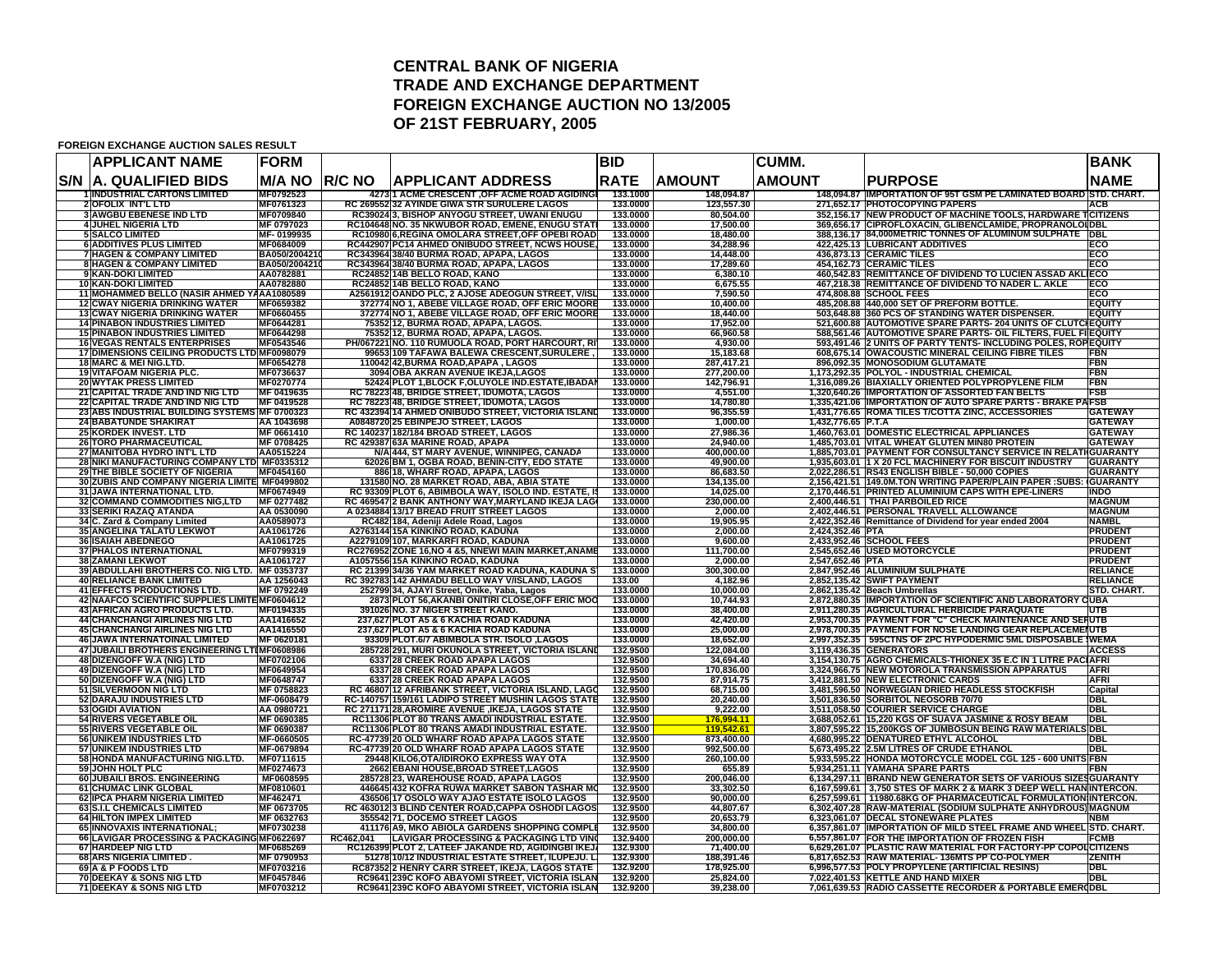| <b>72 DEEKAY &amp; SONS NIG LTD</b>                  | MF0457847         | RC9641 239C KOFO ABAYOMI STREET, VICTORIA ISLAN            | 132.9200             | 17,487.00              |                      | 7,079,126.53 GAS STOVES                                                     | DBL                                |
|------------------------------------------------------|-------------------|------------------------------------------------------------|----------------------|------------------------|----------------------|-----------------------------------------------------------------------------|------------------------------------|
|                                                      |                   | RC9641 239C KOFO ABAYOMI STREET, VICTORIA ISLAN            |                      |                        |                      |                                                                             |                                    |
| 73 DEEKAY & SONS NIG LTD                             | MF0457848         |                                                            | 132.9200             | 17,552.00              |                      | 7,096,678.53 BAKING OVENS                                                   | DBI                                |
| <b>74 DEEKAY &amp; SONS NIG LTD</b>                  | MF0703210         | RC9641 239C KOFO ABAYOMI STREET, VICTORIA ISLAN            | 132.9200             | 22,901.00              |                      | 7,119,579.53 INDUSTRIAL FANS                                                | <b>DBL</b>                         |
| <b>75 DANGOTE INDUSTRIES LIMITED</b>                 | MF0725573         | RC71242 1 ALFRED REWANE ROAD FALOMO IKOYI, LAGI            | 132.9200             | 946,540.69             |                      | 8,066,120.22 HARD RED WINTER WHEAT                                          | ETB                                |
| <b>76 OBAJANA CEMENT PLC</b>                         | MF0639332         | RC208767 1 ALFRED REWANE ROAD FALOMO IKOYI, LAGO           | 132.9200             | 1,940,264.99           |                      | 10,006,385.21 PLATED STRUCTURAL STEEL                                       | <b>ETB</b>                         |
| 77 SAM PHARMACEUTICALS LTD.                          | MF0267088         | RC9354 GREAT NIGERIA HOUSE, 11TH FLOOR, 47-57 MA           | 132.9200             | 11,400.00              |                      | 10,017,785.21 ESSENTIAL DRUGS: METROSAM I.V 100ML                           | ETB                                |
|                                                      |                   |                                                            |                      |                        |                      |                                                                             |                                    |
| <b>78 IBALEX NIGERIA LIMITED</b>                     | MF0711365         | 152885 PLOT 407/413 APAPA/OSHODI EXPRESS ROAD              | 132.9200             | 4,990.00               |                      | 10,022,775.21 BRASS PLUMBING FITTING                                        | <b>GUARANTY</b>                    |
| <b>79 TOTAL NIGERIA PLC</b>                          | MF0949005         | 1396 4, AFRIBANK STREET, VICTORIA ISLAND LAGOS             | 132.9200             | 6,480,000.00           |                      | 16,502,775.21 15,000 MT OF AGO                                              | <b>GUARANTY</b>                    |
| 80 OBAJANA CEMENT PLC                                | MF0593617         | RC208767 MARBLE HOUSE, 1, ALFRED REWANE ROAD, IK           | 132.9200             | 2,292,620.78           |                      | 18,795,395.99 STRUCTURAL STEEL AND HARDWARE FOR CEMENOCEANIC                |                                    |
|                                                      |                   |                                                            |                      | 3,630,900.00           |                      |                                                                             |                                    |
| 81 OBAJANA CEMENT PLC                                | MF0500398         | RC208767 MARBLE HOUSE, 1, ALFRED REWANE ROAD, IK           | 132.9200             |                        |                      | 22,426,295.99 EQUIPMENTS FOR SILO AND PACKING PLANT FOR OCEANIC             |                                    |
| 82 MODUPE KOLA AND SONS                              | MF0602634         | 191253 14 OLA ADESHILE STREET, SURULERE, LAGOS.            | 132.9200             | 1,620.00               |                      | 22,427,915.99 AMBASSADDOR LAID PAPER COMPONENTS AND PUBA                    |                                    |
| <b>83 NIGERIA DISTILLERIES LIMITED</b>               | MF0675625         | 2461 KM 40, ABEOKUTA EXPRESSWAY, SANGO OTA,                | 132.9200             | 56,000.00              |                      | 22,483,915.99 POLYTHYLENE TEREPHTHALATE POLYMER                             | <b>UBA</b>                         |
| 84 BEAUTYFAIR LABORATORIES LTD                       | <b>MF0637970</b>  | 20770 12, REDEMPTION CRESCENT GBAGADA INDUST               | 132.9200             | 37,257.30              |                      | 22,521,173.29 INDUSTRIAL CHEMICALS-ODORIFEROUS SUBSTAN ZENITH               |                                    |
|                                                      |                   |                                                            |                      |                        |                      |                                                                             |                                    |
| 85 MAYOR ENGINEERING COMPANY LTD MF0942572           |                   | 28664 PLOT 68, IKORODU INDUSTRIAL ESTATE, IKORO            | 132.9100             | 70,440.00              |                      | 22,591,613.29 YOKE, FUSION BRICK AND COLLECTOR (SPARE PAACCESS              |                                    |
| 86 MAYOR ENGINEERING COMPANY LTD MF0771599           |                   | 28664 PLOT 68 IKORODU IND ESTATE IKORODU LAGO              | 132.9100             | 255,940.00             |                      | 22,847,553.29 FRAME CRANE FOR INDUSTRIAL USE 1 COMPLETE AFRI                |                                    |
| <b>87 SHAKTI INDUSTRIES LTD</b>                      | MF0710511         | RC419934 4, DABARA STREET, 2ND FLOOR OLOWOGBOW             | 132.9100             | 96,900.00              |                      | 22,944,453.29 POLYPROPYLENE RAFFIA                                          | <b>CITIZENS</b>                    |
| <b>88 TAANA LTD</b>                                  | MF0633111         | RC294223 34, IDUMAGBO AVENUE, LAGOS                        | 132.9100             | 110,645.70             |                      | 23,055,098.99 TORCH LIGHT                                                   | <b>CITIZENS</b>                    |
| 89 DE PONY INDUSTRIS LTD                             | MF 0649458        | RC227134 KM6, LAGOS BADAGRY EXPRESSWAY, SATELI             | 132.9100             | 37,648.00              |                      | 23,092,746.99 ELECTRIC MOTOR FOR 50W (17,920 PCS)                           | <b>DBL</b>                         |
|                                                      |                   |                                                            |                      |                        |                      |                                                                             |                                    |
| 90 DE PONY INDUSTRIS LTD                             | MF 0649459        | RC227134 KM6, LAGOS BADAGRY EXPRESSWAY, SATELIT            | 132.9100             | 17,438.00              |                      | 23,110,184.99 SWITCH BOX SET 48W (5,640 UNITS); PIPE SET (8,                | <b>I3DBL</b>                       |
| 91 DE PONY INDUSTRIS LTD                             | MF 0649457        | RC227134 KM6, LAGOS BADAGRY EXPRESSWAY, SATELIT            | 132.9100             | 9,366.00               |                      | 23,119,550.99 BLADE AND BASE SETS (1,235 UNITS)                             | <b>DBL</b>                         |
| <b>92 DE PONY INDUSTRIS LTD</b>                      | MF 0702020        | RC227134 KM6, LAGOS BADAGRY EXPRESSWAY, SATELIT            | 132.9100             | 5,880.00               |                      | 23,125,430.99 PIPE SET (15,000 SET); PLASTIC ASSORTED (15,000 DBL           |                                    |
| 93 GIVANAS NIG LTD                                   |                   |                                                            |                      | 385,198.48             |                      |                                                                             |                                    |
|                                                      | MF0689302         | RC220409 11A BURMA ROAD APAPA, LAGOS STATE                 | 132.9100             |                        |                      | 23,510,629.47 500,000 CARTONS OF LUNA EVAPORATED MILK IN (DBL               |                                    |
| 94 KRS INVESTMENTS LIMITED                           | MF-0946911        | RC351826 A-1, EKO COURT, KOFO ABAYOMI STREET, VICT         | 132.9100             | 11,463.30              |                      | 23,522,092.77 NEW DISPENSER, SPRING CAP AND OTHER SPARE DBL                 |                                    |
| 95 MINL LIMITED                                      | MF-0793389        | RC-278741 21/23 ABIMBOLA WAY ISOLO, LAGOS STATE            | 132.9100             | 643,445.00             |                      | 24,165,537.77 COLD ROLLED NON ALLOY STEEL                                   | <b>DBL</b>                         |
| 96 PAPILON INDUSTRY LIMITED                          | MF-0793343        | RC22435 PLOT K, KOPEK ROAD, OFF FATAI ATERE WAY,           | 132.9100             | 2,669.65               |                      | 24,168,207.42 SPARE PART FOR INJECTION MOULDING MACHINE DBL                 |                                    |
|                                                      |                   |                                                            |                      |                        |                      |                                                                             |                                    |
| 97 PAPILON INDUSTRY LIMITED                          | MF-0701835        | RC22435 PLOT K, KOPEK ROAD, OFF FATAI ATERE WAY,           | 132.9100             | 244,913.34             |                      | 24,413,120.76 165 METRIC TONS OF ARTIFICIAL RESIN POLYPROFDBL               |                                    |
| 98 PAPILON INDUSTRY LIMITED                          | MF-0793361        | RC22435 PLOT K,KOPEK ROAD, OFF FATAI ATERE WAY,I           | 132.9100             | 16,219.53              |                      | 24,429,340.29 INDUSTRIAL MACHINES WITH FOC SPARES                           | DBL                                |
| 99 PAPILON INDUSTRY LIMITED                          | MF-0701850        | RC22435 PLOT K, KOPEK ROAD, OFF FATAI ATERE WAY, I         | 132.9100             | 60,707.99              |                      | 24,490,048.28 MOULDS FOR INJECTION/ BLOW MOULDING MACHI DBL                 |                                    |
| 100 SUPER ENGINEERING COMPANY LTD   MF0942573        |                   | 5258 PLOT 68, IKORODU INDUSTRIAL ESTATE, IKORO             | 132.9100             | 130,688.00             |                      | 24,620,736.28 STABILIZER LANKROMARK LC 299                                  | FBN                                |
|                                                      |                   |                                                            |                      |                        |                      |                                                                             |                                    |
| 101 SUPER ENGINEERING COMPANY LTD   MF0642574        |                   | 5258 PLOT 68, IKORODU INDUSTRIAL ESTATE, IKORO             | 132.9100             | 239,850.00             |                      | 24,860,586.28 PVC SUSPENSION RESIN ( PRIME)                                 | FBN                                |
| 102 WEST AFRICAN RUBBER PRODUCTS NMF0942575          |                   | <b>89204 PLOT 68 IKORODU INDUSTRIAL ESTATE ,IKORO</b>      | 132.9100             | 129,125.00             |                      | 24,989,711.28 UNICELL AD 300                                                | FBN                                |
| 103 SUNRISE INT'L NIG LTD                            | MF 0575052        | RC 43011 103, DOCEMO STREET, 2ND FLOOR, IDUMOTA,           | 132.9100             | 13,450.00              |                      | 25,003,161.28 IMPORTATION OF CLAMPS, HAND OPERATED SPANFSB                  |                                    |
|                                                      | MF 0411011        |                                                            |                      |                        |                      |                                                                             |                                    |
| <b>104 SUNRISE INT'L NIG LTD</b>                     |                   | RC 43011 103, DOCEMO STREET, 2ND FLOOR, IDUMOTA,           | 132.9100             | 8,094.20               |                      | 25,011,255.48 IMPORTATION OF HAND TOOLS SUCH AS HAMMER FSB                  |                                    |
| 105 A.K. SLIMS & SONS LTD                            | MF0688430         | 10969 49B, ADEOLA ODEKU STREET, VICTORIA ISLAN             | 132.9100             | 48,630.40              |                      | 25,059,885.88 90 METRIC TONS OF WRITING PAPER IN SHEETS                     | <b>GUARANTY</b>                    |
| <b>106 CORPORATE OIL &amp; GAS LIMITED</b>           | MF0686281         | 231617 27-29, ADEYEMO ALAKIJA STREET, VICTORIA IS          | 132.9100             | 1,377,152.00           |                      | 26,437,037.88 F.G WILSON EMERGENCY DIESEL GENERATORS                        | <b>GUARANTY</b>                    |
| 107 JOHN HOLT PLC                                    | MF0690679         | 2662 3/4 ADEWUNMI INDUSTRIAL ESTATE, OREGUN,               | 132.9100             | 54,768.76              |                      | 26,491,806.64 FG WILSON GENERATING SETS                                     | <b>GUARANTY</b>                    |
|                                                      |                   |                                                            |                      |                        |                      |                                                                             |                                    |
| <b>108 LATERNA VENTURES LTD</b>                      | MF0073912         | 202868 13, OKO-AWO CLOSE, VICTORIA ISLAND, LAGO            | 132.9100             | 94,346.30              |                      | 26,586,152.94 BOOKS & BIBLES                                                | <b>GUARANTY</b>                    |
| 109 WEST AFRICAN RUBBER PRODUCTS (I MF0942578        |                   | 89204 PLOT 68, IKORODU IND. ESTATE, IKORODU, LA            | 132.9100             | 199,440.00             |                      | 26,785,592.94 DIOCTYL PHTHALATE 160MT                                       | <b>GUARANTY</b>                    |
| 110 GEETA PLASTICS PRODUCTS NIG. LTDMF 0679189       |                   | RC 496868 PLOT 9, KELESANWO STREET, MATORI IND. ES         | 132.9100             | 4,968.00               |                      | 26,790,560.94 EQUIPMENTS FOR MOULDING MACHINERY                             | <b>GUARDIAN</b>                    |
| <b>111 LAVASH NIGERIA LIMITED</b>                    | <b>MF 0679520</b> | RC 166397 15, KOPADE LANE IDUMOTA, LAGOS                   | 132.9100             | 66,940.00              | 26,857,500.94 FLASKS |                                                                             | <b>GUARDIAN</b>                    |
|                                                      |                   |                                                            |                      |                        |                      |                                                                             |                                    |
| 112 KAYEM IND. LTD.                                  | MF0183844         | RC 168326 3. BLIND CENTRE ROAD, CAPPA-OSHODI, LAGO         | 132.9100             | 21,407.15              |                      | 26,878,908.09 MOULDS FOR PLASTIC CASSEROLES                                 | <b>INDO</b>                        |
| <b>113 MINL LIMITED</b>                              | AA1080313         | RC 278741 21/23, ABIMBOLA WAY, ISOLO, LAGOS                | 132.9100             | 3,156.80               |                      | 26,882,064.89 PAYMENT OF DIVIDEND FOR YEAR ENDED 31ST MAINDO                |                                    |
| 114 WEST AFRICAN SEASONING COMPANIMF 0559136         |                   | 164542 37, CREEK ROAD, APAPA LAGOS                         | 132.9100             | 299,880.00             |                      | 27,181,944.89 AJINOMOTO MONOSODIUM GLUTAMATE                                | <b>NBM</b>                         |
| 115 LAVIGAR PROCESSING AND PACKAGI MF0572135         |                   | 462041 75 OREGUN ROAD IKEJA, LAGOS.                        | 132.9100             | 250,000.00             |                      | 27,431,944.89 FROZEN FISH                                                   | <b>UBA</b>                         |
| TT6 NATIONAL ELECT.POWER AUTH.                       | <b>MFUU334Z3</b>  | <b>ZTZA</b>                                                | 132.9100             | 219,677.35             |                      | 27,051,822.24 JOUU SINGLE PHASE MINIATURE CIRCLE BREAKER UBN                |                                    |
|                                                      |                   |                                                            |                      |                        |                      |                                                                             |                                    |
| <b>117 BENCOVIK NIGERIA LIMITED</b>                  | MF 0696637        | 140621 21, OLOSA STREET, VICTORIA ISLAND, LAGOS.           | 132.9100             | 21,000.00              |                      | 27,672,822.24 AGRICULTURAL MACHINERY- ADITI PRIME MOVER ZENITH              |                                    |
| <b>118 FOUANI NIG. LTD</b>                           | MF0790368         | 400780 11/13 WAREHOUSE ROAD, APAPA LAGOS                   | 132.9100             | 266,776.00             |                      | 27,939,598.24 ELECTRONICS GOODS- TELEVISION SET                             | <b>ZENITH</b>                      |
|                                                      |                   |                                                            |                      |                        |                      |                                                                             |                                    |
| <b>119 MAGCHEM NIG. LIMITED</b>                      | MF 0697028        | 462888 PLOT 9 KOLEX AVENUE, AJAO ESTATE, ISOLO, L          | 132.9100             | 53,587.61              |                      | 27,993,185.85 RAW MATERIAL-DOP                                              | <b>ZENITH</b>                      |
| <b>120 MIDWAY VENTURES LTD</b>                       | MF 0696622        | 78434 21 OLOSA STREET, VICTORIA ISLAND LAGOS.              | 132.9100             | 74,473.51              |                      | 28,067,659.36 RAW MATERIAL FOR PLASTIC INDUSTRY-RESIN                       | <b>ZENITH</b>                      |
| <b>121 MINL LIMITED</b>                              | MF 0637040        | 278741 21/23, ABIMBOLA STREET ISOLO INDUSTRIAL E           | 132.9100             | 173,843.36             |                      | 28,241,502.72 ALUMINIUM COILS                                               | <b>ZENITH</b>                      |
| <b>122 OOMS-RA LTD</b>                               | MF0597743         | 15915 NO 4 OJU OLOKUN STR., IDUMOTA LAGOS                  | 132.9100             | 31,196.40              |                      | 28,272,699.12 VACUUM FLASK & FEEDING BOTTLES                                | <b>ZENITH</b>                      |
| 123 SUPER ENGINEERING CO. LTD.                       | MF0771598         | 5258 PLOT 68 IKORODU INDUSTRIAL . ESTATE, LAGO             | 132.9100             | 54,153.28              |                      | 28,326,852.40 12 UNITS SECOND HAND MAFI TRAILER 60T                         | <b>ZENITH</b>                      |
|                                                      |                   |                                                            |                      |                        |                      |                                                                             |                                    |
| 124 WEST AFRICAN RUBBER PROD. NIGERMF0942576         |                   | 89204 PLOT 66 IKORODU INDUSTRIAL ESTATE, IKORO             | 132.9100             | 130,900.00             |                      | 28,457,752.40 RAW MATERIAL- ETHYLENE VINYL ACETATE COPO ZENITH              |                                    |
| <b>125 ADKEIF LIMITED</b>                            | MF0423813         | 238844 22, VENN ROAD, NORTH ONITSHA, ANAMBRA S'            | 132.9000             | 31,595.00              |                      | 28,489,347.40 CARBOY SCHOOL BOX                                             | <b>ACCESS</b>                      |
| <b>126 AMMEK ENTERPRISES</b>                         | MF0620535         | 997153 1/3, CREEK ROAD, APAPA, LAGOS                       | 132.9000             | 15,300.00              |                      | 28,504,647.40 GRINDING MILL PARTS AND AUTO PARTS                            | <b>ACCESS</b>                      |
|                                                      | MF0736008         |                                                            | 132.9000             |                        |                      |                                                                             | <b>ACCESS</b>                      |
| <b>127 BARTHMANSION ENTERPRISES</b>                  |                   | 985903 1/3, CREEK ROAD, APAPA, LAGOS                       |                      | 22,246.00              |                      | 28,526,893.40 MEASURING TAPES FOR CARPENTERS                                |                                    |
| 128 MICKEY LADEY COMMERCIAL COMPAIMF0620803          |                   | 213134 33, ISALE AGBEDE STREET, LAGOS ISLAND, LA           | 132.9000             | 80,061.76              |                      | 28,606,955.16 BICYCLE COMPONENTS IN CKD                                     | <b>ACCESS</b>                      |
| 129 ORAZULIKE TRADING COMPANY LTD   MF0690711        |                   | 7382 PLOT 204, RUMUGBA ESTATE, PORT HARCOUR                | 132.9000             | 463,375.20             |                      | 29,070,330.36 HOT ROLLED STEEL SHEETS                                       | <b>ACCESS</b>                      |
| 130 ORAZULIKE TRADING COMPANY LTD MF0690712          |                   |                                                            |                      |                        |                      |                                                                             |                                    |
|                                                      |                   |                                                            |                      |                        |                      |                                                                             |                                    |
|                                                      |                   | 7382 PLOT 204, RUMUGBA ESTATE, PORT HARCOUR                | 132.9000             | 230,425.00             |                      | 29,300,755.36 COLD ROLLED STEEL SHEETS                                      | <b>ACCESS</b>                      |
| 131 AINA C. ABIMBOLA                                 | AA1325450         | A2466657 1 OLUWASEUN STR ADGADO RD LAGOS                   | 132.9000             | 1,327.56               |                      | 29,302,082.92 LIVING EXPENSES                                               | <b>AFRI</b>                        |
| <b>132 FADOLU INDUSTRIES LIMITED</b>                 | MF0668512         | 123079 14 MARKET STREET LAGOS ISLAND LAGOS                 | 132.9000             | 13,858.16              |                      | 29,315,941.08 1900KGS AEROSIL 200                                           | <b>AFRI</b>                        |
| <b>133 NIGERIA DISTILLERIES LIMITED</b>              | MF0668075         | 2461 KM 40 ABEOKUTA EXPRESSWAY OTA OGUN                    | 132.9000             | 87,300.00              |                      | 29,403,241.08 LPDE/PET LAMINATE FILMS                                       | <b>AFRI</b>                        |
|                                                      |                   |                                                            |                      |                        |                      |                                                                             |                                    |
| <b>134 NIGERIA DISTILLERIES LIMITED</b>              | MF0668076         | 2461 KM 40 ABEOKUTA EXPRESSWAY OTA OGUN                    | 132.9000             | 25,317.60              |                      | 29,428,558.68 MIXTURE OF ODORIFEROUS SUBSTANCES(FN 5012 AFRI                |                                    |
| <b>135 NIGERIAN BOTTLING CO. PLC</b>                 | MF0795654         | 902 NBC HOUSE EBUTE METTA OYINGBO LAGOS                    | 132.9000             | 5,352.57               |                      | 29,433,911.25 TETRA BRIK ASEPTIC PACKAGING MATERIALS                        | <b>AFRI</b>                        |
| 136 ELECTRICITY METER CO. NIG. PLC                   | MF 0602128        | 21118 Plot 30-32 Light Industrial Area, Chikaji-Zaria, Kao | 132.9000             | 70,885.00              |                      | 29,504,796.25 Industrial Raw Materials for the production of electric AIMB  |                                    |
| 137 GASKIYA AGRICULTURAL COMMODITIMF0608454          |                   | 370027 26 Orogiri Street, Lagos Island                     | 132.9000             | 20,612.00              |                      | 29,525,408.25 Partial payment for 80,000 sets of water filters, 10,000 AIMB |                                    |
| 138 JOHN D. EDOZIEN                                  | AA 1054686        |                                                            | 132.9000             | 2,013.39               |                      |                                                                             |                                    |
|                                                      |                   | A0010093 1 Udl Street Osborne Road Estate, Ikoyi, Lagos    |                      |                        |                      | 29,527,421.64 Accommodation fee ifo University of Kent b/o Miss P AIMB      |                                    |
| <b>139 KENQUIP NIGERIA LIMITED</b>                   | MF 0608176        | 28773 20 Trans Amadi Ind. Layout, Port Harcourt            | 132.9000             | 406,368.00             |                      | 29,933,789.64 Amorphous glass in granular form - industrial raw ma AIMB     |                                    |
| <b>140 NIPL LIMITED</b>                              | MF 0608478        | 504328 159/161 Ladipo street, Mushin                       | 132.9000             | 87,316.00              |                      | 30,021,105.64 Partial payment for 122 pcs of assorted computers w AIMB      |                                    |
| 141 WAS-LAME INTERNATIONAL AGENCIE MF 0438788        |                   | 91399 13/15 Iwade Street, Lagos                            | 132.9000             | 15,500.00              |                      | 30,036,605.64 Partial payment for Assorted complete bicycle, bicyc AIMB     |                                    |
|                                                      |                   |                                                            |                      |                        |                      |                                                                             |                                    |
| 142 WAS-LAME INTERNATIONAL AGENCIE MF 0608474        |                   | 91399 13/15 Iwade Street, Lagos                            | 132.9000             | 28,326.50              |                      | 30,064,932.14 Partial payment for 116,000 pcs of bicycle tyres and t AIMB   |                                    |
| 143 WAS-LAME INTERNATIONAL AGENCIE MF 0608453        |                   | 91399 13/15 Iwade Street, Lagos                            | 132.9000             | 14,801.50              |                      | 30,079,733.64 Partial payment for 8,500 sets of assorted blade for f AIMB   |                                    |
| 144 WAZOBIA UNITY PACKAGING NIG. LTDMF 0608475       |                   | 371142 5 Oba Adetona Street, Lagos                         | 132.9000             | 37,222.00              |                      | 30,116,955.64 Partial payment for 20000 pcs of assorted motors 20, AIMB     |                                    |
| <b>145 ADDITIVES PLUS LTD</b>                        | MF0684004         | 442907 NCWS HOUSE 1ST FLOOR PC14 AHMED ONIBUD              | 132.9000             | 217,114.55             |                      | 30,334,070.19 LUBRICANTS ADDITIVES                                          | <b>BROAD</b>                       |
| <b>146 ATLAS CEMENT CO LTD</b>                       |                   |                                                            |                      |                        |                      | 32.401.190.19 28.512.00MT OF ORDINARY PORTLAND CEMENT                       |                                    |
|                                                      | MF 0362133        | RC 365239 ATLAS CEMENT COMPANY ROAD, OIL & GAS FF          | 132.9000             | 2,067,120.00           |                      |                                                                             | Capital                            |
| <b>147 CHI PHARMACEUTICALS LTD</b>                   | MF 0559199        | RC 300051 14, CHIVITA AVENUE, AJAO INDUSTRIAL ESTAT        | 132.9000             | 48,000.00              |                      | 32,449,190.19 RAW MATERIALS FOR MANUFACTURING (DEXTROSCapital               |                                    |
| <b>148 PARAMOUNT SPINNERS LTD</b>                    | MF 0673694        | RC 132388 20 CHIEF BENSON ANORUE STREET, APAKUN,           | 132.9000             | 241,944.23             |                      | 32,691,134.42 BENIN COTTON ZANA                                             | Capital                            |
| 149 PHARMA CARE SUPPORT SERVICES MF 0655012          |                   | RC 169901 51 ROAD, BY NITEL GATE, FESTAC TOWN, LAGO        | 132.9000             | 69,211.79              |                      | 32,760,346.21 STERILIZED MILK YAZOO BRAND                                   | Capital                            |
| <b>150 OWOLABI AKERELE TITILAYO</b>                  | AA1348141         |                                                            |                      |                        |                      |                                                                             |                                    |
|                                                      |                   | A0669559 NAMA HEADQUARTERS. 3, MURITALA MOHAMI             | 132.9000             | 2,000.00               | 32,762,346.21 PTA    |                                                                             | <b>CHARTERED</b>                   |
| <b>151 CRYSTAL GLASS NIG LTD</b>                     | MF0710389         | RC72539 153 OLD OJO RD. KUJE AMUWO LAGOS                   | 132.9000             | 56,672.55              |                      | 32,819,018.76 BRONZE REFLECTIVE FLOAT GLASS                                 | <b>CITIZENS</b>                    |
| <b>152 NIFEX LTD</b>                                 | MF0708256         | RC192845 122 ST MICHAEL'S RD, ABA, ABIA STATE              | 132.9000             | 428,400.00             |                      | 33,247,418.76 PHOTOGRPHIC COLOUR PAPER AND FILM                             | <b>CITIZENS</b>                    |
| <b>153 NORTEL AGRONOMICS LTD</b>                     | MF0709606         | RC372473 45, OSOLO WAY, AJAO ESTATE OSHODI LAGOS           | 132.9000             | 40,200.00              |                      | 33,287,618.76 AGRICULTURAL CHEMICALS - PESTICIDES                           | <b>CITIZENS</b>                    |
| <b>154 RAYMAC INDUSTRIAL ENTERPRISES LIMF0212897</b> |                   | RC155262 PLOT 23, JIMOH ODUTOLA STRT, IGANMU IND E         |                      |                        |                      | 33.311.825.76 COMMERCIAL VEHICLES SPAREPARTS                                |                                    |
| <b>155 SAMRIRA INTL LTD</b>                          | MF0631853         | RC119806 21, IDOLUWO STR, LAGOS                            | 132.9000<br>132.9000 | 24,207.00<br>20,505.00 |                      | 33,332,330.76 ENGINEERING AUTO LIGHT GOODS                                  | <b>CITIZENS</b><br><b>CITIZENS</b> |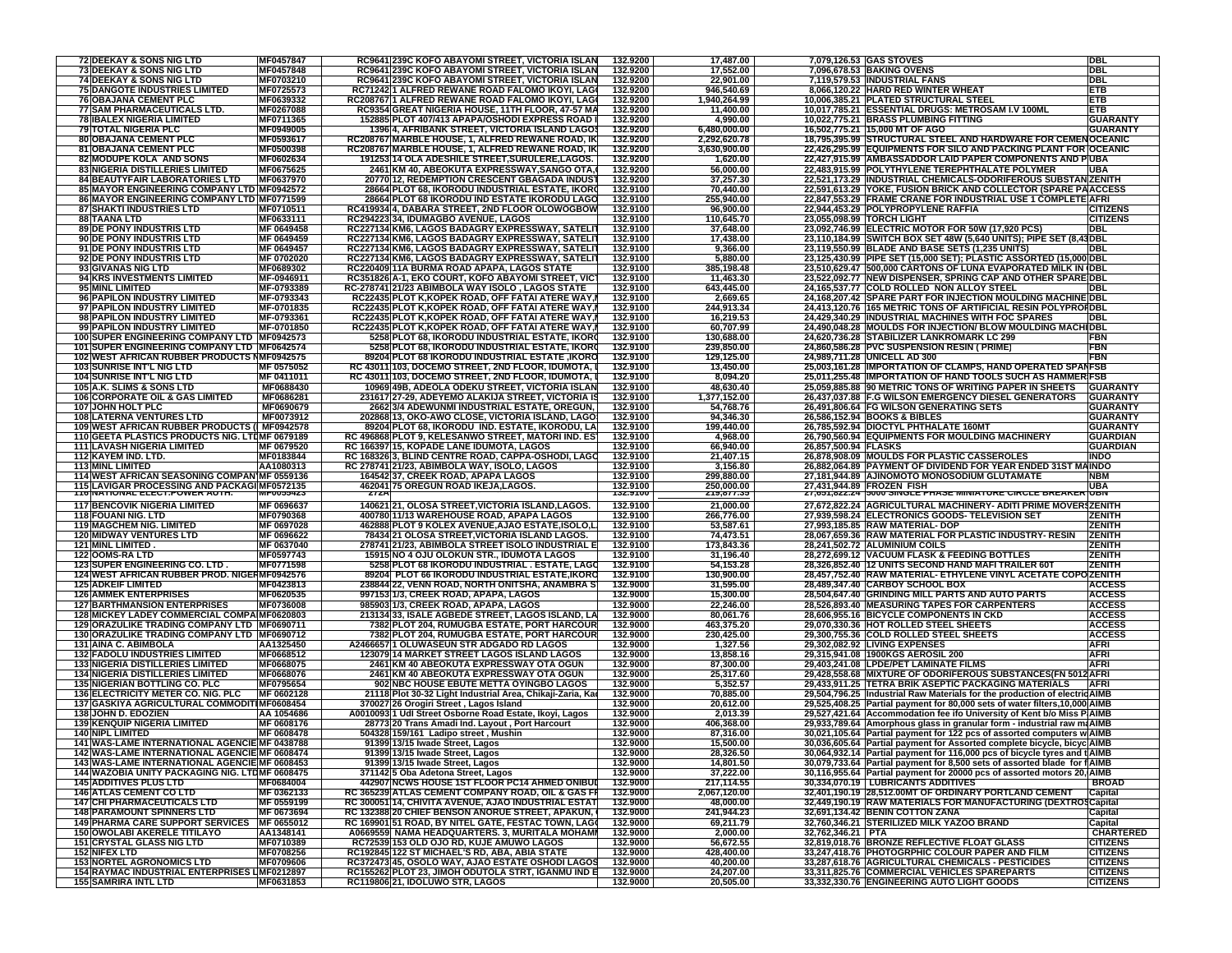| <b>156 STAR CHIMIE LTD</b>                                              |                        |                | RC95110 36, MORISON CRESCENT, OREGUN, IKEJA LAGO                                      | 132.9000             | 35,499.60               | 33,367,830.36 RAW MATERIAL-TOLUENE                                                           | <b>CITIZENS</b>                      |
|-------------------------------------------------------------------------|------------------------|----------------|---------------------------------------------------------------------------------------|----------------------|-------------------------|----------------------------------------------------------------------------------------------|--------------------------------------|
| <b>157 STAR CHIMIE LTD</b>                                              | MF0786712<br>MF0705684 |                | RC95110 36, MORISON CRESCENT, OREGUN, IKEJA LAGO                                      | 132.9000             | 24,576.00               | 33,392,406.36 RAW MATERIAL FOR INDUSTRY - ISOPROPYL ALC                                      | <b>CCITIZENS</b>                     |
| <b>158 SUSHIRA LTD</b>                                                  | MF0704655              |                | RC600206 34 IDUMAGBO AVENUE, LAGOS                                                    | 132.9000             | 15,517.75               | 33,407,924.11 KEROSENE STOVES                                                                | <b>CITIZENS</b>                      |
| <b>159 SUSHIRA LTD</b>                                                  | MF0633731              |                | RC600206 34, IDUMAGBO AVENUE, LAGOS                                                   | 132.9000             | 17,121.20               | 33,425,045.31 TOWER BOLTS                                                                    | <b>CITIZENS</b>                      |
| <b>160 UNICO TRADING CO. NIG LTD</b>                                    | MF0705717              |                |                                                                                       | 132.9000             | 18,350.08               | 33,443,395.39 HURRICANE LANTERNS                                                             | <b>CITIZENS</b>                      |
|                                                                         |                        |                | RC6574 40 EREKO STREET, 2ND FLOOR, LAGOS                                              |                      |                         |                                                                                              |                                      |
| <b>161 FAWOLE AYODABO GEORGE</b>                                        | AA 1021350             |                | A0611212 HSE. 41, 32 ROAD FESTAC TOWN LAGOS                                           | 132.9000             | 9,807.00                | 33,453,202.39 SCHOOL FEES                                                                    | <b>COOP</b>                          |
| 162 SWORD SWEETS CONFEC.NIG. LTD                                        | MF 0665256             |                | RC 29243 PLOT 6, OLUBADAN EST. NEW IFE RD. IBADAN                                     | 132.9000             | 145,152.00              | 33,598,354.39 WRAPPING PAPER FOR CONFECTIONERY                                               | <b>COOP</b>                          |
| <b>163 AFRICAN TEXTILE MANUFACTURERS IMF0793256</b>                     |                        |                | RC32300 SUHAIL AKAR LANE, CHALLAWA, KANO; KANO                                        | 132.9000             | 167,500.00              | 33,765,854.39 PHATHALOGEN BLUE                                                               | DBL                                  |
| <b>164 AGRITED NIGERIA LIMITED</b>                                      | MF-0703326             |                | RC158157 5, AGORO ODIYAN STREET, VICTORIA ISLAND,                                     | 132.9000             | 2,360.00                | 33,768,214.39 VITAMIN K3 (ESSENTIAL ITEM FOR PRODUCTION)                                     | <b>IDBL</b>                          |
| 165 CHIZZY {NIGERIA} LIMITED                                            | MF 0946276             |                | RC-93191 NO.8, OPPOSITE SADDLE CLUB, OLOWORA JUN                                      | 132.9000             | 123,000.00              | 33,891,214.39 HYDROXYETHYL CELLULOSE TYLOSE HS 100000 YIDBL                                  |                                      |
| <b>166 ENAHORO OSEYANDE PAUL</b>                                        | AA1044901              |                | A0345631 PLOT 255 SEKONDI CRESCENT OFF ADETOKUN                                       | 132.9000             | 250.00                  | 33,891,464.39 PAYMENT FOR LSMU INVITATION (CONFERENCE FEDBL                                  |                                      |
| <b>167 EUNISELL LIMITED</b>                                             | MF-0701973             |                | RC218607 PLOT 216 ETIM INYANG CRESCENT, VICTORIA IS                                   | 132.9000             | 101,973.69              | 33,993,438.08 ADDITIVES FOR LUBRICATING OIL- LZ 8900X                                        | <b>DBL</b>                           |
| <b>168 EVANS MEDICAL PLC</b>                                            | MF0317355              |                | RC1161 KM 32 LAGOS BADAGRY EXPRESSWAY AGBAR                                           | 132.9000             | 1,973.00                | 33,995,411.08 DRYCOTA FEED FRAMES (COMPLETE ASSEMBLY) DBL                                    |                                      |
| 169 GRAND CEREALS & OIL MILLS LIMITEDMF0319065                          |                        |                | RC54291 KM 17, ZAWAN ROUNDABOUT, BUKURU, PLATE                                        | 132.9000             | 176,000.00              | 34,171,411.08 ANIMAL FEED GRADE 3 (WESTERN CANADA SPRINDBL                                   |                                      |
|                                                                         |                        |                | RC118795 PLOT 6, BLOCK A, LIMCA WAY, ISOLO EXP WAY                                    | 132.9000             |                         |                                                                                              |                                      |
| <b>170 KGM INDUSTRIES LTD</b>                                           | MF 0793858             |                |                                                                                       |                      | 34,830.00               | 34,206,241.08 POLYMEROF POLYPROPYLENE FOR PLASTIC MANIDBL                                    |                                      |
| 171 POF NATURAL PRODUCTS LTD.                                           | MF 0798385             |                | RC-31761 28, FATAI ATERE WAY, MATORI - MUSHIN, LAGO                                   | 132.9000             | 1,242,479.16            | 35,448,720.24 1431 M/TONS OF WHOLEROUND SEA FROZEN FISH DBL                                  |                                      |
| <b>172 STK INDUSTRIES LTD</b>                                           | <b>MF0797137</b>       |                | RC261773 8 OFFIN CANAL, APONGBON LAGOS STATE                                          | 132.9000             | 162,800.00              | 35,611,520.24 88 METRIC TONS OF ROYAL INSTANT DRY YEAST PIDBL                                |                                      |
| <b>173 TUKIES INVESTMENT LTD</b>                                        | MF0701068              |                | RC337644 37 WAREHOUSE ROAD APAPA LAGOS STATE                                          | 132.9000             | 88.100.00               | 35,699,620.24 VITAMILK(SOYBEAN DRINK IN BOTTLES)                                             | DBL                                  |
| 174 ANYAELE JOHNSON PUBLISHERS LTD MF0940872                            |                        |                | RC275460 10 ADEKOYA STREET, IKATE, SURULERE, LAGO                                     | 132.9000             | 23,500.00               | 35,723,120.24 PRINTING PAPER FOR BOOK PRODUCTION                                             | ECO                                  |
| 175 NIGERIAN-GERMAN CHEMICALS PLC MF0765394                             |                        |                | RC3677 PLOT 144 OBA AKRAN AVENUE, IKEJA, LAGOS                                        | 132.9000             | 28,855.00               | 35,751,975.24 ALUMINIUM FOIL (PRINTED & PLAIN)                                               | ECO                                  |
| 176 NIGERIAN-GERMAN CHEMICALS PLC MF0765395                             |                        |                | RC3677 PLOT 144 OBA AKRAN AVENUE, IKEJA, LAGOS                                        | 132.9000             | 20,188.80               | 35,772,164.04 PUNCHING TOOLS FOR CADMARCH MARK IV TABLIECO                                   |                                      |
| <b>177 OKWEBURG NIGERIA LIMITED</b>                                     | BA050/2004210          |                | RC86358 48 OGUNLANA DRIVE, SURULERE, LAGOS                                            | 132.9000             | 9,488.95                | 35,781,652.99 SHORTFALL ON IMPORTATION OF GLAMA TRACINCECO                                   |                                      |
| <b>178 SUNNY CHRIS INV. LIMITED</b>                                     | MF0739966              |                | RC61421 18 IDITA STREET, OKE ARIN, LAGOS                                              | 132.9000             | 37,920.00               | 35,819,572.99 1,600 CARTONS OF INSTANT YEAST BROWN LABELECO                                  |                                      |
| 179 CENTURY ELECTRIC PRODUCTS LIMIT MF0247598                           |                        |                |                                                                                       |                      |                         |                                                                                              |                                      |
|                                                                         |                        |                | 374904 NO. 4, ST. PATRICK'S CHURCH ROAD, ALABA IN                                     | 132.9000             | 46,251.00               | 35,865,823.99 STABILIZER, T.V ANTENNA.                                                       | <b>EQUITY</b>                        |
| <b>180 ECLIPSE RESOURCES LIMITED</b>                                    | MF0007493              |                | 274092 123, OLOJO DRIVE, OJO, LAGOS.                                                  | 132.9000             | 8,311.75                | 35,874,135.74 POLISHED GRANITE TILES.                                                        | <b>EQUITY</b>                        |
| <b>181 MULTICHEM INDUSTRIES LIMITED</b>                                 | MF0690821              |                | 130408 PLOT D2, ISRAEL ADEBAJO CLOSE, OFF LADIP                                       | 132.9000             | 19,018.24               | 35,893,153.98 INDUSTRIAL RAW MATERIALS-41.33MT OF FORMAL EQUITY                              |                                      |
| <b>182 MULTICHEM INDUSTRIES LIMITED</b>                                 | MF0690804              |                | 130408 PLOT D2, ISRAEL ADEBAJO CLOSE, OFF LADIP                                       | 132.9000             | 20,954.88               | 35,914,108.86 INDUSTRIAL RAW MATERIALS-57.6MT OF HYDROGEEQUITY                               |                                      |
| <b>183 MULTICHEM INDUSTRIES LIMITED</b>                                 | MF0659308              |                | 130408 PLOT D2, ISRAEL ADEBAJO CLOSE, OFF LADIP                                       | 132.9000             | 65,632.90               | 35,979,741.76   INDUSTRIAL RAW MATERIALS-DISPERSE YELLOW   EQUITY                            |                                      |
| <b>184 OBIKINGS INDUSTRIES LIMITED</b>                                  | MF0247600              |                | 602346 NO. 4, ST. PATRICK'S CHURCH ROAD, ALABA IN                                     | 132.9000             | 53,393.00               | 36,033,134.76 STABILIZER, T.V ANTENNA, ELECTRIC DRY IRON. EQUITY                             |                                      |
| <b>185 PUMPCO LIMITED</b>                                               | MF0661994              |                | 361196 5, TOYIN STREET, IKEJA, LAGOS.                                                 | 132.9000             | 130,270.00              | 36,163,404.76 78 SETS OF FUEL DISPENSER AND PARTS- PUMP U EQUITY                             |                                      |
| 186 C & F INTERTRADE COMPANY LTD.                                       |                        |                |                                                                                       |                      |                         |                                                                                              |                                      |
|                                                                         | MF0285218              |                | 493310 SHOP 211, DALEKO MARKET, IYANA- ISOLO, LA                                      | 132.9000             | 650,000.00              | 36,813,404.76 15,000 MTS THAI PARBOILED RICE                                                 | <b>FBN</b>                           |
| 187 EMZOR PHARMACEUTICALS IND. LTD MF0789407                            |                        |                | 61894 PLOT 3C BLOCK A, ASWANI MARKET ROAD ISO                                         | 132.9000             | 422,350.00              | 37,235,754.76 PARACETAMOL POWDER                                                             | <b>FBN</b>                           |
| <b>188 GMT NIGERIA LIMITED</b>                                          | MF0711082              |                | 333700 14 GERARD ROAD IKOYI LAGOS                                                     | 132.9000             | 38,385.63               | 37,274,140.39 COLD REDUCED ELECTROLYTIC TIN PLATE-5.0/7.5 FBN                                |                                      |
| <b>189 GMT NIGERIA LIMITED</b>                                          | MF0795676              |                | 333700 14 GERARD ROAD IKOYI LAGOS                                                     | 132.9000             | 349,248.45              | 37,623,388.84 DOUBLE REDUCED ELECTROLYTIC TIN PLATE-2.8/5FBN                                 |                                      |
| <b>190 GMT NIGERIA LIMITED</b>                                          | MF0795659              |                | 333700 14 GERARD ROAD IKOYI LAGOS                                                     | 132.9000             | 1,331,950.20            | 38,955,339.04 INSTANT FULL CREAM POWDERED MILK PEAK                                          | <b>FBN</b>                           |
| <b>191 LONGMAN NIGERIA PLC</b>                                          | <b>MF0270146</b>       |                | 2637 52, OBA AKRAN AVENUE, IKEJA LAGOS                                                | 132.9000             | 29,200.17               | 38,984,539.21 EDUCATIONAL TEXT BOOK                                                          | <b>FBN</b>                           |
| <b>192 NESTLE NIGERIA PLC</b>                                           | MF0638950              |                | 6540 22/24 INDUSTRIAL AVENUE,ILUPEJU,LAGOS                                            | 132.9000             | 214.126.05              | 39,198,665.26 NESTLE VITAMIN PREMIX                                                          | <b>FBN</b>                           |
|                                                                         |                        |                |                                                                                       |                      |                         |                                                                                              |                                      |
| <b>193 NESTLE NIGERIA PLC</b>                                           | MF0638908              |                | 6540 22/24 INDUSTRIAL AVENUE, ILUPEJU, LAGOS                                          | 132.9000             | 245,639.46              | 39,444,304.72 6552 CASES OF NIDO INSTANT MILK POWDER                                         | FBN                                  |
| 194 NIGERIAN-GERMAN CHEMICALS PLC MF0654770                             |                        |                | 3677 PLOT 144, OBA AKRAN AVENUE, IKEJA, LAGOS                                         | 132.9000             | 15,055.00               | 39,459,359.72 STRIP PACKING MACHINE                                                          | <b>FBN</b>                           |
| 195 ZANS FOODS AND BEVERAGES LTD MF0269987                              |                        |                | 499215 PLOT 176, GBAGADA EXPRESS WAY, PHASE 1,                                        | 132.9000             | 30,187.40               | 39,489,547.12 320ML 3D CANS FOR JUICE & DRINKS CANNING                                       | FBN                                  |
| <b>196 FAS AGRO INDUSTRIAL CO. LTD</b>                                  | MF 0604559             |                | 83458 15A BURMA ROAD, APAPA, LAGOS                                                    | 132.9000             | 242,760.00              | 39.732.307.12 204 M/TONS OF POLYPROPYLENE                                                    | <b>FBNMB</b>                         |
| <b>197 GASLINK NIGERIA LIMITED</b>                                      | AA 0724199             |                | 121908 8TH FLOOR, STALLION HOUSE, 2 AJOSE ADEOC                                       | 132.9000             | 98,675.55               | 39,830,982.67 GREATER LAGOS GAS DISTRIBUTION PROJECT -IN FBNMB                               |                                      |
| <b>198 GASLINK NIGERIA LIMITED</b>                                      | AA 0724200             |                | 121908 8TH FLOOR, STALLION HOUSE, 2 AJOSE ADEO                                        | 132.9000             | 5,193.45                | 39,836,176.12 WITHOLDING TAX -GREATER LAGOS GAS DISTRIBUFBNMB                                |                                      |
| 199 ETCO NIG LTD                                                        | MF0614431              | <b>RC 3457</b> | ETCO NIGERIA LTD. 14 CREEK ROAD P. O. BOX                                             | 132.9000             | 226,350.00              | 40,062,526.12 GENERATORS                                                                     | <b>FCMB</b>                          |
|                                                                         |                        |                |                                                                                       |                      |                         |                                                                                              |                                      |
| 200 ETCO NIG LTD                                                        | MF0614432              | <b>RC 3457</b> | <u>ETCO NIGERIA LTD. 14 CREEK ROAD P. O. BOX</u>                                      | 132.9000             | 148,446.89              | 40,210,973.01 THORN FITTINGS (LAMPS)                                                         | <b>FCMB</b>                          |
| <b>201 OLAM NIGERIA LIMITED</b>                                         | MF0614156              | RC140655       | OLAM NIGERIA LIMITED PLOT 2, BLOCK K ILAS/                                            | 132.9000             | 387,600.00              | 40,598,573.01 1700 MT OF REFINED BRAZILLIAN SUGAR                                            | <b>FCMB</b>                          |
| 202 R. T. BRISCOE (NIGERIA) PLC                                         | MF0638616              | <b>RC 1482</b> | R. T. BRISCOE (NIGERIA) PLC 16/18 FATAI ATER                                          | 132.9000             | 38,876.33               | 40,637,449.34 ROTO INJECT FLUID (OIL)                                                        | <b>FCMB</b>                          |
| 203 OGBEIDE SUNDAY ROSELINE                                             | AA 1418063             |                | A 1163335   1 LASISI OKOYA CLOSE AMUWO ODOFIN LAGO                                    | 132.9000             | 12,000.00               | 40,649,449.34 SCHOOL FEES                                                                    | <b>FIDELITY</b>                      |
| 204 AFFORDABLE CARS LTD                                                 | MF 0266896             |                | RC 273411 89, OPEBI ROAD, IKEJA, LAGOS                                                | 132.9000             | 100,000.00              | 40,749,449.34 IMPORTATION OF FAIRLY USED CARS                                                | <b>FSB</b>                           |
| 205 ELVEE INT'L LTD                                                     | MF 0576082             |                | RC 130735 2, OKO AWO STREET, LAGOS                                                    | 132.9000             | 15,651.00               | 40,765,100.34 IMPORTATION OF 150MT QUICKLIME                                                 | <b>FSB</b>                           |
| 206 F. U. OKAGBA INDUSTRIES LTD                                         | MF 0630301             |                | RC 447489 75A, OZOMAGALA STREET, ONITSHA, ANAMBR.                                     | 132.9000             | 18,738.80               | 40,783,839.14 IMPORTATION OF CLEAR FLOAT GLASS SHARP ED FSB                                  |                                      |
| 207 JUBAILI AGROTEC LTD                                                 | MF 0024035             |                | RC 437452 KM 10, GUNDUWAWA DISTRICT, HADEJIA ROAD                                     | 132.9000             |                         |                                                                                              |                                      |
| <b>208 KEWALRAM NIG LTD</b>                                             |                        |                |                                                                                       |                      |                         |                                                                                              |                                      |
|                                                                         |                        |                |                                                                                       |                      | 103,100.00              | 40,886,939.14 IMPORTATION OF AGRICULTURAL CHEMICALS                                          | <b>FSB</b>                           |
|                                                                         | MF 0178426             |                | RC 1433 8A, KARIMU KOTUN STREET, V/I, LAGOS                                           | 132.9000             | 631,317.26              | 41,518,256.40 IMPORTATION OF 984PCS PASSENGER CAR TYRESFSB                                   |                                      |
| 209 OMATHA FARM AND ALLIED IND LTD MF 0100842                           |                        |                | RC 72573 21, IGA-IDUGANRAN STREET, LAGOS                                              | 132.9000             | 31,050.00               | 41,549,306.40 IMPORTATION OF PERFORATED METAL SHEETS FSB                                     |                                      |
| 210 OMATHA FARM AND ALLIED IND. LTD   MF 0172773                        |                        |                | RC 72573 21, IGA-IDUGANRAN STREET, LAGOS                                              | 132.9000             | 225,682.20              | 41,774,988.60 IMPORTATION OF AUTO SPARE PARTS - ABS WHEEFSB                                  |                                      |
| 211 UNIVERSAL FURNITURE LTD                                             | MF 0279533             |                | RC 95909 KM 16, IKORODU ROAD, OJOTA, LAGOS                                            | 132.9000             | 20,899.30               | 41,795,887.90 IMPORTATION OF STAINLESS STEEL SHEETS                                          | <b>FSB</b>                           |
| 212 FERMAB CHEMICALS LTD                                                | AA 0968739             |                | RC 98644 NACRDB BUILDING, 2ND FLOOR, NARDC ROAD,                                      | 132.9000             | 2,500.00                | 41,798,387.90 TUITION FEES                                                                   | <b>GATEWAY</b>                       |
| 213 JENYO OLUSOJI                                                       | AA 1043695             |                | C/O GATEWAYBANK PLC, 61 MARINA LAGOS                                                  | 132.9000             | 322.00                  | 41,798,709.90 ANNUAL DUE WITH INFORMATION SYSTEMS AUDIT GATEWAY                              |                                      |
| 214 JMS NIG LTD                                                         | MF 0428640             |                | RC 367615 239, KOFO ABAYOMI ST. V/ISLAND LAGOS                                        | 132.9000             | 75,260.35               | 41,873,970.25 FISH MEAL PACKED IN BAGS                                                       | <b>GATEWAY</b>                       |
|                                                                         |                        |                |                                                                                       | 132.9000             |                         |                                                                                              |                                      |
| 215 OLATUNJI SAMUEL                                                     | AA 1043694             |                | A1065304 C/O GATEWAYBANK PLC, 61 MARINA LAGOS                                         |                      | 2,270.00                | 41,876,240.25 SCHOOL FEES                                                                    | <b>GATEWAY</b>                       |
| <b>216 FRONT ROW COMPANY LIMITED</b>                                    | MF0688008              |                | 364689 ZONE D, BLOCK 5, SHOP 45/46 ASPAMDA, LAGO                                      | 132.9000             | 30,188.00               | 41,906,428.25 AUTOMOBILE TYRES                                                               | <b>GUARANTY</b>                      |
| 217 HEADSTONE TECHNOLOGIES LTD                                          | MF0690670              |                | 454952 16/18, FRANCIS OREMEJI STREET, OFF SIMBIAT                                     | 132.9000             | 79,822.00               | 41,986,250.25 HP DESKJET 3650, HP LASER JET 1300                                             | <b>GUARANTY</b>                      |
| 218 JOHN HOLT PLC                                                       | MF0690699              |                | 2662 3/4 ADEWUNMI INDUSTRIAL ESTATE, OREGUN,                                          | 132.9000             | 73,345.75               | 42,059,596.00 ANGUS FIRE FIGHTING EQUIPMENT                                                  | <b>GUARANTY</b>                      |
| 219 JOHN HOLT PLC                                                       | MF0690694              |                | 2662 3/4 ADEWUNMI INDUSTRIAL ESTATE, OREGUN,                                          | 132.9000             | 87,072.96               | 42,146,668.96 AIR COOLED GENERATOR                                                           | <b>GUARANTY</b>                      |
| 220 MULTICHEM INDUSTRIES LTD                                            | MF0689640              |                | 130408 PLOT D2 ISRAEL ADEBAJO CLOSE, IKEJA LAGO                                       | 132.9000             | 41,730.00               | 42,188,398.96 SODIUM SULPHATE ANHYDROUS                                                      | <b>GUARANTY</b>                      |
| <b>221 STAR CHIMIE LTD</b>                                              | MF0689138              |                | 95110 36, MORISON CRESCENT, OREGUN IND. ESTATE                                        | 132.9000             | 111,375.00              | 42,299,773.96 POLY PROPYLENE - RAW MATERIAL FOR PAINT INIGUARANTY                            |                                      |
| 222 WEST AFRICA MILK COMPANY (NIGER MF0735288                           |                        |                | 11330 7B, ACME ROAD, IND. ESTATE, OGBA, IKEJA LA                                      | 132.9000             | 215,920.00              | 42,515,693.96 80 MT OF SPRAY SKIMMED MILK POWDER                                             | <b>GUARANTY</b>                      |
| <b>223 SYNDICATE AGRO VENTURES LTD</b>                                  | MF 0679763             |                |                                                                                       | 132.9000             | 100,000.00              | 42,615,693.96 GENERATORS                                                                     | <b>GUARDIAN</b>                      |
|                                                                         |                        |                | RC 348676 93, NNAMDI AZIKIWE STREET IDUMOTA LAGOS                                     |                      |                         |                                                                                              |                                      |
| <b>224 VITAL INVESTMENTS LIMITED</b>                                    | MF 0594922             |                | RC 97310 11, OLABISI STREET ILUEJU LAGOS                                              | 132.9000             | 358,920.00              | 42,974,613.96 ALPHAMAT A10013D (ENZYMES)                                                     | <b>GUARDIAN</b>                      |
| <b>225 VITAL INVESTMENTS LIMITED</b>                                    | MF 0594926             |                | RC 97310 11, OLABISI STREET ILUEJU LAGOS                                              | 132.9000             | 29,920.00               | 43,004,533.96 CALCIUM CHLORIDE                                                               | <b>GUARDIAN</b>                      |
| 226 IRVING SINAT LIMITED                                                | MF0674741              |                | RC 146218 11E, OBAGUN AVENUE, OFF FATAI ATERE WAY                                     | 132.9000             | 15,600.00               | 43,020,133.96 SODIUM HYDROSULPHITE                                                           | טשוון                                |
| 227 KARISHMA IND. LIMITED                                               | MF0800002              |                | RC 460359 1, BECKLEY ESTATE, ABULE EGBA, AGEGE, LA                                    | 132.9000             | 18,840.00               | 43,038,973.96 CALCIUM CARBONATE (CHEMICALS)                                                  | <b>INDO</b>                          |
| 228 MAPLE PLASTIC IND. NIG. LTD.                                        | MF0164219              |                | RC 194717 26, IZE IYAMU STREET, OREGUN, LAGOS                                         | 132.9000             | 140,000.00              | 43,178,973.96 ARTIFICIAL RESIN (PLASTIC RAW MATERIAL)                                        | <b>INDO</b>                          |
| 229 MEGA PLASTICS IND. LTD.                                             | MF0674859              |                | RC 398727 PLOT 4, ILUPEJU BYE-PASS, ILUPEJU, LAGOS                                    | 132.9000             | 45,816.00               | 43,224,789.96 ARTIFICIAL RESIN (POLY PROPYLENE RAW MATER INDO                                |                                      |
| 230 PRIMA INDUSTRIAL CO. LTD.                                           | MF0751726              |                | RC 112353 12, AKINWANDE STREET, ALABA, LAGOS                                          | 132.9000             | 223.417.56              | 43,448,207.52 HIGH DENSITY POLYETHYLENE (PLASTIC RAW MATINDO                                 |                                      |
|                                                                         |                        |                |                                                                                       |                      |                         |                                                                                              |                                      |
| 231 PRIMA INDUSTRIAL CO. LTD.                                           | MF0751724              |                | RC 112353 12, AKINWANDE STREET, ALABA, LAGOS                                          | 132.9000             | 46,541.59               | 43,494,749.11 RESIN (PLASTIC RAW MATERIAL)                                                   | <b>INDO</b>                          |
| 232 International Trust Bank Plc.                                       | AA1022065              |                | RC42672 ICON House, 6th Floor, Idejo Street, VI Lagos                                 | 132.9000             | 5,783.40                | 43,500,532.51 Recurring Licence Fee                                                          | Int. Trust                           |
| <b>233 MC PLASTIC LIMITED</b>                                           | MF0674405              |                | 478227 52 FAGGE TAKUDU KANTIN KWARI, KANO                                             | 132.9000             | 70,000.00               | 43,570,532.51 HIGH SPEED PRECISION COMPUTER INJECTION MOINTERCITY                            |                                      |
| <b>234 KENSTEVE VENTURES LIMITED</b>                                    | MF0735001              |                | 356550 3, ONIBUDO STREET, 2ND FLOOR BESIDE OKO                                        | 132.9000             | 27,050.00               | 43,597,582.51 60,000 DOZ OF SUNGLASSES (STOCK) ASSORTED SINTERCON                            |                                      |
| 235 S AND Q VENTURES                                                    | MF0620529              |                | 899581 212A MURI OKUNOLA STREET VICTORIA ISLANI                                       | 132.9000             | 8,367.00                | 43,605,949.51 55,000KG OF SHARPING STONES, GLOVES, SCREW INTERCON                            |                                      |
| 236 CRYSTAL INTERNATIONAL LIMITED                                       | MF0734853              |                | 390703 81 IKORODU ROAD LAGOS NIGERIA                                                  | 132.9000             | 78,999.00               | 43,684,948.51 456,000 PCS OF WALL CLOCKS                                                     | <b>INTERCON.</b>                     |
|                                                                         | MF0734863              |                |                                                                                       |                      |                         |                                                                                              |                                      |
| 237 CRYSTAL INTERNATIONAL LIMITED                                       |                        |                | 390703 81 IKORODU ROAD LAGOS NIGERIA                                                  | 132.9000             | 28,038.00               | 43,712,986.51 186,000 REAMS OF PHOTOCOPY PAPER SIZE A4, 21 INTERCON.                         |                                      |
| 238 CRYSTAL INTERNATIONAL LIMITED<br>239 GALVANIZING INDUSTRIES LIMITED | MF0735035<br>MF0795906 |                | 390703 81 IKORODU ROAD LAGOS NIGERIA<br>2858 PLOT 78, OBA AKRAN AVENUE IKEJA INDUSTRI | 132.9000<br>132.9000 | 17,636.50<br>150,000.00 | 43,730,623.01 3,100 SETS OF RADIO CASSETTE RECORDER<br>43,880,623.01 100MT ELECTOLYTIC INGOT | <b>INTERCON.</b><br><b>INTERCON.</b> |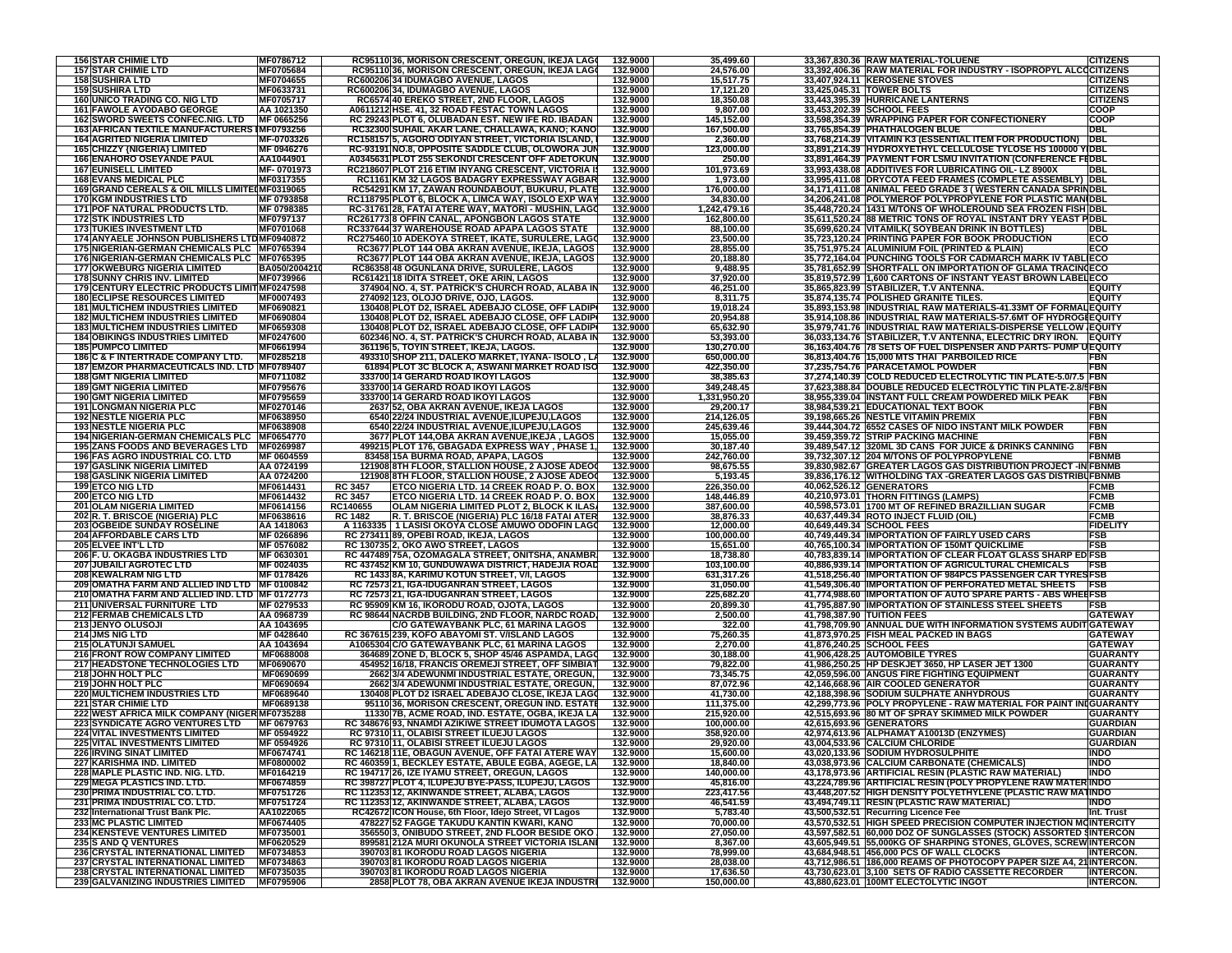| <b>240 VARIATIONS LIMITED</b>                                                                | MF0735452               | 249054 ZONE 3 NO 47 NWAGBALA ESTATE NNEWI ANA                                                           | 132.9000             | 570,000.00                |                           | 44,450,623.01 USED MOTORCYCLE                                                                                                     | <b>INTERCON.</b>               |
|----------------------------------------------------------------------------------------------|-------------------------|---------------------------------------------------------------------------------------------------------|----------------------|---------------------------|---------------------------|-----------------------------------------------------------------------------------------------------------------------------------|--------------------------------|
| 241 ADMIRAL OVERSEAS (NIG) LTD                                                               | MF0276885               | RC369010 24A, OREGUN ROAD, IKEJA LAGOS.                                                                 | 132.9000             | 150,000.00                |                           | 44,600,623.01 ABOUT 2,550 M/TNS OF SARDINELLA                                                                                     | LEAD                           |
| <b>242 CHI PHARMACEUTICALS LTD</b>                                                           | MF 0559200              | RC 300,051 20 CHIEF ANORUE STREET, APAKUN OSHODI L.                                                     | 132.9000             | 181,745.90                |                           | 44,782,368.91 VARIOUS JANSSEN PRODUCTS(PHARMACEUTICAL MAGNUM                                                                      |                                |
| <b>243 COOF INTERNATIONAL LIMITED</b>                                                        | MF 0635755              | RC 33764 BLK 213 2ND FLOOR AGRIC COKER ROAD ORIL                                                        | 132.9000             | 55,382.40                 |                           | 44,837,751.31 CERMIC FLOOR TILES                                                                                                  | <b>MAGNUM</b>                  |
| <b>244 MANNYBANK PLC</b>                                                                     | AA1382657               | RC161020 2 ADEYEMO ALAKIJA STR, V/ISLAND                                                                | 132.9000             | 28,708.13                 |                           | 44,866,459.44 MAINTENANCE FEE FOR VSAT LINK                                                                                       | <b>MANNY</b>                   |
| <b>245 VEEKAY INVESTMENT LTD</b>                                                             | MF 0146220              | RC 51171 26, OBUN-EKO STREET, LAGOS                                                                     | 132.9000             | 94,247.13                 |                           | 44,960,706.57 IMPORTATION OF 29,000 CRS. TOOTHPASTE 50 CMINAL                                                                     |                                |
| <b>246 NUB INTERNATIONAL BANK LTD</b><br><b>247 LMDA NIG LTD</b>                             | AA 1253331<br>MF0627349 | RC 10422 554 ADETOKUNBO ADEMOLA CRESC. WUSE II<br>33927 45, OJO GIWA STREET, 2ND FLOOR, JANKARA, O      | 132.9000<br>132.9000 | 6,531.08<br>14,011.84     |                           | 44,967,237.65 EURO MONEY TRAINING ON HUMAN RESOURCES NUB INT'L<br>44,981,249.49 1250 CARTOONS SETS SEWING MACHINE HEAD JAPLATINUM |                                |
| <b>248 HAVILA GOLD NIG LTD</b>                                                               | AA1005964               | RC295304 32, TOYIN STREET, IKEJA, LAGOS                                                                 | 132.9000             | 6,000.00                  |                           | 44,987,249.49 SCHOOL FEES                                                                                                         | <b>PRUDENT</b>                 |
| <b>249 KIRANIL NIG LTD</b>                                                                   | MF0640746               | RC227521 SUITE 123, EDO HOUSE, VICTORIA ISLAND, LAGO                                                    | 132.9000             | 20,000.00                 |                           | 45,007,249.49 MOSQUITO COIL MANUFACTURING MACHINES                                                                                | <b>PRUDENT</b>                 |
| <b>250 NEDSON NIG LTD</b>                                                                    | MF0785212               | RC195923 121 NNAMDI AZIKWE STREET,IDUMOTA,LAGOS                                                         | 132.9000             | 103,727.00                | 45,110,976.49 VIDEO TAPES |                                                                                                                                   | <b>PRUDENT</b>                 |
| <b>251 PRUDENT BANK PLC</b>                                                                  | AA1062826               | RC142191 PLOT 708/709, ADEOLA HOPEWELL STREET, VIO                                                      | 132.9000             | 4,100.97                  |                           | 45,115,077.46 SWIFT PAYMENT                                                                                                       | <b>PRUDENT</b>                 |
| <b>252 TRANSPHARM NIG LTD</b>                                                                | MF0656758               | RC151278 PLOT 311A, ADENIJI STREET, OFF WEMPCO ROA                                                      | 132.9000             | 25,000.00                 |                           | 45,140,077.46 OROFER CAPSULES (IRON 3 HYDROXIDE)                                                                                  | <b>PRUDENT</b>                 |
| <b>253 INTERNATIONAL BEER AND</b>                                                            | MF0560081               | RC24211 14, AHMED ONIBUDO STREET, VICTORIA ISLAN                                                        | 132.9000             | 69,545.00                 |                           | 45,209,622.46 CO2 HOP EXTRACT                                                                                                     | <b>STANBIC</b>                 |
| <b>254 SONA BREWERIES PLC</b>                                                                | MF0560241               | RC22949 14, AHMED ONIBUDO STREET, VICTORIA ISLAN                                                        | 132.9000             | 10,976.50                 |                           | 45,220,598.96 SPARE PARTS FOR COMPRESSOR                                                                                          | <b>STANBIC</b>                 |
| 255 BHOJRAJ INDUSTRIES PLC                                                                   | MF0462286               | 4614 PLOT C BLOCK IX STATE HIGHWAY ILUPEJU IN                                                           | 132.9000             | 57,671.46                 |                           | 45,278,270.42 IMPORTATION OFLOOS BOILER ECONOMISER MACSTD. CHART.                                                                 |                                |
| <b>256 M.T. MAMMAN</b>                                                                       | AA 0983095              | A 1119429 PLOT 2774, SHEHU SHAGARI WAY, MAITAMA DIS                                                     | 132.9000             | 10,545.00                 |                           | 45,288,815.42 SCHOOL ACCOMMODATION AND UPKEEP                                                                                     | <b>TRADE</b>                   |
| 257 COMAG STEEL AND CONSTRUCTION (MF0291120                                                  |                         | RC 75406 COMAG GROUP HOUSE, KM 16 PORT HARCOUR                                                          | 132.9000             | 74,544.44                 |                           | 45,363,359.86 HOT ROLLED SHEETS                                                                                                   | <b>TRUST</b>                   |
| 258 SOCIETE DE COMPOUNDAGE NIGERIA MF0604595                                                 |                         | 360677 16/18 YOUNG SHALL GROW ROAD SATELLITE T                                                          | 132.9000<br>132.9000 | 116,280.00<br>90,000.00   |                           | 45,479,639.86 HIGH DENSITY POLYTHYLENE RESIGN(INDUSTRIALUBA<br>45,569,639.86 GLUCOSE SYRUP                                        | UBA                            |
| 259 UNIQUE PHARMACEUTICALS LIMITED MF0666717<br>260 UNIQUE PHARMACEUTICALS LIMITED MF0666715 |                         | 75681 11 FATAI ATERE WAY MATORI, MUSHIN, LAGOS.<br>75681 11 FATAI ATERE WAY MATORI, MUSHIN, LAGOS.      | 132.9000             | 33,150.00                 |                           | 45,602,789.86 DEXTROSE MONOHYDRATE PHROGENE FREE IV GIUBA                                                                         |                                |
| 261 AKINDELE YETUNDE .O                                                                      | AA1057496               | A1271084 22A GERRARD ROAD IKOYI LAGOS                                                                   | 132.9000             | 140.00                    |                           | 45,602,929.86 MEMBERSHIP FEES FOR INFORMATION SYSTEM AUUTB                                                                        |                                |
| <b>262 EZIOBI MOTORS NIGERIA LTD</b>                                                         | MF0616630               | 288273 44, COATES STREET EBUTTE METTA EAST LAG                                                          | 132.9000             | 16,228.80                 |                           | 45,619,158.66 NEW MOTORCYCLE SPARE PARTS                                                                                          | UTB                            |
| <b>263 VINCHEM INTERNATIONAL LTD</b>                                                         | MF0686791               | 274073 38 KOFO ABAYOMI STREET VICTORIA ISLAND L                                                         | 132.9000             | 160,000.00                |                           | 45,779,158.66 200.00 MTS OF TITANIUM DIOXIDE                                                                                      | UTB                            |
| <b>264 CHEMAGRO COMPANY LIMITED</b>                                                          | MF 0697453              | 82789 1, OBASA ROAD, IKEJA, LAGOS                                                                       | 132.9000             | 24,726.00                 |                           | 45,803,884.66 56.36MTS OF BENEGAS PROPELLANT                                                                                      | <b>WEMA</b>                    |
| <b>265 CHEMAGRO COMPANY LIMITED</b>                                                          | MF 0697455              | 82789 1, OBASA ROAD, IKEJA, LAGOS                                                                       | 132.9000             | 8,000.00                  |                           | 45,811,884.66   19UNITS OF EMCO WHEATON OVERFILL PROTECT WEMA                                                                     |                                |
| <b>266 CHI PHARM LIMITED</b>                                                                 | MF 0744833              | 300051 20 BENSON ANORUE STREET, OSHODI, LAGOS                                                           | 132.9000             | 152,485.41                |                           | 45,964,370.07   425UNITS OF SCHERING PRODUCTS (RAW MAT. FOWEMA                                                                    |                                |
| <b>267 KGM INDUSTRIES LIMITED</b>                                                            | MF0635830               | 118795 BLOCK A PLOT 6 ISOLO SCHEME II ISOLO,LAGO                                                        | 132.9000             | 49,779.61                 |                           | 46,014,149.68 35.6MTS OF LLDPE ROTO MOULDING- ARTIFICIAL IWEMA                                                                    |                                |
| 268 MULTICHEM INDS LIMITED.                                                                  | MF 0686435              | 130408 PLOT D2,ISREAL ADEBANJO CLOSE IKEJA LAG                                                          | 132.9000             | 78,000.00                 |                           | 46,092,149.68 300MTS OF CAUSTIC SODA SOLID                                                                                        | WEMA                           |
| 269 WAPCO PLC                                                                                | AA 1265652              | <b>1858 ELEPHANT CEMENT HOUSE IKEJA LAGOS</b>                                                           | 132.9000             | 1,307,805.51              |                           | 47,399,955.19   TECHNICAL FEES PAYMENT TO LAFARGE CEMENTWEMA                                                                      |                                |
| 270 WAPCO PLC                                                                                | MF 0675288              | <b>1858 ELEPHANT CEMENT HOUSE IKEJA LAGOS</b>                                                           | 132.9000             | 323,977.50                |                           | 47,723,932.69   5000MTS OF PORTLAND CEMENT KLINKER (BULK) WEMA                                                                    |                                |
| 271 WAPCO PLC                                                                                | MF 0675289              | <b>1858 ELEPHANT CEMENT HOUSE IKEJA LAGOS</b>                                                           | 132.9000             | 503,965.00                |                           | 48,227,897.69   5000MTS OF PORTLAND CEMENT HIGH RESISTAN(WEMA                                                                     |                                |
| 272 WEST AFRICA MILK COMPANY NIG PLIMF 0664220<br>273 BETRAM NIG. LIMITED.                   | MF0176734               | 11330 PLOT 78, ACME ROAD, OGBA, IKEJA, LAGOS<br>211498 6A, MAINLAND WAY DOLPHIN ESTATE IKOYI LA         | 132.9000<br>132.9000 | 380,800.00<br>21,783.97   |                           | 48,608,697.69   128MTS OF ANHYDROUS MILK FAT<br>48,630,481.66 PRINTING PAPER IN SHEETS                                            | <b>WEMA</b><br><b>ZENITH</b>   |
| 274 CHIZZY NIGERIA LTD,                                                                      | MF0597141               | 93191 OPPOSITE SADDLE CLUB OLOWORA JUNCTION                                                             | 132.9000             | 28,120.00                 |                           | 48,658,601.66 RAW MATERIAL- CYCLOHEXANONE (15200KGS)                                                                              | <b>ZENITH</b>                  |
| 275 CHIZZY NIGERIA LTD.                                                                      | MF0597142               | 93191 OPPOSITE SADDLE CLUB OLOWORA JUNCTION                                                             | 132.9000             | 126,144.00                |                           | 48,784,745.66 INDUSTRIAL CHEMICAL- STYRENE- ACRYLICVINAM ZENITH                                                                   |                                |
| 276 CHUKASON CYCLE IND. LTD                                                                  | MF0749050               | 349941 R2/422 BICYCLE PARTS LINE , MAIN MARKET ON                                                       | 132.9000             | 42,988.75                 |                           | 48,827,734.41 BICYCLE SPARE PARTS-SPOKES                                                                                          | <b>ZENITH</b>                  |
| 277 CORPORATE OIL & GAS LTD                                                                  | MF0941230               | 231617 27/29 ADEYEMO ALAKIJA ST. V/ISLAND LAGOS                                                         | 132.9000             | 36,072.16                 |                           | 48,863,806.57 HOLSTAR WATER PUMPS MODEL HS 30G 311                                                                                | ZENITH                         |
| <b>278 COSCHARIS TECHNOLOGIES LTD.</b>                                                       | MF0679361               | 216991 29 OGUNLANA DRIVE SURULERE, LAGOS STAT                                                           | 132.9000             | 53,612.00                 |                           | 48,917,418.57 COMPUTER PARTS- MONITOR, KEYBOARD                                                                                   | <b>ZENITH</b>                  |
| <b>279 DOULATRAM NIGERIA LTD</b>                                                             | MF 0489792              | 6918.9. OLOROGUN STREET.OFF ENU OWA STREET.                                                             | 132.9000             | 41,883.43                 |                           | 48,959,302.00 RAW MATERIAL- HEALTH BRAND RUBBER BALL                                                                              | <b>ZENITH</b>                  |
| 280 ELESON INDUSTRIES (NIGERIA) LIMITEMF0940091                                              |                         | 229734 46 NEW MARKET ROAD ONITSHA ANAMBRA ST                                                            | 132.9000             | 18,975.00                 |                           | 48.978.277.00 ESSENTIAL RAW MATERIAL FOR INDUSTRY- SODIUZENITH                                                                    |                                |
| 281 GREENGATES SPECIALTIES LTD                                                               | MF0942190               | 321235 308A MURTALA MUHAMMED WAY IKEJA LAGOS                                                            | 132.9000             | 18,927.36                 |                           | 48,997,204.36 CHEMICAL RAW MATERIAL- CALCIUM PROPIONATEZENITH                                                                     |                                |
| 282 JIN XING TRADE LTD                                                                       | MF0764163               | 457516 13TH FLOOR GREAT NIG HOUSE, MARINA LAGO                                                          | 132.9000             | 13,150.00                 |                           | 49,010,354.36 LADIES HANDBAGS                                                                                                     | ZENITH                         |
| 283 KNEIPE NIG. LTD                                                                          | MF0940800               | 36887 12, AERODROME ROAD APAPA LAGOS                                                                    | 132.9000             | 14,327.76                 |                           | 49,024,682.12 INDUSTRIAL MACHINERY SPARES- GALVANIZED EXZENITH                                                                    |                                |
| 284 KRISHAN NIG. LTD                                                                         | MF0642355               | 468413 2, TOWRY STREET, OFF CATHOLIC MISSION STI                                                        | 132.9000             | 111.60                    |                           | 49,024,793.72 AGRICULTURAL MACHINERY- PRIME MOVER(SHRTIZENITH                                                                     |                                |
| 285 MANNHOVON INDUSTRIAL CO. LTD.                                                            | MF0555179               | 185219 30 BISHOP STREET SURULERE LAGOS                                                                  | 132.9000             | 16,466.90                 |                           | 49,041,260.62   UNINTERRUPTED POWER SUPPLY- UPS MODEL 10ZENITH                                                                    |                                |
| 286 MANNHOVON INDUSTRIAL CO. LTD.                                                            | MF0643441               | 185219 30 BISHOP STREET SURULERE LAGOS                                                                  | 132.9000             | 18,209.60                 |                           | 49,059,470.22 ELECTRICALS- OVEN TOASTER                                                                                           | ZENITH                         |
| 287 MEECO INTERNATIONAL INVESTMENT MF0637908<br><b>288 NIGERPET COMPANY LTD.</b>             | MF0764653               | 303772 133 NNAMDI AZIKIWE STREET IDUMOTA LAGOS<br>505872 20 ELIAS CLOSE, VICTORIA ISLAND, LAGOS         | 132.9000<br>132.9000 | 27,125.00<br>1,404,553.56 |                           | 49,086,595.22 ELECTRONICS- COMPACT DISC PLAYER                                                                                    | <b>ZENITH</b><br><b>ZENITH</b> |
| 289 ORC FISHING AND FOOD PROCESSINGMF0744835                                                 |                         | 44398 20 CHIEF BENSON ANORUE STREET APAKUN O                                                            | 132.9000             | 116,455.84                |                           | 50,491,148.78 3000 METRIC TONS OF AUTOMOTIVE GAS OIL<br>50,607,604.62 ELECTRIC FORKLIFTS WITH ACCESSORIES                         | <b>ZENITH</b>                  |
| 290 PRIMA IMPEX NIGERIA LTD                                                                  | MF0595801               | 215875 12, AKINWANDE STR. OPP. STRABAG CONSTR.                                                          | 132.9000             | 289,425.00                |                           | 50,897,029.62 PLASTIC RAW MATERIAL - POLYPROPYLENE                                                                                | ZENITH                         |
| 291 ROYAL LINKS NIGERIA LIMITED                                                              | MF0941022               | 176694 5, OLU-SEUN CRESCENT, GBAGADA PHASE I AI                                                         | 132.9000             | 476,024.60                |                           | 51,373,054.22  INDUSTRIAL MACHINERY- 2 ROTARY COMPRESSIN(ZENITH                                                                   |                                |
| <b>292 ROYAL LINKS NIGERIA LIMITED</b>                                                       | MF0941021               | 176694 5, OLU-SEUN CRESCENT, GBAGADA PHASE I AI                                                         | 132.9000             | 709,728.93                |                           | 52,082,783.15 INDUSTRIAL SPARES- 2 AUTOMATIC SAPAL WRAPFZENITH                                                                    |                                |
| 293 SAN TRUST VENTURES LTD                                                                   | MF 0942772              | 249274 7 MASSEY STREET LAGOS ISLAND LAGOS                                                               | 132.9000             | 35,600.00                 |                           | 52,118,383.15 BRISTOL BOARD 10MT EACH IN GREEN BLUE PINK ZENITH                                                                   |                                |
| 294 TOWER GALVANISED PRODUCTS NIG. MF 0259820                                                |                         | 15032 PLOT 9C, INDUSTRIAL AREA KADUNA KADUNA                                                            | 132.9000             | 476,450.00                |                           | 52,594,833.15 APPROX. 621. 20C MT HOT ROLLED STEEL COILS   ZENITH                                                                 |                                |
| 295 ULYSSES NIGERIA LTD.                                                                     | MF0589679               | 100725 227, APAPA ROAD, IGANMU, LAGOS                                                                   | 132.9000             | 24,000.00                 |                           | 52,618,833.15 PARA DICHLOROBENZENE- RAW MATERIAL                                                                                  | <b>ZENITH</b>                  |
| <b>296 UNILEVER NIGERIA PLC</b>                                                              | MF0765068               | 1131, BILLINGS WAY, OREGUN IKEJA, LAGOS                                                                 | 132.9000             | 787,283.15                |                           | 53,406,116.30 BLENDED TEA LIPTON YELLOW LABEL                                                                                     | <b>ZENITH</b>                  |
| 297 VITAL PRODUCTS LTD                                                                       | MF0601629               | 94312 28 AJASA STREET ONIKAN LAGOS                                                                      | 132.9000             | 20,660.00                 |                           | 53,426,776.30 DOUBLE EDGE SHAVING RAZOR BLADES                                                                                    | <b>ZENITH</b>                  |
| 298 WHITEHALL MULTINATIONAL LTD                                                              | MF0639756               | 381376 71A MARINE ROAD APAPA LAGOS                                                                      | 132.9000             | 21,653.50                 |                           | 53,448,429.80 ELECTRIC MATERIALS - SWITCHES, BULBS CHOKE ZENITH                                                                   |                                |
| 299 WOOLLEN & SYNTHETIC TEXTILE MFGMF 0794026                                                |                         | 5633 88, OBA AKRAN AVENUE IKEJA LAGOS                                                                   | 132.9000             | 2,718.00                  |                           | 53,451,147.80 TEXTILE MACHINERY SPARE PARTS                                                                                       | <b>ZENITH</b>                  |
| 300 ZENON PETROLEUM & GAS LTD                                                                | MF0605576               | 352372 7 TIAMIYU SAVAGE STREET VICTORIA ISLAND L                                                        | 132.9000             | 9,682,200.00              |                           | 63,133,347.80 36,000 MT OF AUTOMOTIVE GAS OIL                                                                                     | ZENITH                         |
| <b>301 SOMOTEX NIGERIA LIMITED</b>                                                           | MF0686349               | 308383 KM 16, IKORODU ROAD, OJOTA, LAGOS                                                                | 132.8900<br>132.8900 | 42,114.20                 |                           | 63,175,462.00 CKD COMPONENTS FOR MANUFACTURE OF AIR-COACCESS                                                                      |                                |
| 302 NYCIL LIMITED<br>303 NORFOLK PAPER AND PACKAGING LIIMF0408281                            | MF0711558               | 27148 24 TALABI STR OFF ADENIYI JONES AV. IKEJA<br>RC258892 1, AKINYEMI CRESCENT, MATORI, MUSHIN, LAG   | 132.8900             | 33,344.95<br>43,000.00    |                           | 63,208,806.95 BUTYL GLYCOL<br>63,251,806.95 NATURAL PLAIN PAPER SHADE 022                                                         | AFRI<br><b>BOND</b>            |
| 304 NORFOLK PAPER AND PACKAGING LIIMF0408280                                                 |                         | RC258892 1, AKINYEMI CRESCENT, MATORI, MUSHIN, LAG                                                      | 132.8900             | 38,798.00                 |                           | 63,290,604.95 SELF ADHESIVE PAPER IN REELS                                                                                        | <b>BOND</b>                    |
| 305 SATURN FROZEN FOOD LTD                                                                   | MF 0362772              | RC 462310 71 TRANS AMADI IND. L/OUT, PORT HARCOURT                                                      | 132.8900             | 307.114.00                |                           | 63,597,718.95 FROZEN FISH (MACKREL)                                                                                               | Capital                        |
| 306 SONNEX PACKAGING NIG. LTD                                                                | MF 0620506              | RC 308220 KM 16, IKORODU ROAD, BEHIND PHILIPS, OJOT                                                     | 132.8900             | 72,143.67                 |                           | 63,669,862.62 RADIL BOPP FILM (RAW MATERIALS)                                                                                     | Capital                        |
| 307 AYMAN ENTERPRISES LTD                                                                    | MF0655978               | RC92154 12/18 AKINYEMI CRESCENT MATORI MUSHIN LA                                                        | 132.8900             | 101,480.00                |                           | 63,771,342.62 SYNTHETIC MONO-FILAMENT                                                                                             | <b>CITIZENS</b>                |
| 308 CHINA UNITY MFG LTD                                                                      | MF0752276               | RC98374 136/138 NNAMDI AZIKIWE STREET, IDUMOTA, LA                                                      | 132.8900             | 50,882.00                 |                           | 63,822,224.62 BUTTERFLY SEWING MACHINE WITH 2 DRAWER FLOBL                                                                        |                                |
| <b>309 CHINA UNITY MFG LTD</b>                                                               | MF0651737               | RC98374 136/138, NNAMDI AZIKIWE STREET, IDUMOTA, L                                                      | 132.8900             | 51.472.00                 |                           | 63,873,696.62 NEW SEWING MACHINES (YAH CHONG BRAND)                                                                               | <b>DBL</b>                     |
| 310 DORIAN FILTERS LIMITED                                                                   | <b>MF-0793762</b>       | RC68583 KM 16, IKORODU ROAD, OJOTA, LAGOS STATE                                                         | 132.8900             | 11,115.12                 | 63,884,811.74 MIRRORS     |                                                                                                                                   | DBL                            |
| 311 EMEL ENT LTD                                                                             | MF0752262               | RC28701 136/138 NNAMDI AZIKIWE STREET, IDUMOTA, LA                                                      | 132.8900             | 43,664.00                 |                           | 63,928,475.74 FLASH LIGHTS                                                                                                        | DBL                            |
| <b>312 JAGAL PHARMA LIMITED</b>                                                              | MF0498049               | RC127660 JAGAL HOUSE, JAGAL ROAD, OFF IKOSI                                                             | 132.8900             | <u>136,475.90</u>         |                           | 64,064,951.64 108, TONNES OF SODIUM TALLOWATE FOR                                                                                 | DBL                            |
| <b>313 NAGODE INDUSTRIES LTD</b>                                                             | MF-0701733              | RC-134615 159/161 LADIPO STREET MUSHIN, LAGOS STATI                                                     | 132.8900             | 170,000.00                |                           | 64,234,951.64 100 MT OF TDI BEING RAW MATERIAL FOR PRODUCDBL                                                                      |                                |
| 314 NAGODE INDUSTRIES LTD                                                                    | MF-0701784              | RC-134615 159/161 LADIPO STREET MUSHIN, LAGOS STATI                                                     | 132.8900             | 172,000.00                |                           | 64,406,951.64 COSMONATE T-80 (INDUSTRIAL RAW MATERIALS) DBL                                                                       |                                |
| 315 OVIMPEX NIG LTD<br>316 QPLAS LIMITED                                                     | MF0714001<br>MF-0717256 | RC98646 10, OGIDI LANE, THANI OLODO STR, IKORODU R<br>RC328129 A-2, FALOMO SHOPPING CENTRE, IKOYI, LAGO | 132.8900<br>132.8900 | 112,400.00<br>33,645.00   |                           | 64,519,351.64 MONO SODIUM GLUTAMATE<br>64,552,996.64 GLASS BOTTLES (QP-15) FOR PRODUCTION                                         | <b>DBL</b><br><b>DBL</b>       |
| 317 QPLAS LIMITED                                                                            | MF-0800208              | RC328129 A-2, FALOMO SHOPPING CENTRE, IKOYI, LAGO                                                       | 132.8900             | 29.556.00                 |                           | 64,582,552.64 EMPTY GLASS BOTTLES (QP-18)                                                                                         | <b>DBL</b>                     |
| 318 SAMEER ENT NIG LTD                                                                       | MF0702954               | RC26332 239C KOFO ABAYOMI STREET, VICTORIA ISLAN                                                        | 132.8900             | 69,710.00                 |                           | 64,652,262.64 HIGH DENSITY POLYETHYLENE FILM                                                                                      | <b>DBL</b>                     |
| 319 SAMEER ENT NIG LTD                                                                       | MF0584789               | RC26332 239C KOFO ABAYOMI STREET, VICTORIA ISLAN                                                        | 132.8900             | 119,758.00                |                           | 64,772,020.64 POLY PROPYLENE (ARTIFICIAL RESINS)                                                                                  | <b>DBL</b>                     |
| 320 SAMEER ENT NIG LTD                                                                       | MF0650267               | RC26332 239C KOFO ABAYOMI STREET, VICTORIA ISLAN                                                        | 132.8900             | 46,866.00                 |                           | 64,818,886.64 COMPACT PETROL GENERATORS                                                                                           | <b>DBL</b>                     |
| 321 SONNEX PACKAGING NIGERIA LIMITEIMF-0620508                                               |                         | RC308220 KM 16 IKORODU ROAD, OJOTA, LAGOS STATE                                                         | 132.8900             | 131,094.52                |                           | 64.949.981.16 100MT PET RESINS                                                                                                    | <b>DBL</b>                     |
| 322 VAS NIG LTD                                                                              | MF0590791               | RC46924 239C KOFO ABAYOMI STREET, VICTORIA ISLAN                                                        | 132.8900             | 97,020.00                 |                           | 65,047,001.16 MULTI PURPOSE ENGINES FOR GRINDING, VULCAN DBL                                                                      |                                |
| 323 MURPHY RUKY COMMERCIAL ENTERPMF0609849                                                   |                         | 502871 166, ADENIJI ADELE STREET, LAGOS                                                                 | 132.8900             | 308,850.00                |                           | 65,355,851.16 8,700 CARTONS OF INSTANT MILK POWDER                                                                                | <b>GUARANTY</b>                |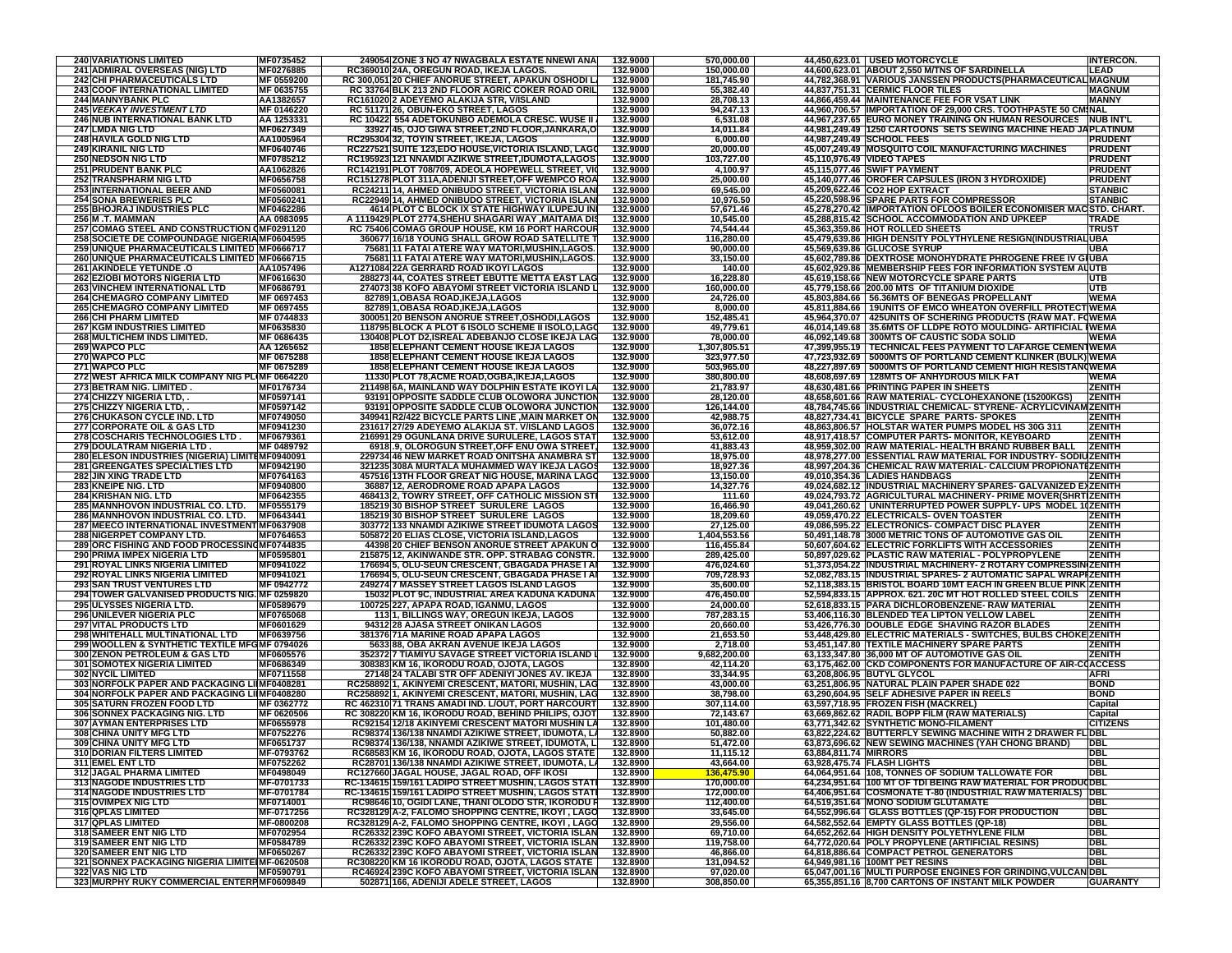| <b>324 MANNYBANK PLC</b>                                                                       | AA1382656               |           | RC161020 2 ADEYEMO ALAKIJA STR. V/ISLAND                                                              | 132.8900             | 4,325.91                 |                        | 65,360,177.07 SWIFT SERVICE CHARGE                                                                                              | <b>MANNY</b>                         |
|------------------------------------------------------------------------------------------------|-------------------------|-----------|-------------------------------------------------------------------------------------------------------|----------------------|--------------------------|------------------------|---------------------------------------------------------------------------------------------------------------------------------|--------------------------------------|
| 325 CHINA UNITY MANUFACTURING CO. LIMF 0752293                                                 |                         |           | 98374 136/138 NNAMDI AZIKIWE STREET, LAGOS                                                            | 132.8900             | 19,850.00                |                        | 65,380,027.07 OVERLOCK SEWING MACHINES                                                                                          | <b>MBC</b>                           |
| 326 HIGH PERFORMANCE DISTRIBUTION NMF 0752058<br>327 HIGH PERFORMANCE DISTRIBUTION NMF 0752060 |                         |           | 373752 PLOT 1682 SANUSI FAFUNWA STREET, V.I, LAG<br>373752 PLOT 1682 SANUSI FAFUNWA STREET, V.I, LAG  | 132.8900<br>132.8900 | 46,189.26<br>178,515.36  |                        | 65,426,216.33 HEWLETT PACKARD COMPUTERS<br>65,604,731.69 MONITORS AND KEYBOARDS                                                 | <b>MBC</b><br><b>MBC</b>             |
| <b>328 ALUMINIUM CITY LIMITED</b>                                                              | MF0450601               |           | 280232 1-2 ALHAJI ADEJUMO AVE. OSHODI EXP WAY                                                         | 132.8900             | 17,000.00                |                        | 65,621,731.69 IMPORTATION OF MATERIALS FOR BUILDING INDUIMIBL                                                                   |                                      |
| 329 PARCO ENTERPRISES (NIGERIA) LTD MF0737349                                                  |                         |           | 97069 ELEGANZA PLAZA (GEMINI BLOCK) 1                                                                 | 132.8900             | 16,728.00                |                        | 65,638,459.69 CAUSTIC SODA SOLID                                                                                                | N.I.B                                |
| 330 Global Ventures Nigeria Ltd                                                                | MF0707857               |           | RC21711 21, Olosa Street, Victoria Island, Lagos                                                      | 132.8900             | 184,500.00               |                        | 65,822,959.69 Evaporated Unsweetened Fullcream Milk                                                                             | <b>NAMBL</b>                         |
| 331 Midway Ventures Limited<br>332 AMIOUN STEEL LTD.                                           | MF0696650<br>MF0520038  |           | RC78434 31/32, Afariogun Street, Ajao Estate, Lagos<br>RC470203 3-4, ADEBAYO CRESCENT, OKOTA, LAGOS.  | 132.8900<br>132.8900 | 145,897.22<br>2,447.49   |                        | 65,968,856.91 Artificial Resins LD Film BF 511<br>65,971,304.40   MACHINES AND EQUIPMENT FOR WIRE DRAWING NOMEGA                | <b>NAMBL</b>                         |
| 333 ASHTRADE NIGERIA LIMITED.                                                                  | MF0519949               |           | RC488248 47-57 MARTINS STREET LAGOS, LAGOS.                                                           | 132.8900             | 15,415.00                |                        | 65,986,719.40 7,588PCS OF ELECTRICAL ITEMS (KIT KAT FUSE OF OMEGA                                                               |                                      |
| 334 LAWNICK PHOTO LTD.                                                                         | MF0581186               |           | RC202888 60 AROLOLA STREET LAGOS,LAGOS.                                                               | 132.8900             | 1,395.36                 |                        | 65,988,114.76 4506 PCS OF PHOTOGRAPHIC PAPERS.(SHORTFAL OMEGA                                                                   |                                      |
| 335 CENTURY POYESTER PLC                                                                       | MF 0546976              |           | 83211 PLT 64, IKORODU IND. EST.IKORODU                                                                | 132.8900             | 107,105.06               |                        | 66,095,219.82 RAW MAT. POLYESTER CHIPS SEMI DULL GRADE REGENT                                                                   |                                      |
| <b>336 RHODIA NIGERIA LIMITED</b>                                                              | MF0517831<br>MF0724300  |           | RC177129 32B, OLUWOLE AVENUE, IND ESTATE, IKEJA<br>6864 PLOT 37/39 IGANMU IND EST.SURULERE            | 132.8900             | 47,275.00                |                        | 66,142,494.82 DL METHIONINE, L-LYSINE (ADM BRAND)                                                                               | <b>STANBIC</b><br>UBN                |
| 337 SPINTEX MILLS NIG LTD<br>338 AGATHA'S INTERIOR DESIGN LTD                                  | MF0942066               |           | 241773 106 AWOLOWO ROAD IKOYI LAGOS                                                                   | 132.8900<br>132.8900 | 306,185.00<br>12,082.90  |                        | 66,448,679.82 POLYESTER CHIPS<br>66,460,762.72 NEW CERAMIC WARES (SANITARY) WITH ACCESSCZENITH                                  |                                      |
| 339 ALF-WILLIAMS IND. LTD                                                                      | MF0695257               |           | 159616 118/120 BROAD STREET, MARINA, LAGOS.                                                           | 132.8900             | 936,000.00               |                        | 67,396,762.72 UNITS CKD COMPONENT FOR NEW MOTORCYCLESZENITH                                                                     |                                      |
| 340 ELBE PHARMA NIGERIA LIMITED.                                                               | MF0941369               |           | 202889 4, AKANBI DANMOLA STREET, IKOYI, LAGOS                                                         | 132.8900             | 30,000.00                |                        | 67,426,762.72 COTRIMOXAZOLE TABLETS 960MG-PHARMACEUTIZENITH                                                                     |                                      |
| 341 ELBE PHARMA NIGERIA LIMITED.                                                               | MF0941370               |           | 202889 4, AKANBI DANMOLA STREET, IKOYI, LAGOS                                                         | 132.8900<br>132.8900 | 46,200.00<br>58,054.50   |                        | 67,472,962.72 PHARMACEUTICAL PRODUCTS- VITAMIN B COMPLIZENITH                                                                   |                                      |
| 342 ELBE PHARMA NIGERIA LIMITED.<br>343 ELBE PHARMA NIGERIA LIMITED.                           | MF0941372<br>MF0941371  |           | 202889 4, AKANBI DANMOLA STREET, IKOYI, LAGOS<br>202889 4, AKANBI DANMOLA STREET, IKOYI, LAGOS        | 132.8900             | 78,710.00                |                        | 67,531,017.22 SACOTEN TABLETS- PHARMACEUTICALS<br>67,609,727.22 PHARMACEUTICALS- SOLOTONE TABLETS(MULTIV ZENITH                 | <b>ZENITH</b>                        |
| <b>344 EUROBRIDGE INDUSTRIES LTD</b>                                                           | MF 0943204              |           | 263442 7 ODUDUWA STREET, G.R.A, IKEJA, LAGOS.                                                         | 132.8900             | 78,890.00                |                        | 67,688,617.22 WHITE PETROLEUM JELLY                                                                                             | <b>ZENITH</b>                        |
| 345 SPINTEX MILLS NIG. LTD                                                                     | MF0695759               |           | 6864 PLOT 37/38/39 IGANMU INDUSTRIAL ESTATE LA                                                        | 132.8900             | 20.26                    |                        | 67,688,637.48 SPARES FOR TEXTILE MACHINERY- CONE WINDER ZENITH                                                                  |                                      |
| <b>346 SPINTEX MILLS NIG. LTD</b>                                                              | MF 0695799              |           | 6864 PLOT 37/38/39 IGANMU IND. ESTATE IGANMU LA                                                       | 132.8900             | 247,950.00               |                        | 67.936.587.48 RAW MATERIAL-171.000 KG OF POLYTHYLENE TERZENITH                                                                  |                                      |
| 347 COLEMAN TECHNICAL IND. LTD<br><b>348 ATLANTIC ENERGY LIMITED</b>                           | MF0019840<br>MF0558819  |           | 15410 149/151 IDIMU RD IKOTUN LAGOS<br>RC467120 KM 11, LEKKI-EPE EXPRESSWAY                           | 132.8800<br>132.8800 | 109,061.82<br>960,000.00 |                        | 68,045,649.30 EC-GRADE ALUMINIUM WIRE DIAMETER<br>69,005,649.30 REFINED GAS OIL                                                 | <b>AFRI</b><br><b>ASSURANCE</b>      |
| 349 AUTOBAHN TECHNIQUES LTD                                                                    | MF0478411               |           | RC383649 348, IKORODU ROAD, MARYLAND, IKEJA                                                           | 132.8800             | 10,604.71                |                        | 69,016,254.01 SET OF ADDITIONAL COMPONENTS FOR PARTIALL ASSURANCE                                                               |                                      |
| <b>350 DRURY INDUSTRIES LIMITED</b>                                                            | MF0547230               |           | RC50126 PLOT 1405, ADETOKUNBO ADEMOLA STREET,                                                         | 132.8800             | 47,859.49                |                        | 69,064,113.50 EMPTY GELATIN CHEMIRON CAPSULES SIZE O                                                                            | <b>ASSURANCE</b>                     |
| <b>351 IMAGE CHANNELS LIMITED</b>                                                              | MF0728472               |           | RC91399 2, ASESI LANE, 3RD FLOOR, OFF ADENIJI ADEL                                                    | 132.8800             | 23,551.68                |                        | 69,087,665.18 WHITE PRINTING PAPER IN SHEETS (NEW)                                                                              | <b>ASSURANCE</b>                     |
| 352 THE BOOKHOUSE COMPANY                                                                      | AA1085613               |           | RC427416 27, ADEOLA ADELEYE STREET, OFF COKER RO                                                      | 132.8800             | 1,355.50                 |                        | 69,089,020.68 JOURNALS & MAGAZINES                                                                                              | <b>ASSURANCE</b>                     |
| 353 WESTCOAST PAPER COMPANY LIMITEMF0492236                                                    | AA1380246               |           | RC502555 C22, ADENIRAN OGUNSANYA SHOPPING COMP<br>RC388769 13A IDOWU MARTINS STREET, VICTORIA ISLANI  | 132.8800<br>132.8800 | 16,442.50                |                        | 69,105,463.18 UNCOATED PAPER                                                                                                    | <b>ASSURANCE</b>                     |
| <b>354 ZINOX TECHNOLOGIES LIMITED</b><br>355 ZINOX TECHNOLOGIES LIMITED                        | MF0725437               |           | RC388769 13A IDOWU MARTINS STREET, VICTORIA ISLAN                                                     | 132.8800             | 492,939.90<br>865,511.00 |                        | 69,598,403.08 SOFTWARE LICENSE<br>70,463,914.08 COMPONENETS FOR ASSEMBLY OF COMPUTERS                                           | <b>ASSURANCE</b><br><b>ASSURANCE</b> |
| <b>356 TANMO PHARMACEUTICALS LTD</b>                                                           | MF0690902               |           | 5370 9 ABIMBOLA AWONIYI CLOSE VICTORIA ISLAND                                                         | 132.8800             | 6,311.60                 |                        | 70,470,225.68 KIDDI PHARMATON MULTIVITAMIN SYRUP                                                                                | <b>BROAD</b>                         |
| 357 CROWN FLOUR MILLS LTD                                                                      | MF 0940766              |           | RC 8575 PLOT 53, MALU SIDING ROAD C/O 20, NORTH AV                                                    | 132.8800             | 50,630.00                |                        | 70,520,855.68 MOISTURE CONTROL UNIT MYFC                                                                                        | Capital                              |
| 358 GLOBE PACKAGING INDUSTRIES LTD MF 0737901                                                  |                         |           | RC 31661 22 MUSA YAR ADUA STREET, VICTORIA ISLAND                                                     | 132.8800             | 67,831.43                |                        | 70,588,687.11 LAMINATED WRAPPERS FOR PACKING UNILEVER                                                                           | 'SCapital                            |
| 359 DUNLOP NIG PLC                                                                             | MF0668217               |           | RC2736 3, OBA AKRAN AVENUE, IKEJA, LAGOS                                                              | 132.8800             | 19,165.00                |                        | 70,607,852.11   OKERIN WAX 1909H, PARAFIN WAX                                                                                   | <b>CHARTERED</b>                     |
| 360 GLAXOSMITHKLINE CONSUMER NIG P MF0676447<br>361 GLAXOSMITHKLINE CONSUMER NIG P MF0488627   |                         |           | RC8726 KLM 16 IKORODU ROAD, OJOTA, LAGOS<br>RC8726 KLM 16 IKORODU ROAD, OJOTA, LAGOS                  | 132.8800<br>132.8800 | 151,270.00<br>26,500.00  |                        | 70,759,122.11 SEPTRIN TABS<br>70,785,622.11 SEROXAT TABS                                                                        | <b>CHARTERED</b><br>CHARTERED        |
| <b>362 CYBEL INTERNATIONAL COY LTD</b>                                                         | MF0710741               |           | RC367587 5. MAIN MKT, NNEWI ANAMBRA STATE                                                             | 132.8800             | 85,000.00                |                        | 70,870,622.11 FAIRLY USED MOTORCYCLES                                                                                           | <b>CITIZENS</b>                      |
| 363 O.G. CHUMA STORES NIG LTD                                                                  | MF0378034               |           | RC63849 25 NEW MKT RD, NNEWI ANAMBRA STATE                                                            | 132.8800             | 40,000.00                |                        | 70,910,622.11 NEW MOTOR / MOTOR CYCLE PARTS                                                                                     | <b>CITIZENS</b>                      |
| 364 ALUMINIUM CITY                                                                             | MF 0793078              |           | RC280232 1, ALHAJI ADEJUMO AVENUE. ILUPEJU, LAGOS                                                     | 132.8800             | 40,300.00                |                        | 70,950,922.11 (MATERIALS FOR BUILDING INDUSTRY) ALUMINIUMDBL                                                                    |                                      |
| 365 ALUMINIUM CITY                                                                             | MF 0450542              |           | RC280232 I,ALHAJI ADEJUMO AVENUE,ILUPEJU, LAGOS S<br>RC44960 35 ADEOLA ODEKU STREET, VICTORIA ISLAND, | 132.8800             | 45,835.00                |                        | 70,996,757.11 GLASS FOR BUILDING INDUSTRY-CLEAR, FLOAT/LADBL                                                                    |                                      |
| 366 INFINITY TYRES LIMITED<br>367 INTERNATIONAL FEED ADDITIVES MA1MF0793048                    | MF-0691268              |           | RC 495663 279, OLD ABEOKUTA MOTOR ROAD, SUITE 02 A)                                                   | 132.8800<br>132.8800 | 122,515.00<br>52.705.00  |                        | 71,119,272.11 NEW PIRELLI TYRES<br>71,171,977.11 FOR IMPORT OF ANIMAL HEALTH & NUTRITION PRODBL                                 | DBL                                  |
| 368 KEWALRAM NIGERIA LIMITED                                                                   | MF-0178442              |           | RC1433 8A, KARIMU KOTUN STREET, VICTORIA ISLAND                                                       | 132.8800             | 104,315.00               |                        | 71,276,292.11 NEW BRIDGESTONE TYRES                                                                                             | <b>DBL</b>                           |
| 369 SADHWANIS NIG LTD                                                                          | MF0696974               |           | RC7048 13, EREKO STREET, 1ST FLOOR, IDUMOTA, LAG                                                      | 132.8800             | 114,905.00               |                        | 71,391,197.11 LOW DENSITY POLYETHYLENE                                                                                          | DBL                                  |
| 370 JOBIKAN NIGERIA LIMITED                                                                    | MF0660414               |           | 177134 PLOT 41, KUDIRAT ABIOLA WAY, OREGUN, IKE.                                                      | 132.8800             | 181,397.00               |                        | 71,572,594.11 RAW MATERIAL- HIGH DENSITY POLYETHYLENE/ H EQUITY                                                                 |                                      |
| <b>371 BHARAT VENTURES LIMITED</b>                                                             | MF 0731020<br>M 0144497 |           | 491399 12 WAZIRI IBRAHIM CRESCENT, VICTORIA ISLAI<br>19754 143B GBAGADA EXPRESSWAY, ANTHONY GBA       | 132.8800<br>132.8800 | 700,000.00<br>35,369.40  |                        | 72,272,594.11 1250 M/TONS OF FROZEN FISH (MACKEREL/ASSOR FBNMB<br>72,307,963.51 DIABETES REAGENT KITS (MEDICAL LABORATORY FBNMB |                                      |
| 372 ISN PRODUCTS (NIG) LTD<br>373 VEE NETWORKS LIMITED                                         | MF0614188               | RC 398557 | VEE NETWORKS LIMITED OLAKUNLE BAKARE                                                                  | 132.8800             | 917,997.05               | 73,225,960.56 SIMPACKS |                                                                                                                                 | <b>FCMB</b>                          |
| 374 EUU PROJECTS LIMITED                                                                       | MF 0382097              |           | RC 44778 226, APAPA ROAD, IJORA LAGOS                                                                 | 132.8800             | 21,060.00                |                        | 73,247,020.56 ASSORTD FOLTERS FOR COMMERCIAL VEHICLES FIDELITY                                                                  |                                      |
| <b>375 PHARCHEM INDUSTRIES LIMITED</b>                                                         | MF 0787228              |           | RC 5612   PLOT J. INDUSTRIAL STREET, ILUPEJU LAGOS                                                    | 132.8800             | 37,050.00                |                        | 73,284,070.56 MAIZE STARCH POWDER, PHARM GRADE (RAW MAFIDELITY                                                                  |                                      |
| 376 CHELLCO INDUSTRIES LIMITED                                                                 | MF0499931               |           | 26195 PLOT A1 & E2 KUDENDA INDUSTRIAL ESTATE,                                                         | 132.8800             | 200,040.00               |                        | 73,484,110.56 SPINNING MACHINE (TEXTILE MACHINERY RECONDGUARANTY                                                                |                                      |
| 377 KESHIRO OLUYEMISI<br>378 OANDO SUPPLY & TRADING LTD                                        | AA0740049<br>MF0770438  |           | A0599178 11, FATAI ANIMASHAUN STREET, MAGODO, LAC<br>508638 2, AJOSE ADEOGUN STREET, STALLION HOUSE   | 132.8800<br>132.8800 | 4,161.24<br>1,438,868.81 | 74,927,140.61 BITUMEN  | 73,488,271.80 SCHOOL FEES REMITTANCE                                                                                            | <b>GUARANTY</b><br><b>GUARANTY</b>   |
| 379 VISTA INT'L LTD                                                                            | MF0620231               |           | 208914 PLOT 44, BLOCK I, JIMOH ODUTOLA STREET, O                                                      | 132.8800             | 90,147.71                |                        | 75,017,288.32  1 FIDE COATED PAPER BOARD - GREY PACK 240GSGUARANTY                                                              |                                      |
| <b>380 COSCHARIS MOTORS LIMITED</b>                                                            | MF 0205867              |           | RC 56536 1-7 COSCHARIS STREET KIRIKIRI MAZAMAZA, L                                                    | 132.8800             | 600,962.60               |                        | 75,618,250.92 MIXED ABRO PRODUCTS - FIRE EXTINGUISHER, BOGUARDIAN                                                               |                                      |
| <b>381 LION TRUCKS</b>                                                                         | MF 0679266              |           | RC 486379 PLOT 5, BLOCK M, ABIMBOLA STREET ISOLO IN                                                   | 132.8800             | 77,077.60                |                        | 75,695,328.52 BRAND NEW MAN 14.220 CHASIS FITTED WITH ENGIGUARDIAN                                                              |                                      |
| 382 MALLINSON AND PARTNERS LTD                                                                 | MF 0543340              |           | RC 145265 6, ILUPEJU BYE PASS 2ND FLOOR, ILUPEJU LA                                                   | 132.8800             | 80,750.00                |                        | 75,776,078.52 PHOTOCOPY PAPER                                                                                                   | GUARDIAN                             |
| <b>383 NIGERIA PIPES LIMITED</b><br><b>384 EVANS MEDICAL PLC</b>                               | MF0672052<br>MF0649119  |           | 14318 PLOT 30/31A SHARADA INDUSTRIAL ESTATE PH<br>RC 1161 KM 32, LAGOS BADAGRY EXPRESSWAY, AGBA       | 132.8800<br>132.8800 | 104,500.00<br>16,168.70  |                        | 75,880,578.52 96 METRIC TONNES OF POLYVINYL CHLORIDE FOR IBTC<br>75,896,747.22 POLY PROPYLENE LIDS FOR PHARMACEUTICAL BOINDO    |                                      |
| 385 FIDSON HEALTHCARE LIMITED                                                                  | MF0802666               |           | RC 267435 215/219, IKORODU ROAD, OBANIKORO, LAGOS                                                     | 132.8800             | 6,550.00                 |                        | 75,903,297.22 REFINED GLYCERINE (PHARM. FORMULATION)                                                                            | <b>INDO</b>                          |
| <b>386 FIDSON HEALTHCARE LIMITED</b>                                                           | MF0674919               |           | RC 267435 215/219, IKORODU ROAD, OBANIKORO, LAGOS                                                     | 132.8800             | 17,253.92                |                        | 75,920,551.14 ALUMINIUM TUBES INTERNALLY LACQUERED (PHAINDO                                                                     |                                      |
| <b>387 FIDSON HEALTHCARE LIMITED</b>                                                           | MF0802669               |           | RC 267435 215/219, IKORODU ROAD, OBANIKORO, LAGOS                                                     | 132.8800             | 8,442.50                 |                        | 75.928.993.64 MAGNESIUM GLUCONATE (PHARM, FORMULATION)INDO                                                                      |                                      |
| 388 FIDSON HEALTHCARE LIMITED                                                                  | MF0802670               |           | RC 267435 215/219, IKORODU ROAD, OBANIKORO, LAGOS                                                     | 132.8800             | 4,730.00                 |                        | 75,933,723.64 SIMETHICONE USP (PHARM. FORMULATION)                                                                              | INDO                                 |
| 389 NEWS ENIGNEERING LIMITED<br>390 NEWS ENIGNEERING LIMITED                                   | MF0674381<br>MF0674379  |           | 53556 PLOT 2-11 OUTER NORTHERN BYE-PASS, KUBV<br>53556 PLOT 2-11 OUTER NORTHERN BYE-PASS, KUBV        | 132.8800<br>132.8800 | 6,570.17<br>280,209.00   |                        | 75,940,293.81 EQUIPMENT AND MATERIALS FOR CONSTRUCTION INTERCITY<br>76,220,502.81 OUTDOOR CIRCUIT BREAKER GIE TYPE              | <b>INTERCITY</b>                     |
| <b>391 ROFICO LIMITED</b>                                                                      | MF 0514844              |           | RC 457447 PLOT 8 AGEGE MOTOR ROAD, IKEJA LAGOS                                                        | 132.8800             | 100,000.00               |                        | 76,320,502.81 INFANT FULL CREAM MILK POWDER                                                                                     | <b>MAGNUM</b>                        |
| 392 LAMBERT SOMEC NIGERIA LIMITED                                                              | MF 0752972              |           | 420429 PLOT 28/29, TRANS-AMADI INDUSTRIAL LAYOU'                                                      | 132.8800             | 17,459.02                |                        | 76,337,961.83 CHILLED WATER PUMPS                                                                                               | <b>MBC</b>                           |
| <b>393 NUTRIFOODS LIMITED</b>                                                                  | MF 0752208              |           | 213712 PLOT 999C DANMOLE STREET, VI, LAGOS                                                            | 132.8800             | 198,000.00               |                        | 76,535,961.83 POLYVINYL RESINS                                                                                                  | <b>MBC</b>                           |
| 394 P. G. H. LIMITED                                                                           | <b>MF 0752886</b>       |           | 303667 30 APAPA ROAD, GRA PHASE II, PORT HARCOU                                                       | 132.8800             | 7,675.20                 |                        | 76,543,637.03 COMPLETE NEW ENGINE MODEL 8140.23 ID/TC                                                                           | MBC                                  |
| 395 GLAXOSMITHKLINE CONSUMER<br>396 GLAXOSMITHKLINE CONSUMER                                   | MF0732050<br>MF0489495  |           | 8726 49/51 TOWN PLANNING WAY, ILUPEJU, LAGOS<br>8726 49/51 TOWN PLANNING WAY, ILUPEJU, LAGOS          | 132.8800<br>132.8800 | 266,290.98<br>71,892.75  |                        | 76,809,928.01 BLENDING AGENT<br>76,881,820.76 AMOXIL CAPS                                                                       | N.I.B<br>N.I.B                       |
|                                                                                                |                         |           |                                                                                                       |                      |                          |                        |                                                                                                                                 |                                      |
| 397 GLAXOSMITHKLINE<br>398 BEAUTYFAIR LABORATORIES LTD                                         | MF0488615<br>MF 0541893 |           | 245598 41, CREEK ROAD, APAPA LAGOS<br>20770 12 REDEMPTION CRESCENT, GBAGADA , LAGO                    | 132.8800<br>132.8800 | 13,691.00<br>69,276.37   |                        | 76,895,511.76 SERETIDE MDPI<br>76,964,788.13 INDUSTRIAL PACKAGING MATERIAL                                                      | $N.I.B$<br>NBM                       |
| 399 IKHINMWIN OSATOHANMWEN                                                                     | AA1062805               |           | A2541656 PLOT 7 ADIO SOMOYE STREET, OFF MURI FOLA                                                     | 132.8800             | 16,604.03                |                        | 76,981,392.16 SCHOOL FEES                                                                                                       | <b>PRUDENT</b>                       |
| <b>400 JETOS MANUFACTURING</b><br>401 NISHRAJ NIG LTD                                          | MF0658813<br>MF0694403  |           | RC473901 8, ITAPEJU STREET, APAPA, LAGOS<br>RC221083 9, KARIMU KOTUN STREET, OYADIRAN ESTATE          | 132.8800<br>132.8800 | 38,107.00<br>65,500.00   |                        | 77,019,499.16 FAN ACCESSORIES (BLADES AND RODS)                                                                                 | <b>PRUDENT</b><br><b>PRUDENT</b>     |
| 402 PERPETUAL ENTERPRISES RESOURCIMF0658814                                                    |                         |           | RC241627 16, OLOFIN ROAD, APAPA, LAGOS                                                                | 132.8800             | 92,708.00                |                        | 77,084,999.16 ARTIFICIAL RESINS<br>77,177,707.16 ELECTRIC MOTORS AND REGULATORS (FAN ACCE PRUDENT                               |                                      |
| <b>403 WORLDWIDE VENTURES LTD</b>                                                              | MF 0607308              |           | 143049 25 MUSA YAR'DUA CRESCENT V/IS, LAGOS                                                           | 132.8800             | 200,000.00               |                        | 77,377,707.16 FROZEN FISH ASSORTED SPECIES                                                                                      | <b>REGENT</b>                        |
| 404 KABBA TRADING & MANUFACTURING MF0689604                                                    |                         |           | <b>RC 78916 45 IGA IDUGANRAN STREET LAGOS</b>                                                         | 132.8800             | 104,544.00               |                        | 77,482,251.16 ESSENTIAL OIL                                                                                                     | <b>TRUST</b>                         |
| 405 IGWE INDUSTRIES AND TRADING COMMF0305230                                                   |                         |           | 57357 50 AYILARA STREET, SURULERE, LAGOS                                                              | 132.8800             | 57,272.00                |                        | 77,539,523.16 CKD BICYCLE COMPONENTS                                                                                            | <b>UBA</b>                           |
| <b>406 ULYSESS NIGERIA LIMITED</b><br><b>407 BUREAU FAX TECHNOLOGIES LTD</b>                   | MF0603714<br>MF0607698  |           | 100725 227 APAPA ROAD, IGANMU, LAGOS.<br>110654 191 HERBERT MACAULAY STREET YABA                      | 132.8800<br>132.8800 | 32,760.00<br>519.83      |                        | 77,572,283.16 NAPHTALENE CRYSTALS<br>77,572,802.99 NINE UNITS OF NEW BP64E CHEQUE ENCODING MAUBN                                | <b>UBA</b>                           |
|                                                                                                |                         |           |                                                                                                       |                      |                          |                        |                                                                                                                                 |                                      |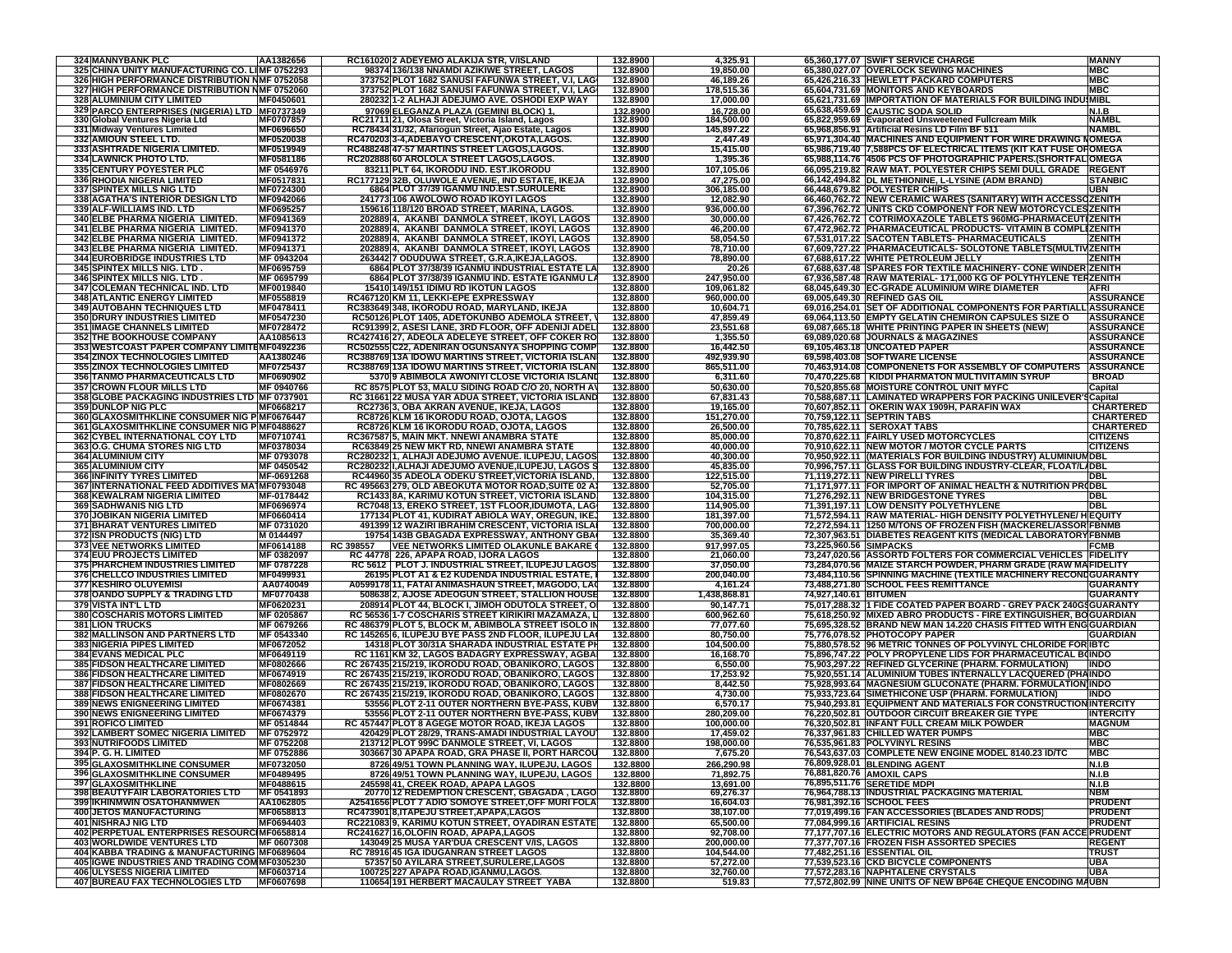| <b>408 CHELLARAMS PLC</b>                                          | MF0751786                | 639 2 GORIOLA STREET V/I LAGOS                                                                  | 132.8800             | 53,424.00               |                         | 77,626,226.99 METHYLENE CHLORIDE AMYLENE 50PPM FOAM GRUBN                                                      |                   |
|--------------------------------------------------------------------|--------------------------|-------------------------------------------------------------------------------------------------|----------------------|-------------------------|-------------------------|----------------------------------------------------------------------------------------------------------------|-------------------|
| 409 AFRICAN FISH COMPANY NIG. LTD                                  | MF 0655643               | 365260 PLOTC 55, AMUWO ODOFIN ESTATE.AMUWO OI                                                   | 132.8800             | 320,000.00              |                         | 77,946,226.99 FISH MEAL-WHOLE ROUND FISH<br><b>ZENITH</b>                                                      |                   |
| 410 ATLANTIC CARPETS (NIG.) LTD                                    | MF 0642211               | 29939 KM 8, NEW IWO ROAD, OLODO, IBADAN. OYO S'                                                 | 132.8800             | 90.17                   |                         | 77,946,317.16 RAW MATERIAL FOR CARPET MAKING- POLYPROP ZENITH                                                  |                   |
|                                                                    |                          |                                                                                                 |                      |                         |                         |                                                                                                                |                   |
| 411 BONNY ALLIED INDUSTRIES LTD                                    | MF0790192                | 311157 FEDERAL OCEAN TERMINAL, ONNE PORT HARO                                                   | 132.8800             | 2,620,932.00            |                         | 80,567,249.16 37,000MT OF GREY ORDINARY PORTLAND BULK CEZENITH                                                 |                   |
| 412 CHI LIMITED                                                    | MF 0559196               | 32283 PLOT 20 BENSON ANORUE STREET, AJAO ESTA                                                   | 132.8800             | 127.71                  |                         | 80,567,376.87 RAW MATERIAL- FRUIT JUICE CONCENTRATE(SHOIZENITH                                                 |                   |
| <b>413 CHI LIMITED</b>                                             | MF 0559191               | 32283 PLOT 20 BENSON ANORUE STREET, AJAO ESTA                                                   | 132.8800             | 656.67                  |                         | 80,568,033.54 TETRA BRIK ASEPTIC PACKAGING MATERIAL(SHOIZENITH                                                 |                   |
| 414 COMRADE CYCLE COMPANY NIGERIA MF 0492475                       |                          | 28358 77/79 ERIC MOORE RD, SURULERE, LAGOS                                                      | 132.8800             | 59,915.40               |                         | 80,627,948.94 CKD COMPONENT PARTS FOR THE ASSEMBLING OZENITH                                                   |                   |
| 415 COMRADE CYCLE COMPANY NIGERIA MF 0492465                       |                          | 28358 77/79 ERIC MOORE RD, SURULERE, LAGOS                                                      | 132.8800             | 89,265.50               |                         | 80,717,214.44   BICYCLE SPARE PARTS- B.B AXLE, B.B CUP, RIM REZENITH                                           |                   |
| 416 CONVERSIONS NIG. LTD                                           | MF 0655495               | 35709 7TH MILE, OLD ABA OWERRI ROAD, OSSISIOMA                                                  | 132.8800             | 9,343.00                |                         | 80,726,557.44 RAW MATERIAL- GLUE-H.S CODE 3505.2000<br><b>ZENITH</b>                                           |                   |
| <b>417 DEVIKA NIGERIA LTD</b>                                      | MF 0507293               | 114045 9, OJON STREET OFF AGORO ST. IDUMOTA LAC                                                 | 132.8800             | 14,001.51               |                         | ZENITH<br>80,740,558.95 WALL CLOCKS                                                                            |                   |
| <b>418 FEDERATED STEEL MILLS</b>                                   | MF 0526216               | 20344 BLOCK XI PLOT 3 - 10 OTA INDUSTRIAL ESTATE                                                | 132.8800             | 317.80                  |                         | 80,740,876.75 POWER TRANSFORMERS(SHORTFALL)<br><b>ZENITH</b>                                                   |                   |
| 419 GRAND CEREALS & OIL MILLS LTD                                  | MF 0141622               | 54291 KM 17, ZAWAN ROUND ABOUT, BUKURU JOS PL                                                   | 132.8800             | 149.10                  |                         | 80,741,025.85 MILLING MACHINERY SPARES- PARTS FOR FEEDMIZENITH                                                 |                   |
| 420 INTERPHARMA IND LTD-                                           | MF 0595080               | 247290 84, OPEBI ROAD IKEJA LAGOS                                                               | 132.8800             | 20,000.00               |                         | 80,761,025.85 PHARMACEUTICALS- ACILOC 300MG TAB., AXONE ZENITH                                                 |                   |
| 421 JONCOD NIG. LTD.                                               | MF0940189                | 51000 22, OJUELEGBA ROAD SURULERE, LAGOS                                                        | 132.8800             | 141,798.00              |                         | 80,902,823.85 DIESEL & GASOLINE GENERATING SET FOR CORN ZENITH                                                 |                   |
|                                                                    |                          |                                                                                                 |                      |                         |                         |                                                                                                                |                   |
| <b>422 MATEF LIMITED</b>                                           | MF0451617                | 8538 103 IBADAN STREET (EAST) EBUTE METTA LAG                                                   | 132.8800             | 44.81                   |                         | 80,902,868.66   MARBLE SLAB(SHORTFALL)<br><b>ZENITH</b>                                                        |                   |
| 423 MINDONG YIHUA (NIG) COY LTD                                    | MF0750888                | 462039 1A DAKAR ROAD, APAPA, LAGOS                                                              | 132.8800             | 41,860.00               |                         | 80,944,728.66 AGRICULTURAL MACHINERY SPARES- ALTERNATCZENITH                                                   |                   |
| 424 MIX & BAKE FLOUR MILL INDUSTRIES MF 0764853                    |                          | 30225 20, NORTH AVENUE, APAPA LAGOS                                                             | 132.8800             | 370,345.34              |                         | 81,315,074.00 INDUSTRIAL RAW MATERIAL- FLOUR ADDITIVES-GIZENITH                                                |                   |
| <b>425 NIGERIAN ROPES PLC</b>                                      | MF 0245741               | 2113 66/68 ERIC MOORE ROAD SURULERE LAGOS                                                       | 132.8800             | 102.69                  |                         | 81,315,176.69 NYLON & POLYPROPYLENE ROPE(SHORTFALL)   ZENITH                                                   |                   |
| 426 OK PEN,                                                        | MF 0790537               | 941670 7 A ILASAMAJE SCHEME ITIRE JUCTION ISOLO                                                 | 132.8800             | 46.44                   |                         | 81,315,223.13 1500KG OF WRITING INK FOR PEN MANUFACTURIN ZENITH                                                |                   |
| 427 OK SWEET,                                                      | MF0655936                | 216477 7A ILASAMAJA SCHEME ITIRE JUNCTION, ISOLO                                                | 132.8800             | 42.55                   |                         | 81,315,265.68 RAW MATERIAL-500KGS CREAM CARAMEL FLAVQZENITH                                                    |                   |
| <b>428 SKIN BEAUTY LIMITED</b>                                     | MF 0610621               | 336925 4, MOBOLAJI BANK ANTHONY WAY, IKEJA, LAG                                                 | 132.8800             | 38.30                   |                         | 81,315,303.98 SCREW TOP JARS AND SCREW TOP LIDS(SHORTFAZENITH                                                  |                   |
| <b>429 SUNFLAG NIGERIA LTD.</b>                                    | MF 0666169               | 2651 PLOT 37/39, IGANMU IND. AREA IGANMU,SURUL                                                  | 132.8800             | 25.94                   |                         | 81,315,329.92 SPARE PARTS FOR TEXTILE MACHINERY - NEEDLE ZENITH                                                |                   |
| <b>430 SUNNEX NIGERIA LIMITED</b>                                  | MF0185514                | 211286 17 IDOLUWO STREET, LAGOS ISLAND, LAGOS                                                   | 132.8800             | 128.28                  |                         | 81,315,458.20 CLOCKS(SHORTFALL)<br><b>ZENITH</b>                                                               |                   |
| 431 THE NIGERIAN MOTORS INDUSTRIES LMF 0737732                     |                          | 1561 PLOT 1 BLOCK D AMUWO ODOFIN INDUSTRIAL                                                     | 132.8800             | 59.83                   |                         | 81,315,518.03 ONE LOT OF NISSAN DIESEL SPARE PARTS(SHORTZENITH                                                 |                   |
| <b>432 TYREPLUS INDUSTRIES LIMITED</b>                             | MF 0691279               | 455530 35 ADEOLA ODEKU STREET VICTORIA ISLAND,I                                                 | 132.8800             | 28,223.24               |                         | 81,343,741.27 RAW MATERIAL- VALVE BALL, INSERT TUBING, FITT ZENITH                                             |                   |
| 433 UNIVERSAL FURNITURE LTD.                                       | MF0683053                | 95909 KLM 16 IKORODU RD. OJOTA LAGOS                                                            | 132.8800             | 295.28                  |                         | 81,344,036.55 STAINLESS STEEL ITEMS(SHORTFALL)<br><b>ZENITH</b>                                                |                   |
|                                                                    | MF0751374                | 180547 300 WHARF ROAD APAPA LAGOS                                                               | 132.8800             | 10,000.00               |                         | <b>ZENITH</b>                                                                                                  |                   |
| <b>434 WORLD INVESTMENT LIMITED</b>                                |                          | RC 453 106/108 BROAD STREET LAGOS                                                               |                      |                         |                         | 81,354,036.55 WINDOW LOUVERS<br><b>ACB</b>                                                                     |                   |
| <b>435 ACB INT'L BANK PLC</b>                                      | AA1054380                |                                                                                                 | 132.8700             | 2,330.25                |                         | 81,356,366.80 SWIFT TRAINING                                                                                   |                   |
| <b>436 VISTA INTERNATIONAL LIMITED</b>                             | MF0621846                | 208914 PLOT 44, JIMOH ODUTOLA STREET, OFF ERIC M                                                | 132.8700             | 229,288.41              |                         | 81,585,655.21 SHEETS OF UNCOATED WOODFREE PAPER(RAW MACCESS                                                    |                   |
| <b>437 DUNLOP NIGERIA PLC</b>                                      | MF0668208                | 2736 OBA AKRAN AVENUE IKEJA LAGOS                                                               | 132.8700             | 81,000.00               |                         | <b>AFRI</b><br>81,666,655.21 VARIUOS STEELCORD                                                                 |                   |
| <b>438 DUNLOP NIGERIA PLC</b>                                      | MF0662471                | 2736 OBA AKRAN AVENUE IKEJA LAGOS                                                               | 132.8700             | 289,425.80              |                         | 81,956,081.01 VARIOUS DUNLOP BRAND TYRES<br><b>AFRI</b>                                                        |                   |
| <b>439 DUNLOP NIGERIA PLC</b>                                      | MF0623645                | 2736 OBA AKRAN AVENUE IKEJA LAGOS                                                               | 132.8700             | 76,957.75               |                         | 82,033,038.76 TYRE PRESSES 40.5<br><b>AFRI</b>                                                                 |                   |
| <b>440 ASHAKACEM PLC</b>                                           | MF 0498456               | RC 13422 PLOT 193 JIDE OKI STREET, VICTORIA ISLAND,                                             | 132.8700             | 61,037.62               |                         | 82,094,076.38 TRAVEL ROLLER COMPLETE (EQUIPMENT FOR K<br><b>Capital</b>                                        |                   |
| <b>441 ASHAKACEM PLC</b>                                           | MF 0498457               | RC 13422 PLOT 193 JIDE OKI STREET, VICTORIA ISLAND,                                             | 132.8700             | 69,172.34               |                         | 82,163,248.72 CARBON BRUSHES GEPOL/KILN<br>Capital                                                             |                   |
| <b>442 ASHAKACEM PLC</b>                                           | MF 0498458               | RC 13422 PLOT 193 JIDE OKI STREET, VICTORIA ISLAND,                                             | 132.8700             | 485.832.86              |                         | 82,649,081.58 AAT-ITEM: ET 3101 ROTARY KILN (GIRTH GEAR)<br>Capital                                            |                   |
| <b>443 BETA GLASS PLC</b>                                          | MF 0744145               | RC 13215 NO 17, PATANI ROAD, UGHELLI, DELTA STATE                                               | 132.8700             | 72,967.31               |                         | 82,722,048.89 REFRACTORY MATERIALS FOR GAS FURNACE<br>Capital                                                  |                   |
| 444 BATTERY MANUFACTURING CO NIG L1MF0623250                       |                          | RC6153 3, ADENIYI JONES AVENUE, IKEJA, LAGOS                                                    | 132.8700             | 56,296.65               |                         | 82,778,345.54 50MT OF CARBON BLACK                                                                             | <b>CHARTERED</b>  |
|                                                                    | AA1414512                |                                                                                                 | 132.8700             |                         |                         |                                                                                                                | <b>CHARTERED</b>  |
| <b>445 CHARTERED BANK PLC</b>                                      |                          | RC116932 PLOT 1712 IDEJO STREET, VICTORIA ISLAND, LI                                            |                      | 4,326.00                |                         | 82,782,671.54 SUBSCRIPTION FEES                                                                                |                   |
| 446 PIONEER METAL PRODUCTS COMPAN MF0794856                        |                          | RC2840 138, OBA AKRAN AVENUE, IKEJA, LAGOS                                                      | 132.8700             | 27,590.44               |                         | 82,810,261.98   2PIECES OF BEIER VARIATOR & WELDING ROD FO CHARTERED                                           |                   |
| 447 R T BRISCOE (NIG) PLC                                          | MF0638617                | RC1482 18, FATAI ATERE WAY, MATORI, MUSHIN, LAGO                                                | 132.8700             | 86,762.28               |                         | 82,897,024.26   FORKLIFT & CHARGER                                                                             | <b>CHARTERED</b>  |
| <b>448 WAHUM PACKAGING LIMITED</b>                                 | MF0689183                | RC14694 3, ADENIYI JONES AVENUE, IKEJA, LAGOS                                                   | 132.8700             | 4,391.09                |                         | 82,901,415.35   INDUSTRIAL SPARE PARTS FOR CORRUGATING M. CHARTERED                                            |                   |
| 449 WEST AFRICAN BUILDING MATERIALS MF0623240                      |                          | RC31343 3, ADENIYI JONES AVENUE, IKEJA, LAGOS                                                   | 132.8700             | 4,800.53                |                         | 82,906,215.88   SPARE PARTS FOR GALVANISING LINE, 2PIECES C CHARTERED                                          |                   |
| 450 SSC-SWISS SPECIALTY CHEMICALS L1MF0631662                      |                          | RC216559 387, AGEGE MOTOR RD, MUSHIN LAGOS                                                      | 132.8700             | 28,367.00               |                         | 82,934,582.88 SYNTHETIC ORGANIC DYESTUFFS AND CHEM FOR CITIZENS                                                |                   |
| <b>451 EVANGEL BOOKSHOP</b>                                        | MF0301395                | RC 32776 12 BOTSWANA CRESCENT BARNAWA KADUNA                                                    | 132.8700             | 20,000.00               |                         | 82.954.582.88 PRINTED CHRISTIAN LITERATURE BOOKS<br>DBL                                                        |                   |
| <b>452 TOWER GALVANISED PRODUCTS</b>                               | MF0797081                | RC15032 PLOT 9C INDUSTRIAL AREA KADUNA, KADUNA                                                  | 132.8700             | 518,785.00              |                         | 83,473,367.88 669.500MT HOT ROLLED STEEL COILS<br><b>DBL</b>                                                   |                   |
| 453 ALLIED RUBBER & PACKAGING PLC                                  | MF0691286                | RC82261 9, OGUNYINKA STREET, OFF MURITALA MUHAM                                                 | 132.8700             | 29,000.00               | 83,502,367.88 NEW TYRES | ETB                                                                                                            |                   |
| 454 NEW COMEX TRADING CO.NIG.LTD.                                  | MF0178475                | 32373 9 OLOSA STREET, VICTORIA ISLAND, LAGOS                                                    | 132.8700             | 78,862.50               |                         | FBN<br>83,581,230.38 FRAMED WALL TILES                                                                         |                   |
| <b>455 CANDOLI NIGERIA IMITED</b>                                  | MF 0699760               | RC 491471   ATOBISAN COMPOUND OUT ITESIWAJU LOCAL                                               | 132.8700             | 101,540.60              |                         | 83,682,770.98 HONDA MULTIPURPOSE ENGINES (G-200-SAMD 81 FIDELITY                                               |                   |
|                                                                    |                          |                                                                                                 |                      |                         |                         | 83,784,620.98 69,000 PCS OF BICYCLE TYRES                                                                      | <b>FIDELITY</b>   |
|                                                                    |                          |                                                                                                 |                      |                         |                         |                                                                                                                |                   |
| <b>456 CROMWELL INDUSTRIES LIMITED</b>                             | MF 0267174               | RC 358839 26 ISALE AGBEDE STREET, OFF IDUMAGBO AVI                                              | 132.8700             | 101,850.00              |                         |                                                                                                                |                   |
| <b>457 FIDELITY BANK PLC</b>                                       | AA 1084761               | RC 103022 2 KOFO ABAYOMI STREET VICTORIA ISLAND L                                               | 132.8700             | 8,244.76                |                         | 83,792,865.74 TRAINING FEES                                                                                    | <b>FIDELITY</b>   |
| 458 H.B.M. GENERAL SUPPLIES LIMITED                                | MF 0699769               | RC 16947 REGD OFFICE 2ND FLOOR, BIADUO STREET, S.                                               | 132.8700             | 53,415.78               |                         | 83,846,281.52 3750 QTY OF S.G. 950 GENERATORS SUMEC (PETRIFIDELITY                                             |                   |
| <b>459 OCULUS PHARMACARE LIMITED</b>                               | MF 0787451               | RC 322110 387, AGEGE MOTOR ROAD MUSHIN LAGOS                                                    | 132.8700             | 81,901.89               |                         | 83,928,183.41 FINISHED PHARMACEUTICAL PRODUCTS                                                                 | <b>FIDELITY</b>   |
| 460 DARSEF ENT. LTD.                                               | MF0754084                | 220179 PLOT H, ILUPEJU ESTATES, OFF AGEGE MOTOR                                                 | 132.8700             | 167,530.00              |                         | 84,095,713.41 300 TONS OF WHITE PRINTING PAPER IN REELS<br><b>GLOBAL</b>                                       |                   |
| <b>461 DESIGN UNION CONSULT LTD.</b>                               | MF0802933                | 394857 2E-4E, LIGALI AYORINDE STREET, V/I, LAGOS                                                | 132.8700             | 44,090.17               |                         | 84,139,803.58 OFFICE SUPPLIES AND EQUIPMENTS                                                                   | <b>GLOBAL</b>     |
| 462 HTM INT'L LTD.                                                 | AA1090846                | 281443 6, THOMAS AJUFO ROAD, OFF OPEBI ROAD, IKI                                                | 132.8700             | 19,225.00               |                         | 84,159,028.58 SCHOOL FEES<br><b>GLOBAL</b>                                                                     |                   |
| 463 KEDOK INVESTMENT & PROPERTIES LIMF0759324                      |                          | 343702 44, DOCEMO STREET, 3RD FLOOR, LAGOS                                                      | 132.8700             | 11,729.85               |                         | 84,170,758.43 MINERAL FIBRE (ACOUSTIC) CEILING<br><b>GLOBAL</b>                                                |                   |
| 464 M. SALEH AND CO. LTD.                                          | MF0780064                | 349132 PLOT B 32, CALABAR FREE TRADE ZONE, CALA                                                 | 132.8700             | 185,850.00              |                         | 84,356,608.43 DIESEL WATER PUMPS AND GENERATORS<br><b>GLOBAL</b>                                               |                   |
| <b>465 REGATTA INDUSTRIES LTD.</b>                                 | MF0734101                | 290623 44, DOCEMO STREET, 3RD FLOOR, LAGOS                                                      | 132.8700             | 66,480.00               |                         | 84,423,088.43 CHEMICALS USED FOR PAINT INDUSTRY - TITANIUI GLOBAL                                              |                   |
| <b>466 TALBERT ENGINEERING</b>                                     | MF0748315                | 350092 180, ETEK-ORON ROAD, AKWA-IBOM STATE                                                     | 132.8700             | 453,980.00              |                         | 84,877,068.43 75 METRIC TON TRUCK MOUNTED CRANE                                                                | <b>GLOBAL</b>     |
| <b>467 ASSENE NIGERIA LTD</b>                                      | MF0329697                |                                                                                                 | 132.8700             | 181,799.56              |                         |                                                                                                                |                   |
|                                                                    |                          | 343144 9, SAPELE ROAD, APAPA LAGOS                                                              |                      |                         |                         | 85,058,867.99 CATALAM 50MG X 20, LEPONEX 100 MG X 50, LESC(GUARANTY                                            |                   |
| 468 BATTERY MANUFACTURING CO. (NIG) MF0758861                      |                          | 6153 3, ADENIYI JONES AVENUE, IKEJA LAGOS                                                       | 132.8700             | 112,706.24              |                         | 85,171,574.23 ONE LOT INDUSTRIAL RAW MATERIALS AND PARTIGUARANTY                                               |                   |
| 469 PIONEER METAL PRODUCTS COMPAN MF0623242                        |                          | 2840 138, OBA AKRAN AVENUE, IKEJA, LAGOS                                                        | 132.8700             | 191,813.16              |                         | 85,363,387.39 135 MT SHG ZINC INGOTS                                                                           | <b>GUARANTY</b>   |
| <b>470 RITZ TECHNOLOGIES LTD</b>                                   | MF0786945                | 463111 PLOT 44, BLOCK J, JIMOH ODUTOLA STREET, C                                                | 132.8700             | 263,465.00              |                         | 85,626,852.39 WRITING AND PRINTING PAPER IN SHEETS 70-80 GIGUARANTY                                            |                   |
| <b>471 SANDLE FARMS (NIG) LTD</b>                                  | MF0609818                | 133006 13. SERE CLOSE. ILUPEJU. LAGOS                                                           | 132.8700             | 22,225.00               |                         | 85.649.077.39 CKD COMPONENT TO ASSEMBLE BICYCLE                                                                | <b>GUARANTY</b>   |
| <b>472 BELLVIEW AIRLINES LIMITED</b>                               | AA1365462                | RC172066 66B OPEBI ROAD IKEJA LAGOS                                                             | 132.8700             | 71,129.98               |                         | 85,720,207.37 PAYMENT FOR AIRCRAFT LEASE RENTAL<br>IBN                                                         |                   |
| 473 NIGERIA AIRSPACE MANAGEMENT AGAA1365267                        |                          | <b>DOMESTIC WING MURTALA MOHAMMED AIRPO</b>                                                     | 132.8700             | 329,988.00              |                         | 86,050,195.37 INSTALLATION &COMMISSIONING OF RADARS<br><b>IBN</b>                                              |                   |
| <b>474 WAHUM PACKAGING LIMITED</b>                                 | AA1349283                | 14694 3 ADENIYI JONES AVENUE, IKEJA, LAGOS                                                      | 132.8700             | 57,032.13               |                         | <b>FIBTC</b><br>86,107,227.50 3RD INSTALLMENT REPAYMENT OF LOAN TAKEN                                          |                   |
| 475 DR KOLEOWO OLUGBEMIGA                                          | AA1047556                | A1624041 1 LEKKI EXPRESSWAY MAROKO LAGOS                                                        | 132.8700             | 22,891.00               |                         | 86,130,118.50 SCHOOL FEES                                                                                      | <b>INTERCONT.</b> |
| <b>476 OWOLABI OLUWASEYI OREYEMI</b>                               | AA 1055981               | 44282 46, OBAKRAN AVENUE, IKEJA, LAGOS                                                          | 132.8700             | 180.00                  |                         | 86,130,298.50 SUBSCRIPTION FOR INFORMATION SYSTEMS AUDI MBC                                                    |                   |
| 477 FLOUR MILLS OF NIGERIA PLC.                                    | MF0672164                | 2343 2. OLD DOCK ROAD. APAPA - LAGOS.                                                           | 132.8700             | 107,811.00              |                         | 86,238,109.50 PACKAGING MATERIALS<br>N.I.B                                                                     |                   |
|                                                                    |                          |                                                                                                 |                      |                         |                         | 86,629,928.50 MILLING MACHINERY SPARE PARTS                                                                    |                   |
| 478 FLOUR MILLS OF NIGERIA PLC.<br>479 GENERAL AGRO OIL IND LTD    | MF0740668                | <u> 2343 2, OLD DOCK ROAD,  APAPA -  LAGOS.</u><br>84779 11 AWOLOWO ROAD, IKOYI, LAGOS          | 132.8700<br>132.8700 |                         |                         | N.I.B<br>NBM<br>86,647,832.12 SPARE PARTS FOR PALM OIL MILL                                                    |                   |
| <b>480 PRESCO INDUSTRIES PLC</b>                                   | MF 0683191<br>MF 0541241 | 174370 KM 22 BENIN SAPELE ROAD BENIN CITY                                                       |                      | 391,819.00<br>17,903.62 |                         | 86,814,845.55 SPARE PARTS FOR PALM OIL MILL<br><b>NBM</b>                                                      |                   |
|                                                                    |                          |                                                                                                 | 132.8700             | 167,013.43              |                         |                                                                                                                |                   |
| 481 MEGATRADE NIG. LTD.                                            | MF0581826                | RC188273 221, APAPA ROAD, IGANMU, LAGOS.                                                        | 132.8700             | 37,777.50               |                         | 86,852,623.05 750 UNITS OF ORNET BRAND OF NYLON TYRES,CO OMEGA                                                 |                   |
| <b>482 OMEGABANK PLC</b>                                           | AA1008895                | RC43084 PC1 ENG. CLOSE, V/I LAGOS.                                                              | 132.8700             | 579.00                  |                         | 86,853,202.05 PAYMENT FOR EQUANT CHARGES.<br><b>OMEGA</b>                                                      |                   |
| <b>483 OMEGABANK PLC</b>                                           | AA1008894                | RC43084 PC1 ENG. CLOSE, V/I LAGOS.                                                              | 132.8700             | 1,447.26                |                         | 86,854,649.31 PAYMENT FOR SWIFT CHARGES.<br><b>OMEGA</b>                                                       |                   |
| <b>484 OMEGABANK PLC</b>                                           | AA1008896                | RC43084 PC1 ENG. CLOSE, V/I LAGOS.                                                              | 132.8700             | 6,680.63                |                         | <b>OMEGA</b><br>86,861,329.94 PAYMENT FOR SUNSERVER UPGRADE.                                                   |                   |
| <b>485 KANISHA INVESTMENT LTD</b>                                  | MF0577555                | RC330624 6 IJORA CAUSEWAY IJORA LAGOS                                                           | 132.8700             | 17,774.00               |                         | <b>PACIFIC</b><br>86,879,103.94 NEW GAS COOKERS                                                                |                   |
| <b>486 PACIFIC BANK LTD</b>                                        | AA1422247                | RC148332 1704 ADETOKUNBO ADEMOLA STR. VICTORIA II                                               | 132.8700             | 675.00                  |                         | 86,879,778.94 OFFSHORE CHARGES TO TRAVELEX<br><b>PACIFIC</b>                                                   |                   |
| <b>487 SUNRISE PRODUCTS LTD</b>                                    | MF 0546743               | 123039 D-14 EKO COURT, KOFO ABAYOMI ST. V/IS                                                    | 132.8700             | 236,615.00              |                         | <b>REGENT</b><br>87,116,393.94 RAW MAT. ARTIFICIAL RESIN HDPE FILM GRADE                                       |                   |
| <b>488 NAGODE INDUSTRIES PLC</b>                                   | MF0438915                | RC134615 159/161, LADIPO STREET, MATORI MUSHIN                                                  | 132.8700             | 53,200.00               |                         | 87,169,593.94 80MT OF TOLULENE DI ISOCYNATES                                                                   | <b>STANBIC</b>    |
| <b>489 DYECHEM NIGERIA LIMITED</b>                                 | MF0792040                | 121306 5, ADE-OJO STREET, IKEJA, LAGOS                                                          | 132.8700             | 16,704.00               |                         | 87.186.297.94 IMPORTATION OF DURAM WHOLE WHEAT GRAIN                                                           | STD. CHART.       |
| 490 D N MEYER PLC<br>491 NIGERIAN ALUMINIUM EXTRUSIONS LIMF0617492 | MF0675468                | 2188 PLOT 34 MOBOLAJI JOHNSON AVENUE, IKEJA, L<br>11515 31/37 APAPA OSHODI EXPRESSWAY OSHODI,LA | 132.8700<br>132.8700 | 68,655.62<br>8,124.65   |                         | 87,254,953.56 POLYPROPYLENE FIBRE<br><b>UBA</b><br>87,263,078.21 SUREBOND 60DH(MAKISICAR 4 MORTAR);2800KG QUBA |                   |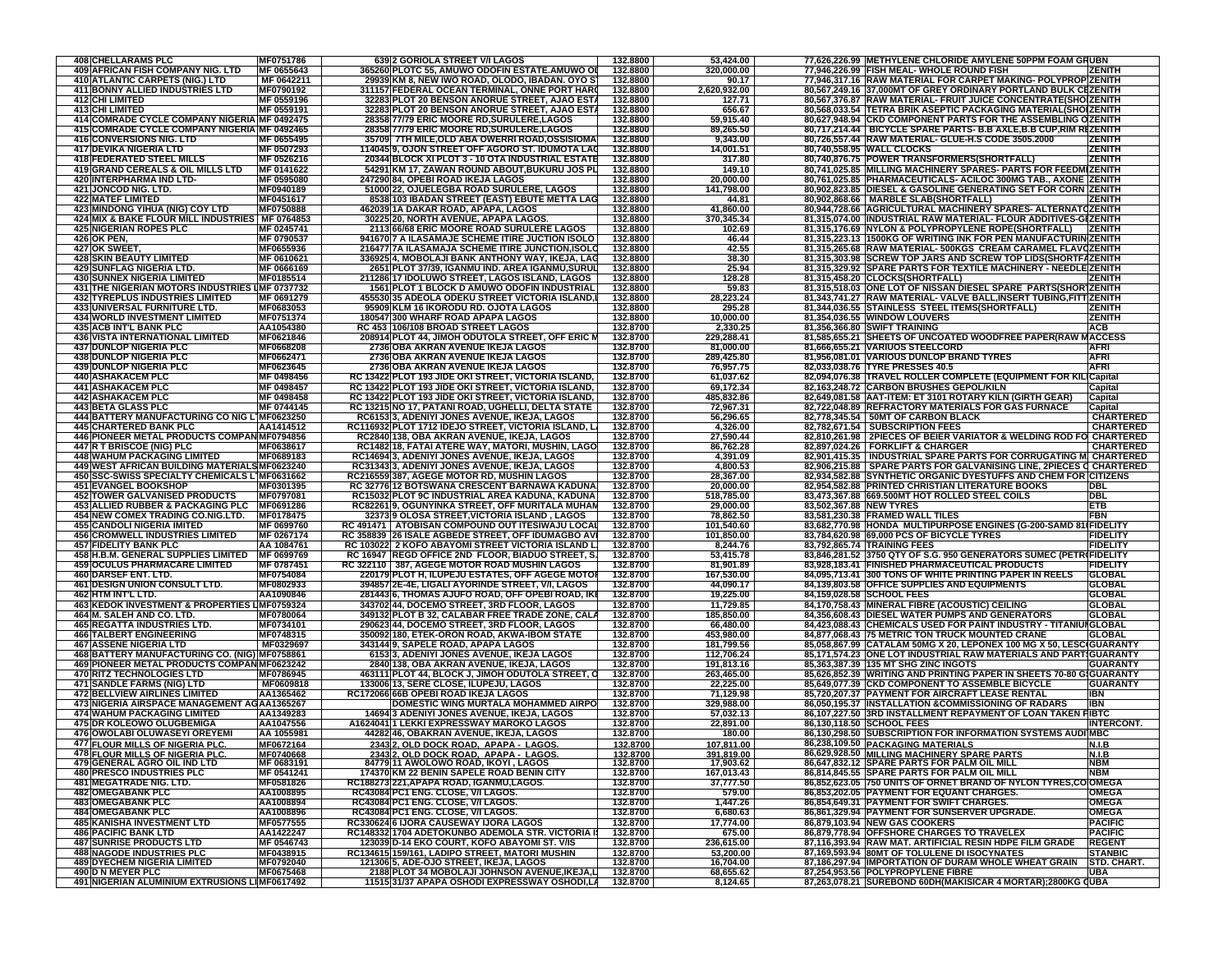| 492 NIGERIAN ALUMINIUM EXTRUSIONS LI MF0617491                                   |                               | 11515 31/37 APAPA OSHODI EXPRESSWAY OSHODI,LA                                                             | 132.8700             | 21,577.48               |                     | 87,284,655.69 1500 EACH OF (INDUSTRIAL SPARES) TITANIUM TIPUBA                                                            |                                    |
|----------------------------------------------------------------------------------|-------------------------------|-----------------------------------------------------------------------------------------------------------|----------------------|-------------------------|---------------------|---------------------------------------------------------------------------------------------------------------------------|------------------------------------|
| 493 NIGERIAN MOBILE TELECOMMUNICAT MF0305421                                     |                               | 67732 3 MTEL STREET, OFF MALLAM AMINU KANO CRI                                                            | 132.8700             | 4,523,321.38            |                     | 91,807,977.07 GSM EQUIPMENT                                                                                               | UBA                                |
| 494 GM NIG LTD                                                                   | MF0758631                     | 153503 17 CREEK ROAD APAPA LAGOS                                                                          | 132.8700             | 4,010.00                |                     | 91,811,987.07 ONE PCS OF ISUZU PARIS FOR ISUZU VEHINCLES UBN                                                              |                                    |
| <b>495 PADSON INDUSTRIES LTD</b>                                                 | MF0583206                     | 72167 3, MURITALA MOHAMMED ROAD ILORIN KWARA                                                              | 132.8700             | 384,000.00              |                     | 92,195,987.07 NEW JINCHENG MOTORCYCLES IN C.K.D CONDITIOUTB                                                               |                                    |
| <b>496 ARVEE INDUSTRIES LIMITED</b>                                              | MF 0727582                    | 130676 KM 38 ABEOKUTA ROAD SANGO OTTA                                                                     | 132.8700             | 193,832.80              |                     | 92,389,819.87 268BARRELS OF LIOFOL HAERTER ADHESIVE                                                                       | <b>WEMA</b>                        |
| 497 FLOUR MILLS OF NIG. PLC                                                      | MF0764014                     | 2343 2 OLD DOCK ROAD APAPA LAGOS                                                                          | 132.8700             | 155.568.00              |                     | 92,545,387.87  INDUSTRIAL MACHINERY- SERAM NEW PACKAGIN(ZENITH                                                            |                                    |
| 498 FRIGOGLASS INDUSTRIES (NIGERIA) IMF0744133                                   |                               | 270208 IDDO HOUSE, IDDO, LAGOS                                                                            | 132.8700             | 68,516.73               |                     | 92,613,904.60 COMPONENTS FOR COOLER                                                                                       | <b>ZENITH</b>                      |
| 499 GOLDEN PASTA COY LTD.<br>500 GREY DE KOUROUN NIG. LTD                        | MF0764015<br>MF0749771        | 437660 2 OLD DOCK RD. APAPA LAGOS<br>152493 22 HAPPY HOME AVE. KIRIKIRI, APAPA, LAGOS                     | 132.8700<br>132.8700 | 39,521.41<br>14,013.15  |                     | 92,653,426.01 INDUSTRIAL MACHINERY- TWIN BOOM MOBILE COIZENITH<br>92,667,439.16 RAW MATERIALS - BRUSHES, CAPS & BOTTLES   | <b>ZENITH</b>                      |
| 501 LA ROCHE EQUIPMENT NIG. LTD                                                  | MF0641718                     | 410954 PLOT 64A AMUWO ODOFIN COMMERCIAL SCHE                                                              | 132.8700             | 78,950.08               | 92,746,389.24 TILES |                                                                                                                           | <b>ZENITH</b>                      |
| 502 NIGERIAN BREWERIES PLC.                                                      | MF 0824691                    | 613 1 ABEBE VILLAGE ROAD IGANMU LAGOS                                                                     | 132.8700             | 34,476.65               |                     | 92,780,865.89 BREWERY MATERIAL- SUBZERO FRIDGES                                                                           | <b>ZENITH</b>                      |
| 503 NIGERIAN BREWERIES PLC                                                       | MF 0824689                    | 613 1 ABEBE VILLAGE ROAD IGANMU LAGOS                                                                     | 132.8700             | 104,607.13              |                     | 92,885,473.02   INDUSTRIAL (BREWERY) MACHINERY ITEMS:REFR ZENITH                                                          |                                    |
| 504 PROGRESS INT'L RESOURCES LTD.                                                | MF0696978                     | 449158 33 DOHERTY STREET, LAGOS ISLAND LAGOS                                                              | 132.8700             | 139,828.11              |                     | 93,025,301.13 INFANT FORMULAR MILK POWDER                                                                                 | <b>ZENITH</b>                      |
| 505 RIMMZ NIG LIMITED                                                            | MF0595934                     | 438037 8 ILUPEJU BYE PASS, ILUPEJU, LAGOS                                                                 | 132.8700             | 5,202.54                |                     | 93,030,503.67 240 TONS OF WHITE LINE CHIPBOARD-RAW MATERZENITH                                                            |                                    |
| 506 TOSIN VENTURES LTD.                                                          | MF0595629                     | 383552 KLM. 7 NASCON ROAD ALASIA B/STOP IJOKO-0                                                           | 132.8700             | 33,200.00               |                     | 93,063,703.67 PLAIN PAPER IN SHEETS                                                                                       | <b>ZENITH</b>                      |
| 507 VEEPEE INDUSTRIES LTD-                                                       | MF0825909                     | 16530 KM 38 ABEOKUTA MOTOR ROAD SANGO OTTA                                                                | 132.8700             | 48,300.00               |                     | 93,112,003.67 RAW MATERIAL- BIAXIALLY ORIENTED POLYPROP ZENITH                                                            |                                    |
| 508 VEEPEE INDUSTRIES LTD-                                                       | MF 0825910                    | 16530 KM 38 ABEOKUTA MOTOR ROAD SANGO OTTA                                                                | 132.8700             | 49,800.00               |                     | 93,161,803.67 ALUMINIUM FOIL PLAIN                                                                                        | <b>ZENITH</b>                      |
| 509 PZ INDUSTRIES PLC                                                            | MF0762417                     | 693 45/47 TOWN PLANNING WAY ILUPEJU LAGOS                                                                 | 132.8600             | 949,314.00              |                     | 94,111,117.67 TALLOW LOW TITRE FOR MANUFACTURE OF SOAP AFRI                                                               |                                    |
| 510 PZ INDUSTRIES PLC                                                            | MF0678580                     | 693 45/47 TOWN PLANNING WAY ILUPEJU LAGOS ST                                                              | 132.8600             | 10,779.28               |                     | 94,121,896.95   STRETCH SLEEVE FOR ZIP SCOURING POWDER (I BROAD                                                           |                                    |
| 511 PZ INDUSTRIES PLC                                                            | MF0678599                     | 693 45/47 TOWN PLANNING WAY ILUPEJU LAGOS S                                                               | 132.8600             | 55,053.74               |                     | 94,176,950.69   PLASTIC FILMS AND FLOWRAPS (INDUSTRIAL RA) BROAD                                                          |                                    |
| 512 AJIFOLAWE AYODELE BOLARINWA                                                  | AA1414513                     | A1658216 PLOT 1712 IDEJO STREET, VICTORIA ISLAND, L.                                                      | 132.8600             | 2,000.00                | 94,178,950.69   PTA |                                                                                                                           | <b>CHARTERED</b>                   |
| 513 BRITISH AMERICAN TOBACCO NIGERI MF0942235                                    |                               | RC384467 PLOT 35 IDOWU TAYLOR STREET, VICTORIA ISL<br>RC409380 5. ADEPELE STREET. OFF MEDICAL RD. IKEJA L | 132.8600             | 99,120.13               |                     | 94,278,070.82 SPARES FOR AUTOMATIC WRAPPING MACHINES                                                                      | <b>CHARTERED</b>                   |
| 514 WATERCREST INVESTMENT LTD<br>515 WESTBIZ LTD                                 | MF0497797<br>MF0731482        | RC482684 11, WHARF APAPA LAGOS                                                                            | 132.8600<br>132.8600 | 10,000.00<br>26,146.21  |                     | 94,288,070.82 COMPUTER PARTS & ACCESSORIES<br>94,314,217.03 WALL CLOCK                                                    | <b>CITIZENS</b><br><b>CITIZENS</b> |
| 516 WESTBIZ LTD                                                                  | MF0731463                     | RC482684 11, WHARF APAPA LAGOS                                                                            | 132.8600             | 13,506.75               |                     | 94,327,723.78 COPY PAPER                                                                                                  | <b>CITIZENS</b>                    |
| <b>517 BIMCCO INTERNATIONAL</b>                                                  | MF 0650826                    | RC94849 27/28, OSOLO WAY, AJAO ESTATE - ISOLO, LAG                                                        | 132.8600             | 65,500.00               |                     | 94,393,223.78 CHRISTIAN BOOKS AND BIBLES                                                                                  | <b>DBL</b>                         |
| 518 LINX TECHNOLOGIES LTD                                                        | MF-0701484                    | RC-602156 PLOT 4C, BLOCK H ISOLO INDUSTRIAL SCHEME                                                        | 132.8600             | 25,658.44               |                     | 94,418,882.22 COMPUTER PARTS.(HARD DRIVES)                                                                                | <b>DBL</b>                         |
| <b>519 MOUKA LIMITED</b>                                                         | MF0475445                     | RC209244 PLOT 'M' AWOSIKA AVENUE, IKEJA INDUSTRIAI                                                        | 132.8600             | 91,379.20               |                     | 94,510,261.42 HOT ROLLED STEEL COILS                                                                                      | ECO                                |
| 520 DANA MOTORS LTD.                                                             | MF0611482                     | 294984 54 MARINA, LAGOS                                                                                   | 132.8600             | 13,589.13               |                     | 94,523,850.55 KIA MOTOR VEHICLE                                                                                           | FBN                                |
| 521 P.Z.INDUSTRIES PLC.                                                          | MF0678556                     | 693 45/47 TOWN PLANNING WAY, ILUPEJU LAGOS                                                                | 132.8600             | 11,519.34               |                     | 94,535,369.89 BEARING, SHAFTS, BUSHES - SPARES FOR MANUF FBN                                                              |                                    |
| 522 P.Z.INDUSTRIES PLC.                                                          | MF0777571                     | 693 45/47 TOWN PLANNING WAY, ILUPEJU LAGOS                                                                | 132.8600             | 360,648.12              |                     | 94,896,018.01 SODIUM TRIPOLYPHOSPHATE MEDIUM HYDRATIONFBN                                                                 |                                    |
| 523 UNIVERSAL STEELS LTD.                                                        | MF0654811                     | 7146 UNIVERSAL STEELS CRESCENT, OFF SURULERI                                                              | 132.8600             | 14,040.00               |                     | 94,910,058.01 50MT BAUXITE - CHEMICAL FOR STELL MILLS                                                                     | <b>FBN</b>                         |
| 524 MTN COMMUNICATIONS NIG LTD                                                   | MF 0949856                    | RC 395010 30, AFRIBANK STREET, CHURCHGATE TOWER,                                                          | 132.8600             | 626,310.09              |                     | 95,536,368.10 IMPORTATION OF XXPOL A-PANEL 824-960/1710-211 FSB                                                           |                                    |
| 525 FLYING DOVE LIMITED                                                          | MF0489324                     | 20631 38, BURMA ROAD, APAPA LAGOS                                                                         | 132.8600             | 40,750.00               |                     | 95,577,118.10 SKC BRAND OF AUDIO CASSETTES                                                                                | <b>GUARANTY</b>                    |
| 526 SHRI NIGERIA LIMITED                                                         | MF 0594540                    | RC 375480 15, ADARANIJO STREET, PEDRO BARIGA, LAGO                                                        | 132.8600             | 84,360.00               |                     | 95.661.478.10 PHOTOCOPY PAPER                                                                                             | GUARDIAN                           |
| 527 CEMENT COMPANY OF NORTHERN NICAA0771642                                      |                               | 3111 KALAMBAINA ROAD, SOKOTO, NIGERIA                                                                     | 132.8600             | 90,921.07               |                     | 95,752,399.17 RE-IMBURSABLE CHARGES AS PER MANAGEMENTIBTC                                                                 |                                    |
| 528 CEMENT COMPANY OF NORTHERN NICAA1060123                                      |                               | 3111 KALAMBAINA ROAD, SOKOTO, NIGERIA                                                                     | 132.8600             | 5,147.62                |                     | 95,757,546.79 REPAYMENT TO SCANCEM INTL NORWAY FOR MARIBTC                                                                |                                    |
| 529 CEMENT COMPANY OF NORTHERN NICAA1060121                                      | MF0678582                     | 3111 KALAMBAINA ROAD, SOKOTO, NIGERIA                                                                     | 132.8600             | 17,617.50<br>100,000.00 |                     | 95,775,164.29 REPAYMENT FOR REVIEW OF WORK PROCEDURESIBTC<br>95,875,164.29 VARIOUS ELECTRICAL, MECHANICAL & PNEUMATI(IBTC |                                    |
| 530 NUTRICIMA LIMITED<br>531 UNITED NIGERIAN TEXTILES PLC                        | MF0800479                     | 495141 45-47 TOWN PLANNING WAY, ILUPEJU INDUSTR<br>3810 63/71 BROAD STREET, BOI HOUSE, LAGOS              | 132.8600<br>132.8600 | 41,973.64               |                     | 95,917,137.93 SPARE PARTS FOR TEXTILE INDUSTRY - 30 PIECESIBTC                                                            |                                    |
| 532 UNITED NIGERIAN TEXTILES PLC                                                 | MF0800478                     | 3810 63/71 BROAD STREET, BOI HOUSE, LAGOS                                                                 | 132.8600             | 52,034.00               |                     | 95,969,171.93 SPARE PARTS FOR TEXTILE INDUSTRY - 500 UNITS IBTC                                                           |                                    |
| 533 UNITED NIGERIAN TEXTILES PLC                                                 | MF0800477                     | 3810 63/71 BROAD STREET, BOI HOUSE, LAGOS                                                                 | 132.8600             | 58,774.00               |                     | 96,027,945.93 CHEMICALS FOR TEXTILE INDUSTRY - 10,080 KILOGIBTC                                                           |                                    |
| 534 UNITED NIGERIAN TEXTILES PLC                                                 | MF0800480                     | 3810 63/71 BROAD STREET, BOI HOUSE, LAGOS                                                                 | 132.8600             | 71,200.00               |                     | 96,099,145.93 POLY THICKENER FOR TEXTILE INDUSTRY - 10,000 IBTC                                                           |                                    |
| 535 UNITED NIGERIAN TEXTILES PLC                                                 | MF0800476                     | 3810 63/71 BROAD STREET, BOI HOUSE, LAGOS                                                                 | 132.8600             | 28,200.00               |                     | 96,127,345.93 SPARE PARTS FOR TEXTILE MACHINERY - 200 UNITIBTC                                                            |                                    |
| 536 CADBURY NIGERIA PLC                                                          | MF 0607790                    | RC 4151 LATEEF JAKANDE ROAD, AGIDINGBI IKEJA LAC                                                          | 132.8600             | 847.93                  |                     | 96,128,193.86 SPART PARTS EQUIPMENT FOR FOOD INDUSTRY MAGNUM                                                              |                                    |
| 537 AYAFA CONCEPTS LTD                                                           | MF 0752457                    | 498944 PLOT 1&2 PHASE 2 SHARADA KANO                                                                      | 132.8600             | 4,512.00                |                     | 96,132,705.86 LIMBUX HYDRATED LIME                                                                                        | <b>MBC</b>                         |
| 538 MARINA INTERNATIONAL BANK                                                    | AA1011580                     | 143447 10, AMODU OJIKUTU STREET, VICTORIA ISLAND                                                          | 132.8600             | 1,650.00                |                     | 96,134,355.86 SWIFT PAYMENT                                                                                               | <b>MIBL</b>                        |
| 539 MARINA INTERNATIONAL BANK                                                    | AA1011581                     | 143447 10, AMODU OJIKUTU STREET, VICTORIA ISLANI                                                          | 132.8600             | 4,250.00                |                     | 96,138,605.86 SWIFT PAYMENT                                                                                               | <b>MIBL</b>                        |
| 540 BHOJSONS & CO. (NIGERIA) PLC.                                                | MF0488092                     | 1053 29C KOFO ABAYOMI STREET, V/I LAGOS                                                                   | 132.8600             | 51,868.80               |                     | 96,190,474.66 ENGINES FOR GENERATORS                                                                                      | N.I.B                              |
| 541<br><b>BHOJSONS &amp; CO. (NIGERIA) PLC.</b>                                  | MF0488089                     | 1053 29C KOFO ABAYOMI STREET, V/I LAGOS                                                                   | 132.8600             | 144,973.60              |                     | 96,335,448.26 DIESEL ENGINES FOR GENERATING SETS                                                                          | N.I.B                              |
| 542 BHOJSONS & CO. (NIGERIA) PLC.                                                | MF0488088                     | 1053 29C KOFO ABAYOMI STREET, V/I LAGOS                                                                   | 132.8600             | 197,014.61              |                     | 96,532,462.87 GENERATING SETS PART                                                                                        | N.I.B                              |
| 543 BRITISH AMERICAN TOBACCO                                                     | MF0744898                     | 384467 PC 35, IDOWU TAYLOR STR, V/I LAGOS.                                                                | 132.8600             | 5,230.00                |                     | 96,537,692.87 TOMAPI MENTHOL SYNTHETIC PELLETS                                                                            | N.I.B                              |
| 544 BRITISH AMERICAN TOBACCO<br>545 COMPULEB NIGERIA LIMITED.                    | MF0688196                     | 384467 PC 35, IDOWU TAYLOR STR, V/I LAGOS.                                                                | 132.8600             | 111,226.00              |                     | 96,648,918.87 UNMANUFACTURED TOBACCO LEAF                                                                                 | <b>N.I.B</b>                       |
| 546 BHOJSONS AND CO PLC                                                          | MF0741006<br><b>MF0730805</b> | 416205 PLOT 10, ACME ROAD, INDUSTRIAL ESTATE<br>1053 I29C KOFO ABAYOMI STREET VICTORIA ISLAND             | 132.8600<br>132.8600 | 72,979.80<br>21,980.76  |                     | 96,721,898.67 BRAND NEW COMPUTER PARTS AND<br>96,743,879.43 IMPORTATION OF AGRIC CORN GRINDING MILL                       | N.I.B<br><b>STD. CHART.</b>        |
| 547 INTERWORLD PRODUCTS NIG. LTD                                                 | MF0578408                     | 268357 PLOT 1, BLOCK H, AFPRINT INDUSTRIAL ESTAT                                                          | 132.8600             | 37,801.66               |                     | 96,781,681.09 IMPORTATION OF BINATONE 17L MICROWAVE OVE STD. CHART.                                                       |                                    |
| 548 PATERSON ZOCHONIS INDUSTRIES PLMF 0777569                                    |                               | 693 45/47 TOWN PLANNING WAY ILUPEJU INDUSTR                                                               | 132.8600             | 80,126.00               |                     | 96,861,807.09 IMPORTATION OF SULPHUR INDUSTRIAL RAW MATSTD. CHART.                                                        |                                    |
| 549 PATERSON ZOCHONIS INDUSTRIES PLMF0777574                                     |                               | 693 45/47 TOWN PLANNING WAY ILUPEJU INDUSTR                                                               | 132.8600             | 61,815.93               |                     | 96,923,623.02 IMPORTATION OF CAPITAL EQUIPMENT AND SPARISTD. CHART.                                                       |                                    |
| 550 PATERSON ZOCHONIS INDUSTRIES PLMF0762586                                     |                               | 693 45/47 TOWN PLANNING WAY ILUPEJU INDUSTRI                                                              | 132.8600             | 405,667.49              |                     | 97,329,290.51 IMPORTATION OF WHITE MINERAL OIL BP KAYDOL STD. CHART.                                                      |                                    |
| 551 SEVEN UP BOTTLING COMPAN PLC MF0676577                                       |                               | 1928 247 MOSHOOD ABIOLA WAY IJORA LAGOS                                                                   | 132.8600             | 37,570.96               |                     | 97,366,861.47 2 DMA 4500 DIGITAL DENSITY METER AND 2 CUPCFSTD. CHART.                                                     |                                    |
| <b>552 HEMAN ENTERPRISES</b>                                                     | <b>MF0661225</b>              | LAZ088311 13, AJOKE SALAKO STREET IFAKO BARIGA LA                                                         | 132.8600             | 193,462.12              |                     | 97,560,323.59 AGRICULTURAL PRIMA MOVERS FOR GRINDING MI TRUST                                                             |                                    |
| <b>553 BRITISH AMERICAN TOBACCO</b>                                              | MF0688514                     | 384467 PC 35 IDOWU TAYLOR STREET, LAGOS.                                                                  | 132.8600             | 247,262.94              |                     | 97,807,586.53 PRINTING INK                                                                                                | UBA                                |
| 554 PZ INDUSTRIES NIGERIA LIMITED                                                | MF0777570                     | 693 45/47 TOWN PLANNING WAY ILUPEJU,LAGOS                                                                 | 132.8600             | 124,151.40              |                     | 97,931,737.93 SODA ASH GRADE A                                                                                            | <b>UBA</b>                         |
| 555 PZ INDUSTRIES NIGERIA LIMITED                                                | MF0678597                     | 693 45/47 TOWN PLANNING WAY ILUPEJU.LAGOS                                                                 | 132.8600             | 46,605.31               |                     | 97,978,343.24 WRAPPER FOR IL CLASSIC SOAP                                                                                 | <b>UBA</b>                         |
| 556 PZ INDUSTRIES NIGERIA LIMITED                                                | MF0678596                     | 693 45/47 TOWN PLANNING WAY ILUPEJU,LAGOS                                                                 | 132.8600             | 18,711.26               |                     | 97,997,054.50 25G BOTTLE OZ 38MM SCREW NECK WHITE FLINT                                                                   | <b>UBA</b>                         |
| 557 TAC(TIGER) PLASTICS INDUSTRIES LINMF0675381<br>558 PATERSON ZOCHONIS IND.PLC | MF0762470                     | 265395 62 TOWN PLANNING WAY, ILUPEJU, LAGOS<br>693 45/47 TOWN PLANNING WAY ILUPEJU LAGOS                  | 132.8600<br>132.8600 | 43,500.00<br>728,290.22 |                     | 98,040,554.50 34.8 MT LG DAESAN LLDPE SF414<br>98,768,844.72 PLASTIC FILMS,FLOWRAP,WHITE PETROLEUM JELIUBN                | <b>UBA</b>                         |
| <b>559 DANA DRUGS LIMITED</b>                                                    | MF 0689979                    | 298881 54, MARINA, LAGOS                                                                                  | 132.8600             | 233,713.10              |                     | 99,002,557.82 9,426,000PCS SYRINGES, NEEDLES SURGICAL CLOWEMA                                                             |                                    |
| <b>560 DANA MOTORS LIMITED</b>                                                   | MF 0611485                    | 201406 54, MARINA, LAGOS                                                                                  | 132.8600             | 20,422.56               |                     | 99,022,980.38   740UNITS OF CASHAFT, BEARING SETS& INJECTORWEMA                                                           |                                    |
| 561 DANA PHARMACEUTICALS LIMITED   MF 0611487                                    |                               | 292251 54, MARINA, LAGOS                                                                                  | 132.8600             | 73,478.75               |                     | 99,096,459.13 869,500UNITS OF INTRAVENOUS FLUIDS SETS (BA(WEMA                                                            |                                    |
| 562 LOVLEEN TOYS INDUSTRIES LIMITED  MF 0697305                                  |                               | 34444 35/37 GBOLADE ADEBANJO STREET, ILUPEJU,L                                                            | 132.8600             | 18,311.00               |                     | 99,114,770.13   9UNITS OF NEW ACCESSORIES FOR INJECTION MOVEMA                                                            |                                    |
| 563 VIP MERCHANDISE ENT LTD                                                      | MF 0698932                    | 387628 KM 38 ABEOKUTA ROAD OTTO AWORI OTTA                                                                | 132.8600             | 402,600.00              |                     | 99,517,370.13 1200SETS OF LF125-5 UNITS CKD COMPONENTS F(WEMA                                                             |                                    |
| 564 LEVENTIS POWER SYSTEM LTD                                                    | MF0741971                     | 355051 8 IJORA CAUSEWAY RD IJORA LAGOS                                                                    | 132.8600             | 4,404.24                |                     | 99,521,774.37 NEW SPARE PARTS FOR GENERATORS - SLEEVE, HZENITH                                                            |                                    |
| 565 LEVENTIS POWER SYSTEM LTD -                                                  | MF0741972                     | 355051 8 IJORA CAUSEWAY RD IJORA LAGOS                                                                    | 132.8600             | 8,998.88                |                     | 99,530,773.25 NEW SPARE PARTS FOR GAS GENERATING SET   ZENITH                                                             |                                    |
| 566 NIGERIAN BAG MFG CO LTD                                                      | MF0764908                     | 3584 45/46, ERIC MOORE ROAD IGANMU SURULERE                                                               | 132.8600             | 82,521.06               |                     | 99,613,294.31 12,080KG OF PRINTING INK                                                                                    | <b>ZENITH</b>                      |
| 567 NIGERIAN BAG MFG CO LTD                                                      | MF0696517                     | 3584 45/46, ERIC MOORE ROAD IGANMU SURULERE                                                               | 132.8600             | 559,350.00              |                     | 100,172,644.31 495.00 TONNES POLYPROPYLENE IN GRANULAR FOZENITH                                                           |                                    |
| <b>568 NUTRICIMA LIMITED</b>                                                     | MF 0678589                    | 495141 45/47 TOWN PLANNING WAY, ILUPEJU, LAGOS                                                            | 132.8600             | 30,369.96               |                     | 100,203,014.27 ASSORTMENT OF ELECTRICAL AND MECHANICAL (ZENITH                                                            |                                    |
|                                                                                  |                               |                                                                                                           |                      | 77,004.96               |                     | 100,280,019.23  INDUSTRIAL MATERIAL- POWDERED ROLLER CONVZENITH                                                           |                                    |
| <b>569 NUTRICIMA LIMITED</b>                                                     | MF 0777588                    | 495141 45/47 TOWN PLANNING WAY, ILUPEJU, LAGOS                                                            | 132.8600             |                         |                     |                                                                                                                           |                                    |
| <b>570 NUTRICIMA LIMITED</b>                                                     | MF 0777577                    | 495141 45/47 TOWN PLANNING WAY, ILUPEJU, LAGOS                                                            | 132.8600             | 500,063.76              |                     | 100,780,082.99 NUNU FAT FILLED MILK POWDER                                                                                | <b>ZENITH</b>                      |
| 571 PZ INDUSTRIES LIMITED.                                                       | MF 0762469                    | 693 45/47, TOWN PLANNING WAY,ILUPEJU IND.ESTA                                                             | 132.8600             | 66,615.50               |                     | 100,846,698.49 INDUSTRIAL RAW MATERIAL FOR THE MANUFACTUZENITH                                                            |                                    |
| 572 PZ INDUSTRIES LIMITED.                                                       | MF 0762416                    | 693 45/47, TOWN PLANNING WAY,ILUPEJU IND.ESTA                                                             | 132.8600             | 223,368.00              |                     | 101,070,066.49 TALLOW LOW TITRE                                                                                           | <b>ZENITH</b>                      |
| 573 PZ INDUSTRIES LIMITED.                                                       | MF 0786719                    | 693 45/47, TOWN PLANNING WAY, ILUPEJU IND.ESTA                                                            | 132.8600             | 266,806.31              |                     | 101,336,872.80 INDUSTRIAL CHEMICAL- SODIUM HYDROXIDE SOLUZENITH                                                           |                                    |
| 574 VIRAMSUN NIGERIA LIMITED.<br>575 VIRAMSUN NIGERIA LIMITED.                   | MF 0642427<br>MF 0749254      | 25980 PLOT NO, 4C, BLOCK H ISOLO IND SCHEME, ILA<br>25980 PLOT NO, 4C, BLOCK H ISOLO IND SCHEME, ILA      | 132.8600<br>132.8600 | 18,893.57<br>20,678.05  |                     | 101,355,766.37 AUTOMOBILE NYLON TYRES<br>101,376,444.42 VARIOUS SIZES OF COMMERCIAL VEHICLE TYRES ZENITH                  | <b>ZENITH</b>                      |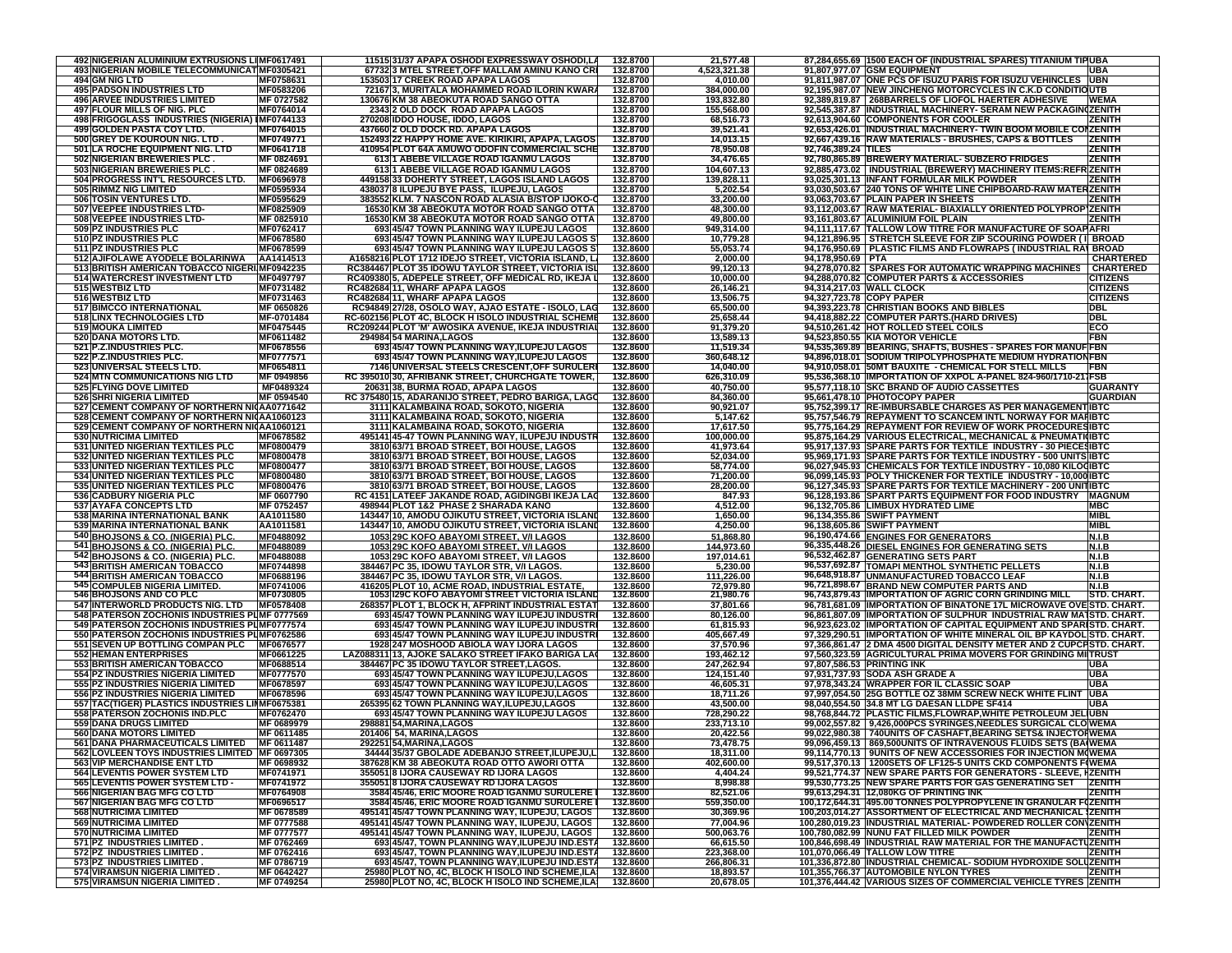| <b>576 VIRAMSUN NIGERIA LIMITED</b><br>MF 0749252                              | 25980 PLOT NO, 4C, BLOCK H ISOLO IND SCHEME,ILA      | 132.8600 | 61,452.36                |                         | 101,437,896.78 GT RADIAL TYRE - CHAMPIRO 65/70                         | <b>ZENITH</b>          |
|--------------------------------------------------------------------------------|------------------------------------------------------|----------|--------------------------|-------------------------|------------------------------------------------------------------------|------------------------|
|                                                                                |                                                      |          | 101,437,896.78           |                         |                                                                        |                        |
| <b>B. UNSUCCESSFUL BIDS</b>                                                    |                                                      |          |                          |                         |                                                                        |                        |
| 577 LEWIS OLUWATOSIN MODUPE<br>AA1413385                                       | A2838954 10 SABIU AJOSE CRESCENT, SURULERE, LAGO     | 132.8500 | 2.000.00                 | 101,439,896.78 PTA      |                                                                        | <b>CHARTERED</b>       |
| 578 NUEL AUTO DISTRIBUTORS LIMITED MF0531592                                   | RC37333 362, IKORODU ROAD, MARYLAND, LAGOS           | 132.8500 | 25,075.44                |                         | 101,464,972.22 SPARE PARTS FOR MAZDA B AND C SERIES                    | <b>CHARTERED</b>       |
| 579 CHINA UNITY MFG CO LTD<br>MF0752101                                        | RC98374 136/138 NNAMDI AZIKIWE STREET, LAGOS         | 132.8500 | 21,105.90                |                         | 101,486,078.12 CTNI-113D OVERLOCK SEWING MACHINE                       | <b>CITIZENS</b>        |
| <b>580 TONILLA NIGERIA LTD</b><br>MF0412463                                    | RC236757 77/79, ERIC MOORE, SURULERE LAGOS           | 132.8500 | 211,883.10               |                         | 101,697,961.22 AGRIC MACHINERY-PRIME MOVER FOR CORN GRINCITIZENS       |                        |
| 581 NIGERIAN ENAMELWARE PLC<br>MF-0653981                                      | RC2192 18, WEMPCO ROAD, PLOT 1A, BLOCK D, OGBA !     | 132.8500 | 67.985.20                |                         | 101,765,946.42 INDUSTRIAL MACHINERIES AND ACCESSORIES (BADBL           |                        |
| 582 SOULMATE IND. LTD<br>MF 0717247                                            | RC204468 34, OGUNSOLA STREET, AGUDA-TITUN, OGBA,     | 132.8500 | 93,912.00                |                         | 101,859,858.42 3000KG MENTHOL LARGE CRYSTALS; 9120KG ODODBL            |                        |
| 583 WORLD WIDE COMMERCIAL VENTURE MF-0701628                                   | RC325074 13, FATAI ATERE WAY, MATORI, LAGOS STATE    | 132.8500 | 90,327.98                |                         | 101,950,186.40 65,000 CEPOREX (GLAXOSMITHKLINE PHARMACEUDBL            |                        |
| 584 PROMASIDOR (NIGERIA) LIMITED<br>MF0676187                                  | RC203123 23 WHARF ROAD, APAPA, LAGOS                 | 132.8500 | 874,665.00               |                         | 102,824,851.40 BULK MILK POWDER                                        | ECO                    |
| 585 ZANS FOODS AND BEVERAGES LTD MF0789802                                     | 499215 PLOT 176, GBAGADA EXPRESS WAY, PHASE 1.       | 132,8500 | 18.145.52                |                         | 102,842,996.92 JUICE CONCENTRATE IN DRUMS FOR BEVERAGE IIFBN           |                        |
| <b>586 AYCEE .IMITED</b><br>MF 0221277                                         | RC 303580 BLOCK E, SHOP 11, FALOMO SHOPPING COMPL    | 132.8500 | 97,333.18                |                         | 102,940,330.10 QTY ENCHANTEUR, TALC, HAND AND BODY LOTIO FIDELITY      |                        |
| <b>587 OCTOPOL NIGERIA LIMITED</b><br>MF 0788926                               | RC 347376 355, AGEGE MOTOR ROAD, MUSHIN LAGOS        | 132.8500 | 150.244.63               |                         | 103,090,574.73 GRANITE EXTRACTION EQUIPMENT                            | <b>GUARDIAN</b>        |
| 588 POLYBAGS IND. NIG. LTD.<br>MF 0679213                                      | RC 48172 PLOT 31C OSHODI INDUSTRIAL SCHEME ASWAL     | 132.8500 | 26,800.00                |                         | 103,117,374.73 PLASTIC EXTRUDER                                        | <b>GUARDIAN</b>        |
| 589 WESTERN METAL PRODUCTS COMPAIMF0653971                                     | 25381 18, WEMPCO ROAD, PLOT 1A, BLOCK D, OGBA !      | 132.8500 | 572.400.00               |                         | 103,689,774.73 INDUSTRIAL RAW MATERIALS - 432 METRIC TONNEIBTC         |                        |
| 590 JAYKAY CARPET IND. LTD.<br>MF0671479                                       | RC 202814 38/39, SHARADA IND. ESTATE, PHASE II, KANC | 132.8500 | 59,294.71                |                         | 103,749,069.44 PVC SHEETINGS (BACKING MATERIAL FOR CARPE INDO          |                        |
| 591 FAREAST MEFCANTILE CO.LTD<br>MF 0707396                                    | RC 1104 721 ADETOKUNBO ADEMOLA STREET VICTORIA       | 132.8500 | 387.345.00               |                         | 104,136,414.44 STOCK FISH HEADS                                        | <b>MAGNUM</b>          |
| <b>592 SWISS NOVACHEM</b><br>MF0449582                                         | 7443 PLOT 9 BLK A GBAGADA IND. EST. LAGOS            | 132.8500 | 26,475.20                |                         | 104,162,889.64 16,547 KILOS OF RAW MATERIALS FOR THE PRODUMIBL         |                        |
| <b>593 THE BOOK COMPANY LIMITED</b><br>MF0481962                               | 402057 1. ALABI OKUMAGBE ST. IKORODU. LAGOS          | 132.8500 |                          |                         |                                                                        | <b>MIBL</b>            |
|                                                                                |                                                      |          | 17.220.76                |                         | 104,180,110.40 NEW EDUCATIONAL BOOKS, CHILDREN BOOKS                   | MIBL                   |
| <b>594 THE BOOK COMPANY LIMITED</b><br>MF0449574                               | 402057 1, ALABI OKUMAGBE ST. IKORODU, LAGOS          | 132.8500 | 3,460.14                 |                         | 104,183,570.54 VARIOUS STATIONARY ITEMS                                |                        |
| 595 VIK INDUSTRIES LIMITED<br>MF0449327                                        | 173791 25, ASA AFARIOGUN ST, AJAO ESTATE, ISOLO      | 132,8500 | 40.120.00                |                         | 104,223,690.54 POLYPROPYLENE 34 METRIC TONS GRADE BP7444 MIBL          |                        |
| 596 FLYING DOVE LIMITED<br>MF0106962                                           | 20631 1089A, ADEOLA ODEKU STREET V/I LAGOS.          | 132.8500 | 79.575.06                |                         | 104,303,265.60 COLOR TELEVISION SETS, CD PLAYERS, HIFI                 | N.I.B                  |
| 597 MIKANO INTERNATIONAL LIMITED<br>MF0447756                                  | 36027 PLOT 34, ACME ROAD, OGBA IKEJA LAGOS           | 132.8500 | 888,200.00               |                         | 105,191,465.60 PERKINS ENGINE, STAMFORD ALTERNATOR.                    | <b>N.I.B</b>           |
| 598 MANAL NIGERIA LTD<br>MF 0612992                                            | 313717 3, OLORUNFUNMI STREET, IKEJA LAGOS            | 132.8500 | 768.45                   |                         | 105,192,234.05 ROLLER HAMM 2410SD                                      | <b>NBM</b>             |
| MF0802389<br><b>599 PROMASIDOR NIGERIA LIMITED</b>                             | 203123 23 WHARF ROAD, APAPA, LAGOS                   | 132.8500 | 1,266,232.75             |                         | 106,458,466.80 BULK MILK POWDER                                        | <b>UBA</b>             |
| 600 RAYBROS ENTERPRISES NIGERIA LIM MF0603319                                  | 93409 B363/366 ALABA INTERNATIONAL MARKET,OJC        | 132.8500 | 405,400.00               |                         | 106,863,866.80 GENERATORS                                              | UBA                    |
| 601 STANDARD INDUSTRIAL DEVELOPMENMF0672123                                    | 6668 NO 18 WEMPCO ROAD.OGBA IKEJA.LAGOS.             | 132.8500 | 506.289.59               |                         | 107.370.156.39 HOT ROLLED STEEL COIL                                   | <b>UBA</b>             |
| 602 ANZZY INDUSTRIES CO. NIG. LTD.<br>MF0680820                                | 53366 149 OLD EXPRESS ROAD, ABA, ABIA STATE          | 132.8500 | 11.500.00                |                         | 107,381,656.39 20 SETS OF FUEL DISPENSER                               | <b>UTB</b>             |
| AA1057499<br>603 AWEDA LASISI ADERIBIGBE                                       | A1104589 45 BARUWA STREET AGBOJU AMUWO LAGOS         | 132,8500 | 7.500.00                 |                         | 107.389.156.39 SCHOOL FEES                                             | <b>UTB</b>             |
| <b>604 CORAL MICRO SYSTEMS LIMITED</b><br>AA0739363                            | 430231 PLOT 362 ,ULADIMIR LENIN STREET,ASOKORO,      | 132.8500 | 60.218.29                |                         | 107,449,374.68 COMPUTER SOFTWARE FOR COMPUTERISATION O ZENITH          |                        |
| <b>605 PERFECT SPARES LTD</b><br>MF 0794882                                    | 483472 4B, OLUTUNDA STREET NEAR JOHNSON STREET       | 132.8500 | 1,150.00                 |                         | 107,450,524.68 SPARES FOR CIRCULAR WEARING MACHINES                    | <b>ZENITH</b>          |
| <b>606 PROMASIDOR NIG. LTD</b><br>MF0764111                                    | 203123 23. WHARF ROAD APAPA, LAGOS.                  | 132.8500 | 876.868.75               |                         | 108.327.393.43 BULK MILK POWDER                                        | <b>ZENITH</b>          |
| 607 SMADA COMM. STORES<br>MF 0794013                                           | 134436 37 SUNMOLA STREET, MENDE MARYLAND IKEJ        | 132.8500 | 71,680.00                |                         | 108,399,073.43 RAW MATERIALS FOR PRINTING INDUSTRY-YELLOZENITH         |                        |
| 608 SMMS NIGERIA LIMITED<br>MF 0240631                                         | 383255 B1, C2 MONDAY MARKET MAIDUGURI, BORNO \$      | 132.8500 | 24,480.00                |                         | 108,423,553.43 36 METRIC TONNES OF KAYUBOYA CUT PIECES                 | <b>ZENITH</b>          |
| 609 STANDARD IND. DEV COY. LTD.<br>MF 0653976                                  | 6668 18 WEMPCO ROAD OGBA SCHEME IKEJA LAGO           | 132.8500 | 128,861.10               |                         | 108,552,414.53 192.33MT HOT ROLLED STEEL COILS - INDUSTRIAL ZENITH     |                        |
| 610 UNIVERSAL NIG. IND COY. LTD.<br>MF 0672141                                 | 5558 18 WEMPCO ROAD OGBA SCHEME IKEJA LAGO           | 132.8500 | 211,350.00               |                         | 108,763,764.53 162 MT ENAMEL FRIT - INDUSTRIAL RAW MATERIALZENITH      |                        |
|                                                                                |                                                      |          | 7,325,867.75             |                         |                                                                        |                        |
| <b>C. DISQUALIFIED BIDS</b>                                                    |                                                      |          |                          |                         |                                                                        |                        |
|                                                                                |                                                      |          |                          |                         |                                                                        |                        |
| 611 PLANTGERIA COMPANY LIMITED<br>MF0621795                                    | 211972 4, HINDERER ROAD, APAPA, LAGOS STATE          | 132.8800 | 20,717.55                |                         | 108,784,482.08 TRANSFORMER, 11/0,410KVA-300KVA                         | <b>ACCESS</b>          |
| 612 PLANTGERIA COMPANY LIMITED<br>MF0643535                                    | 44076 4 HINDERER ROAD, APAPA GRA, APAPA, LAGO        | 132.8800 | 37.71                    |                         | 108,784,519.79 ELECTRIC TRANSFORMER(SHORTFALL)                         | <b>ZENITH</b>          |
| 613 MUSA MOHAMMED AMINU<br>AA 1053688                                          | A1913078 3 MOHAMMED MOHAMMED AVENUE                  | 132.8800 | 2,000.00                 |                         | 108,786,519.79 PERSONAL TRAVEL ALLOWANCE                               | <b>NAL</b>             |
| <b>614 MUSA MOHAMMED AMINU</b><br>AA 1053690                                   | A1913078 3 MOHAMMED MOHAMMED AVENUE                  | 132.8800 | 2,022.00                 |                         | 108,788,541.79 PAYMENT OF TUITION FEE TO EASTERN MEDITER               | <b>RNAL</b>            |
| 615 AGRITED NIGERIA LIMITED<br>MF-0703325                                      | RC158157 5, AGORO ODIYAN STREET, VICTORIA ISLAND,    | 132.9000 | 10,318.00                | 108,798,859.79 TYLOSINE |                                                                        | DBL                    |
| 616 CAKASA (NIG) COM LIMITED<br>MF0140148                                      | 14113 96 PALM AVENUE MUSHIN LAGOS                    | 132.9300 | 104,303.05               |                         | 108,903,162.84 NEW/ VALUE OPERATOR                                     | <b>INTERCON.</b>       |
| 617 ELDORADO NIGERIA LTD.<br>MF0771211                                         | 6267 27, HENRY CARR STREET, IKEJA, LAGOS             | 133.0000 | 36,549.00                |                         | 108,939,711.84 6 UNITS, COMPLETE BPW AXLE                              | FBN                    |
| MF0732030                                                                      | 8726 49/51 TOWN PLANNING WAY, ILUPEJU, LAGOS         | 132.8800 |                          | 109,194,587.07 RN 1     |                                                                        | N.I.B                  |
| 618 GLAXOSMITHKLINE CONSUMER<br>619 MARC AND MEI NIGERIA LIMITED<br>MF 0711823 | RC 110042 42 BURMA ROAD APAPA LAGOS                  | 132.8700 | 254,875.23<br>305,739.50 |                         | 109,500,326.57 FAN PARTY (452,410 CARTOONS)                            | <b>FIDELITY</b>        |
| 620 MTN NIGERIA COMMUNICATIONS LIMIT MF0715351                                 | 395010 30, AFRIBANK STREET, VICTORIA ISLAND, LAGO    | 132.8600 | 1,962,041.02             |                         | 111,462,367.59 SUPPLY OF DXX SPARES AND EQUIPMENT                      | <b>GUARANTY</b>        |
| 621 MUSICAL SOCIETY OF NIGERIA / MARI AA 0909958                               | 51No0903510 8/9 MARINA, LAGOS                        | 132,8500 | 5,456.78                 |                         | 111,467,824.37 PERSONAL HOME REMMITANCE                                | FSB                    |
| 622 NEW HEALTHWAY COMPANY LIMITED MF0691825                                    | RC10994/13 KM 22 BADAGRY EXPRESSWAY, AJANGBADI, S    | 132.9000 | 24,097.50                |                         | 111,491,921.87 MACHINE SPARE TOOLINGS                                  | ETB                    |
| 623 NIGERIA EMBROIDERY LACE MANUFA AA 1075763                                  | 1992 PLOT B, BLOCK 1 ILUPEJU INDUSTRIAL ESTATE       | 132,9000 | 9,450.66                 |                         | 111,501,372.53 PAYMENT OF DIVIDEND FOR YEAR ENDED 31/03/20(STD. CHART. |                        |
| 624 NIGERIAN BAG MFG CO LTD<br>MF 0764915                                      | 3584 45/46, ERIC MOORE ROAD IGANMU SURULERE          | 132.8600 | 66,324.92                |                         | 111,567,697.45 NATURAL VIRGIN GRADE                                    | ZENITH                 |
| 625 RHODIA NIGERIA LIMITED<br>MF 0517827                                       | 177129 32B LADIKPO OLUWOLE AVENUE, INDUSTRIAL        | 132,8900 | 63,840.00                |                         | 111,631,537.45 CARBOMER CHEMICALS                                      | <b>MBC</b>             |
| 626 FRAJEND INVESTMENT<br>MF 0714811                                           | RC308194 56A, KANO STREET, EBUTE-METTA, LAGOS STA    | 132.8600 | 306,000.00               |                         | 111,937,537.45 SETS OF MODEL FJ125L FRAJEND MOTORCYCLE DBL             |                        |
| 627 FRAJEND INVESTMENT<br>MF 0714809                                           | RC308194 56A, KANO STREET, EBUTE-METTA, LAGOS STA    | 132.8600 | 306.000.00               |                         | 112,243,537.45 COMPLETELY KNOCKED DOWN PARTS OF FRAJEN DBL             |                        |
| 628 JMG LTD<br>MF0581675                                                       | RC327468 PLOT 1393 TIAMIYU SAVAGE STREET V/I LAGOS   | 132.8900 | 106,100.00               |                         | 112,349,637.45 18PCS OF 27KVA DIESEL GENERATING SETS.                  | <b>OMEGA</b>           |
| 629 JMG LTD                                                                    | RC327468 PLOT 1393 TIAMIYU SAVAGE STREET V/I LAGOS   | 132.8900 | 129.397.00               |                         | 112,479,034.45 16PCS OF 60KVA DIESEL GENERATING SET.                   |                        |
| MF0581677<br>630 BINTROP NIGERIA LTD<br>MF0944991                              | 451820 28 ISSA WILLIAMS STREET MARINA LAGOS          | 132.9000 | 15,085.00                |                         | 112,494,119.45 MCDOWELLS NO.1 RESERVE WHISKY                           | <b>OMEGA</b><br>ZENITH |
|                                                                                |                                                      |          |                          |                         |                                                                        |                        |
|                                                                                |                                                      |          | 3,730,354.92             |                         |                                                                        |                        |
| <b>D. UNFUNDED ACCOUNT</b>                                                     |                                                      |          |                          |                         |                                                                        |                        |
| 631 MOSURO THE BOOKSELLERS LTD<br>MF0777158                                    | 200968 5, OLUWARE OBASA STREET, IBADAN.              | 132.8600 | 50,017.58                |                         | 112,544,137.03 VARIOUS PRINTED EDUCATIONAL TEXTBOOKS                   | <b>UBNMB</b>           |
| 632 MOSURO THE BOOKSELLERS LTD<br>MF0777162                                    | 200968 5, OLUWARE OBASA STREET, IBADAN.              | 132.8600 | 11,467.00                |                         | 112,555,604.03 VARIOUS PRINTED EDUCATIONAL TEXTBOOKS                   | <b>UBNMB</b>           |
| <b>633 DEMBAL NIGERIA LIMITED</b><br>MF047638                                  | 97429 12, SULE ABUKA CRESCENT, OFF OPEBIRD, IKE      | 132.8000 | 45.000.00                |                         | 112,600,604.03 BRAND NEW GENERATORS WITH PERKINS ENGINE UBNMB          |                        |
|                                                                                |                                                      |          | 106,484.58               |                         |                                                                        |                        |
| TOTAL $(A + B + C + D)$                                                        |                                                      |          | 112,539,119.45           |                         |                                                                        |                        |
|                                                                                |                                                      |          |                          |                         |                                                                        |                        |

### **SUMMARY FOR AUCTION 13 OF 21 - 02 - 2005**

# **AMOUNT OFFERED FOR SALE US\$100,000,000.00 1 SAME COY DIFFERENT 'RC' NUMBER TOTAL AMOUNT DEMANDED US\$112,600,604.03 2 INCOMPLETE ADDRESS QUALIFIED BIDS US\$101,437,896.78 3 PURPOSE NOT EXPLICIT DISQUALIFIED BIDS US\$3,730,354.92 4 MULTIPLE BIDS UNSUCESSFUL BIDS US\$7,325,867.75 5 PROHIBITED ITEMS UNFUNDED ACCOUNT US\$106,484.58 6 UNFUNDED ACCOUNT**

### **EXPLANATORY NOTES FOR UNSUCCESSFUL BIDS:**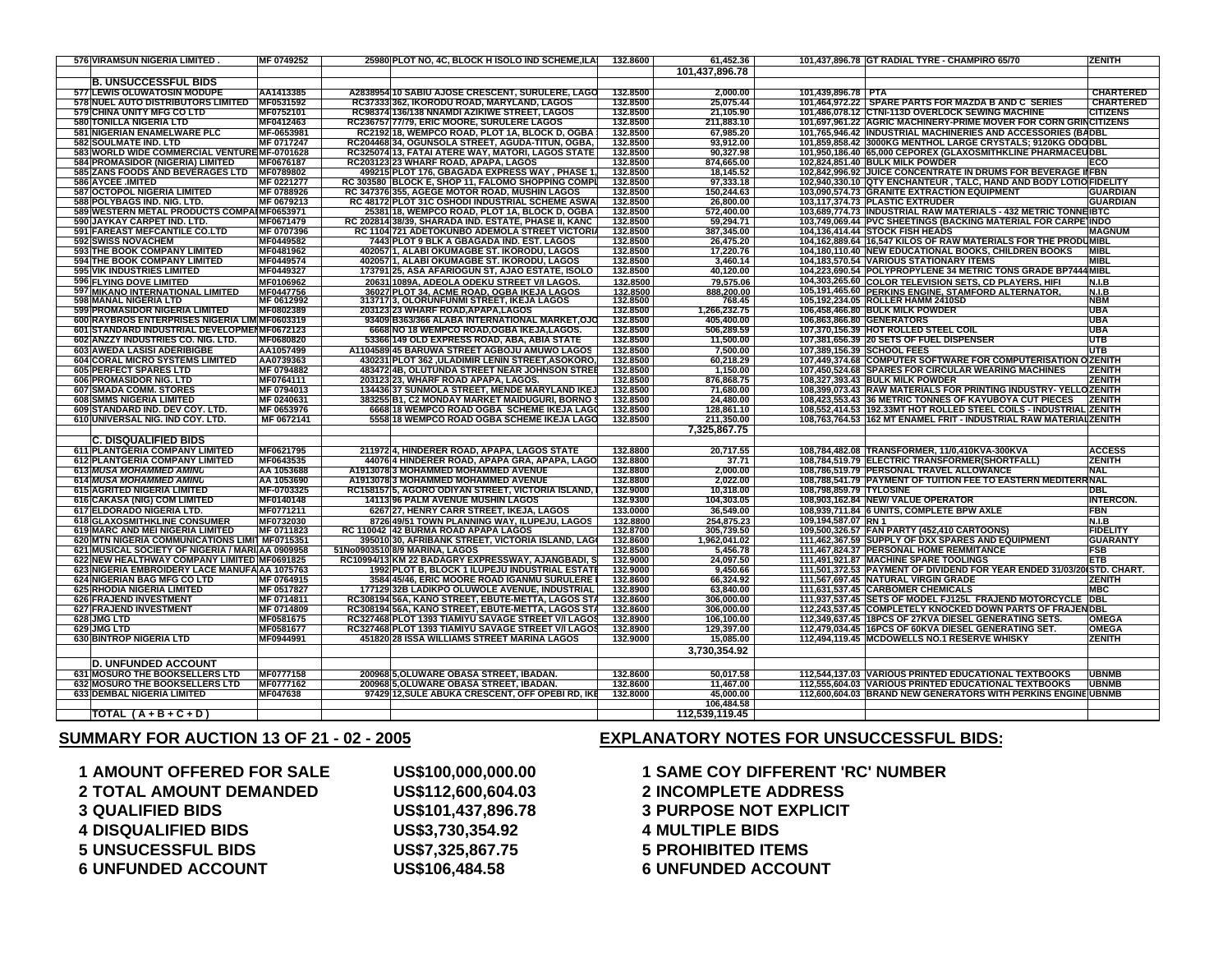| <b>7 HIGHEST BID RATE</b>   |     | $=N=133.10/US$ \$   |
|-----------------------------|-----|---------------------|
| <b>8 MARGINAL RATE</b>      |     | $=N=132.86/US$ \$   |
| <b>9 LOWEST BID RATE</b>    |     | $=N=132.80/US$ \$   |
| <b>10 NO. OF BANKS</b>      |     | 57 BANKS            |
| 11 Total NO. of Bids        | 633 |                     |
| 12 NO. Of Successful Bids   | 576 |                     |
| 13 NO. Of Unsuccessful Bids | 57  | <b>Weighted Ave</b> |
|                             |     |                     |

# **HIGHEST BID RATE =N=133.10/US\$ 7 RATES BELOW MARGINAL RATE**

**Weighted Ave 132.8987**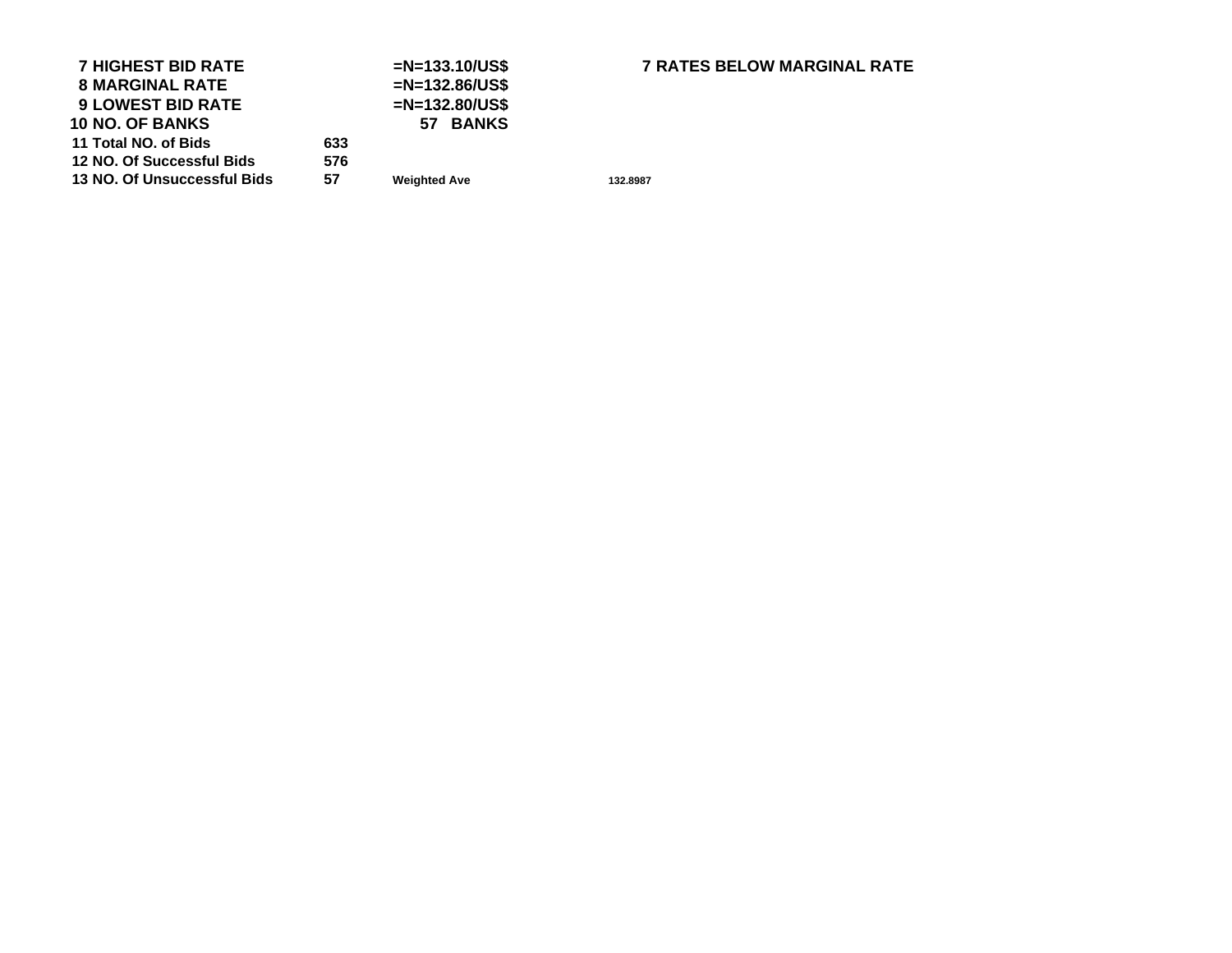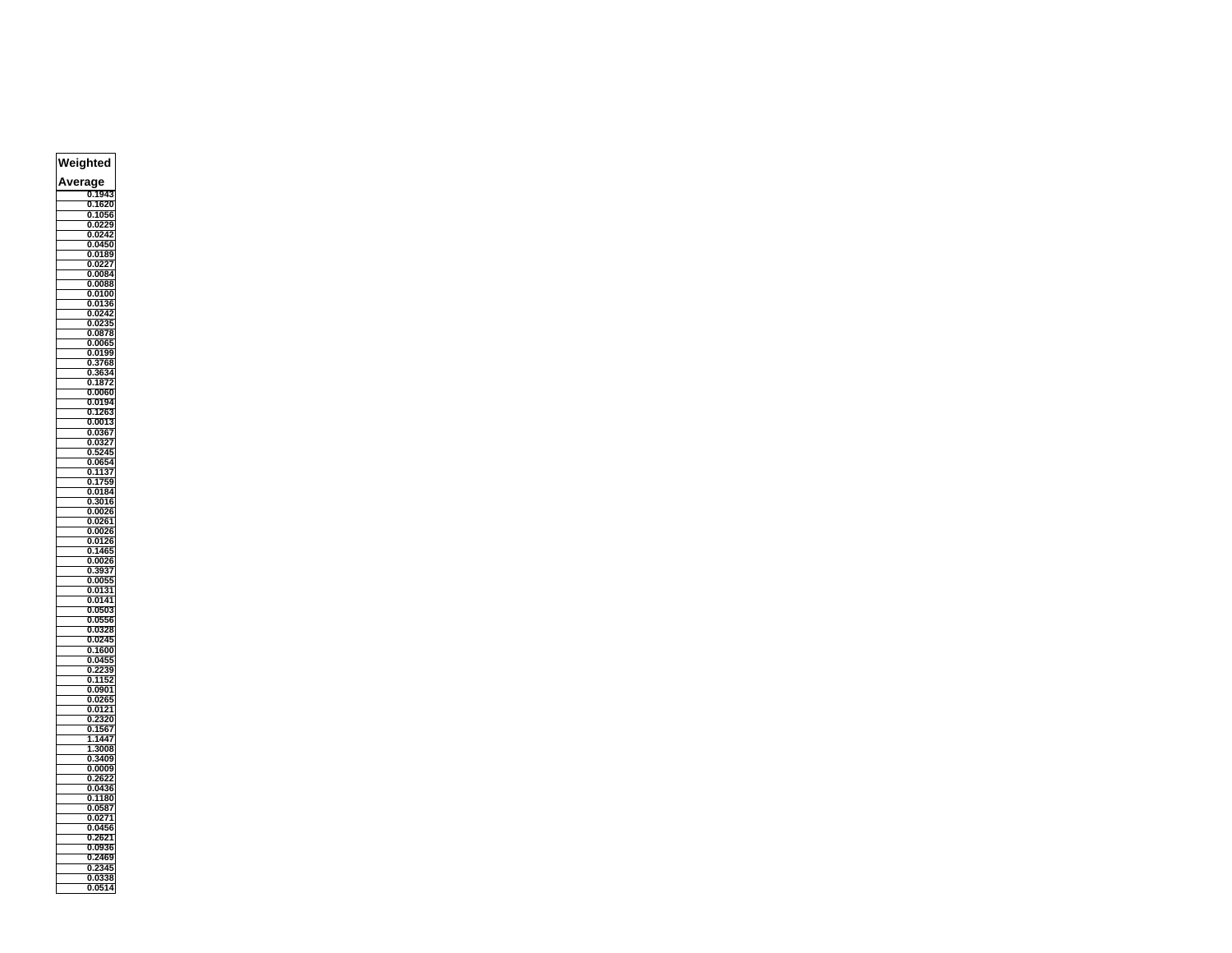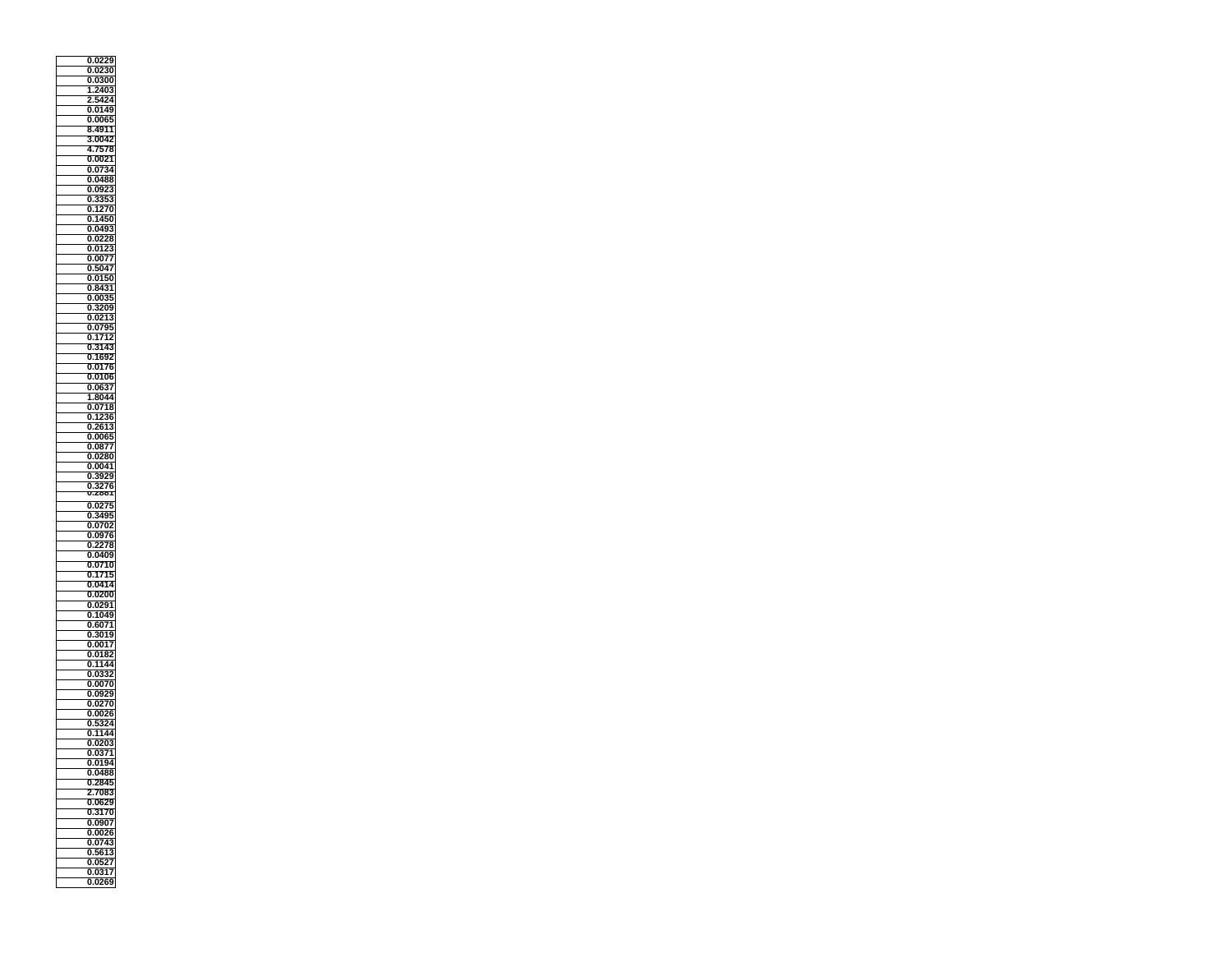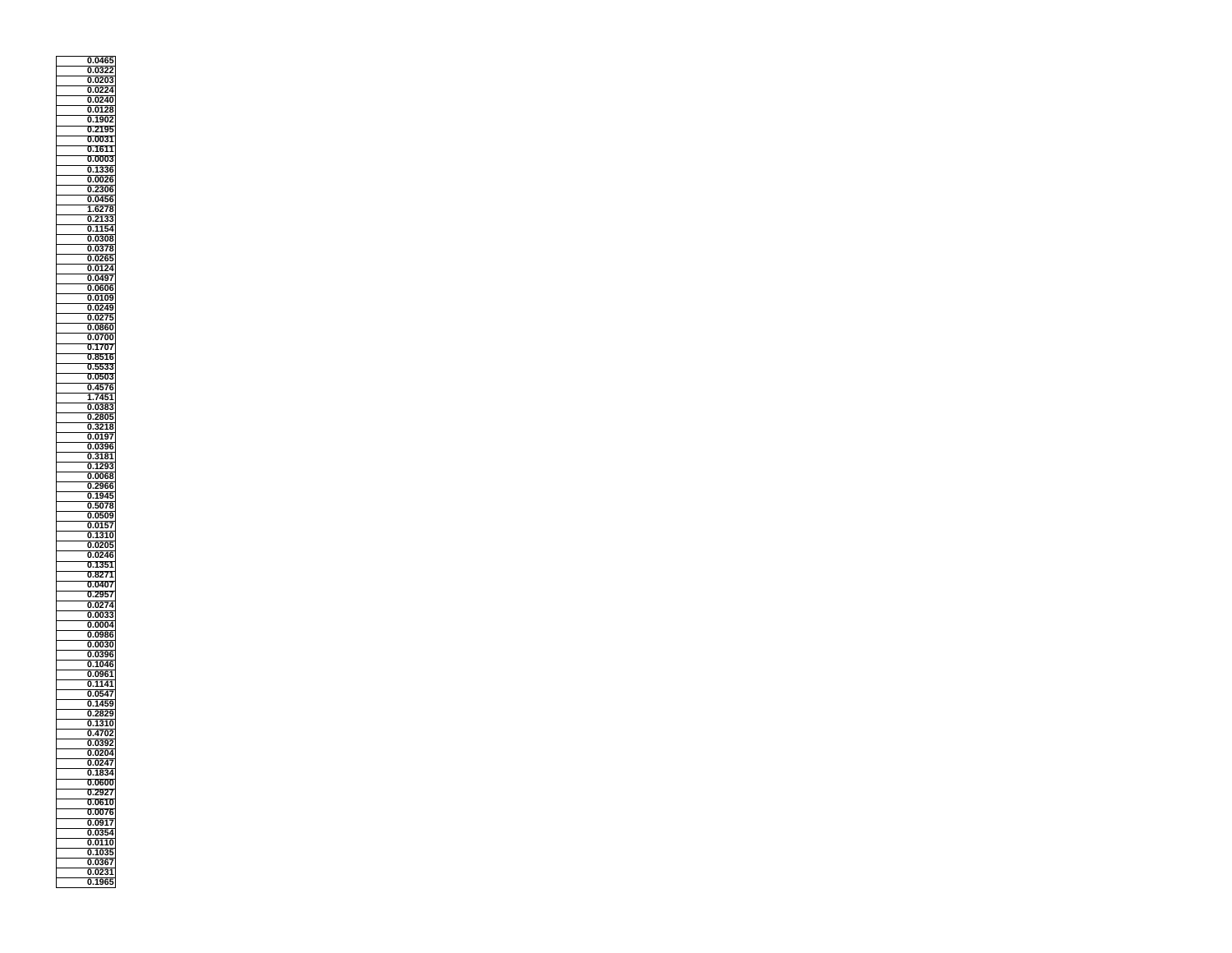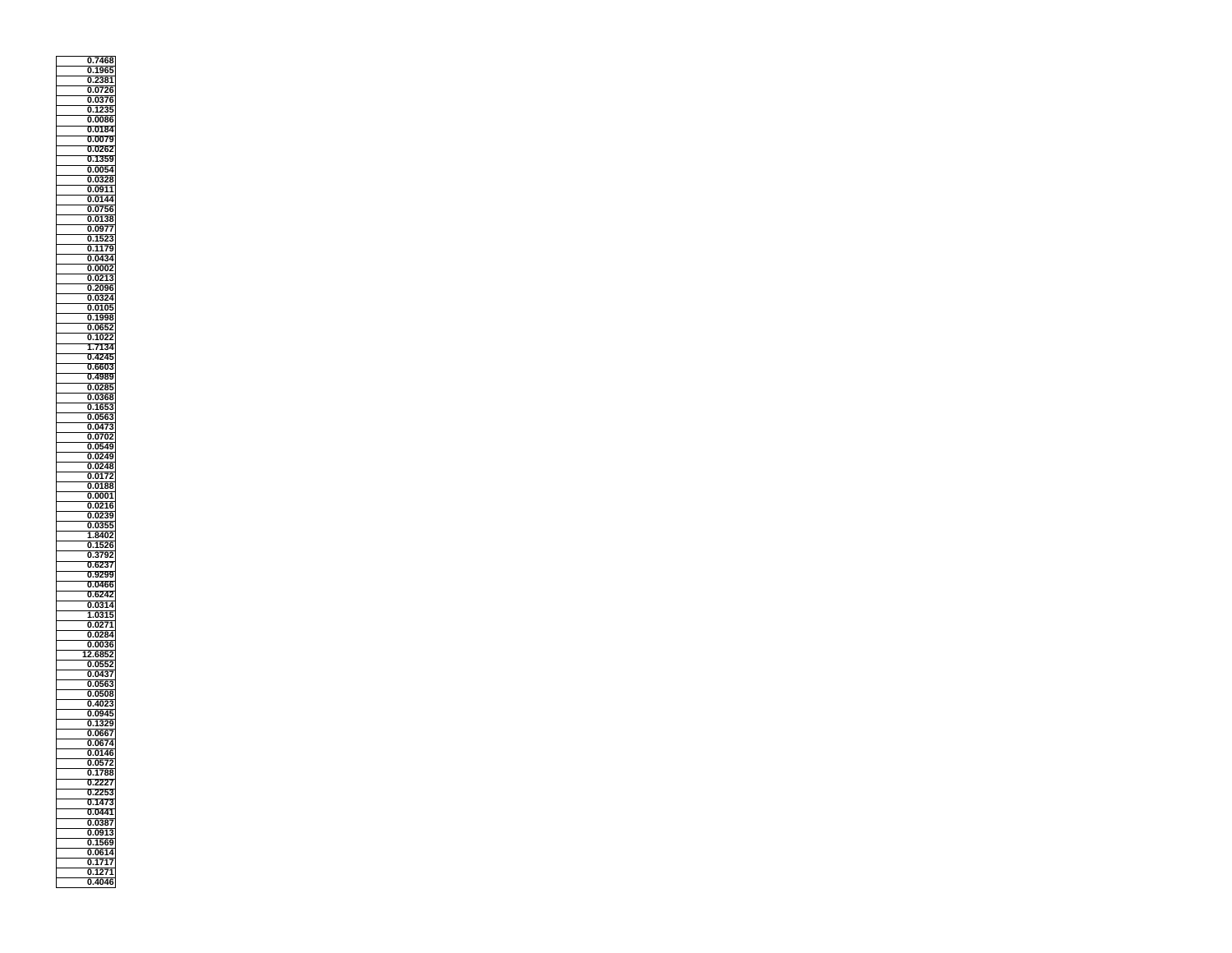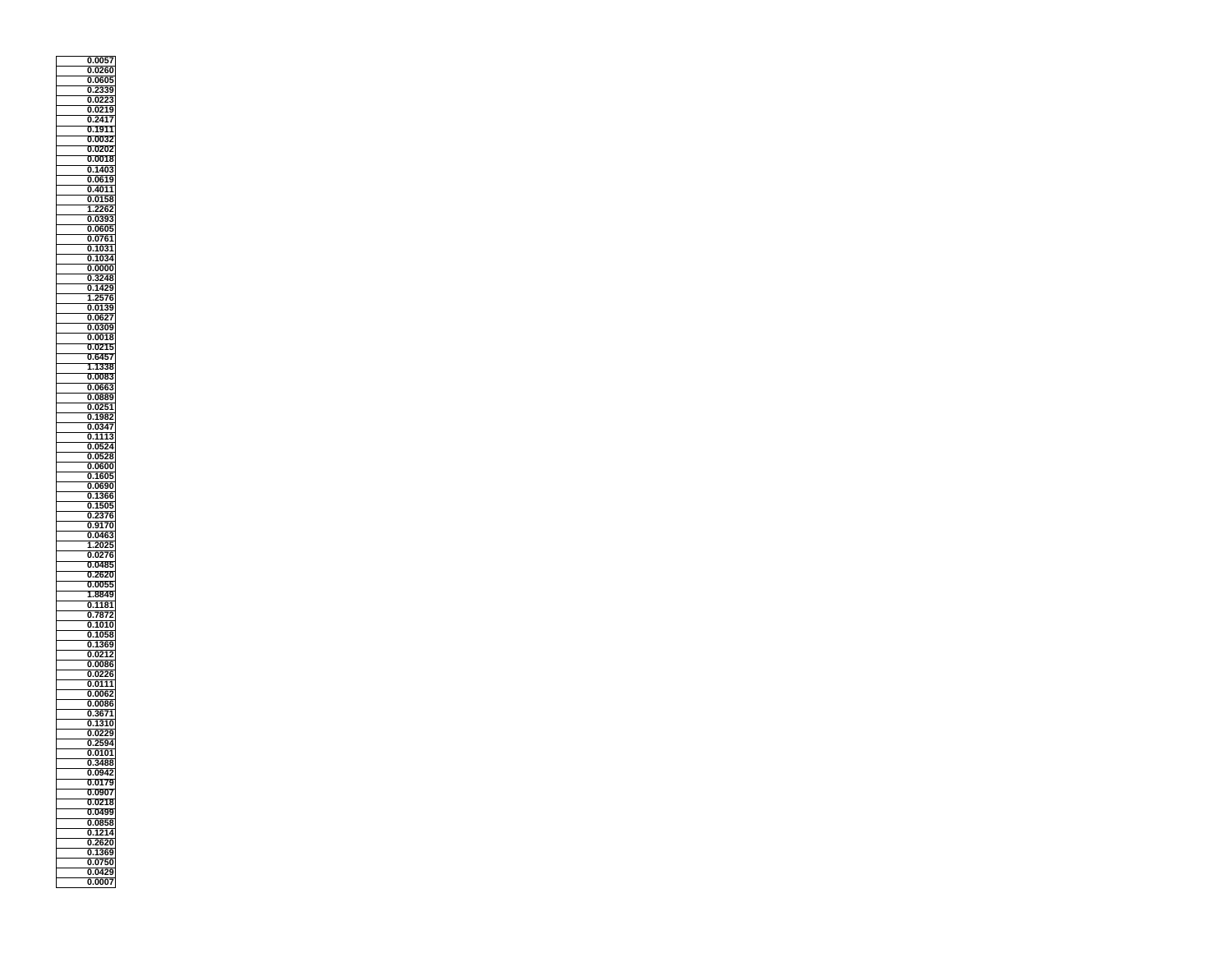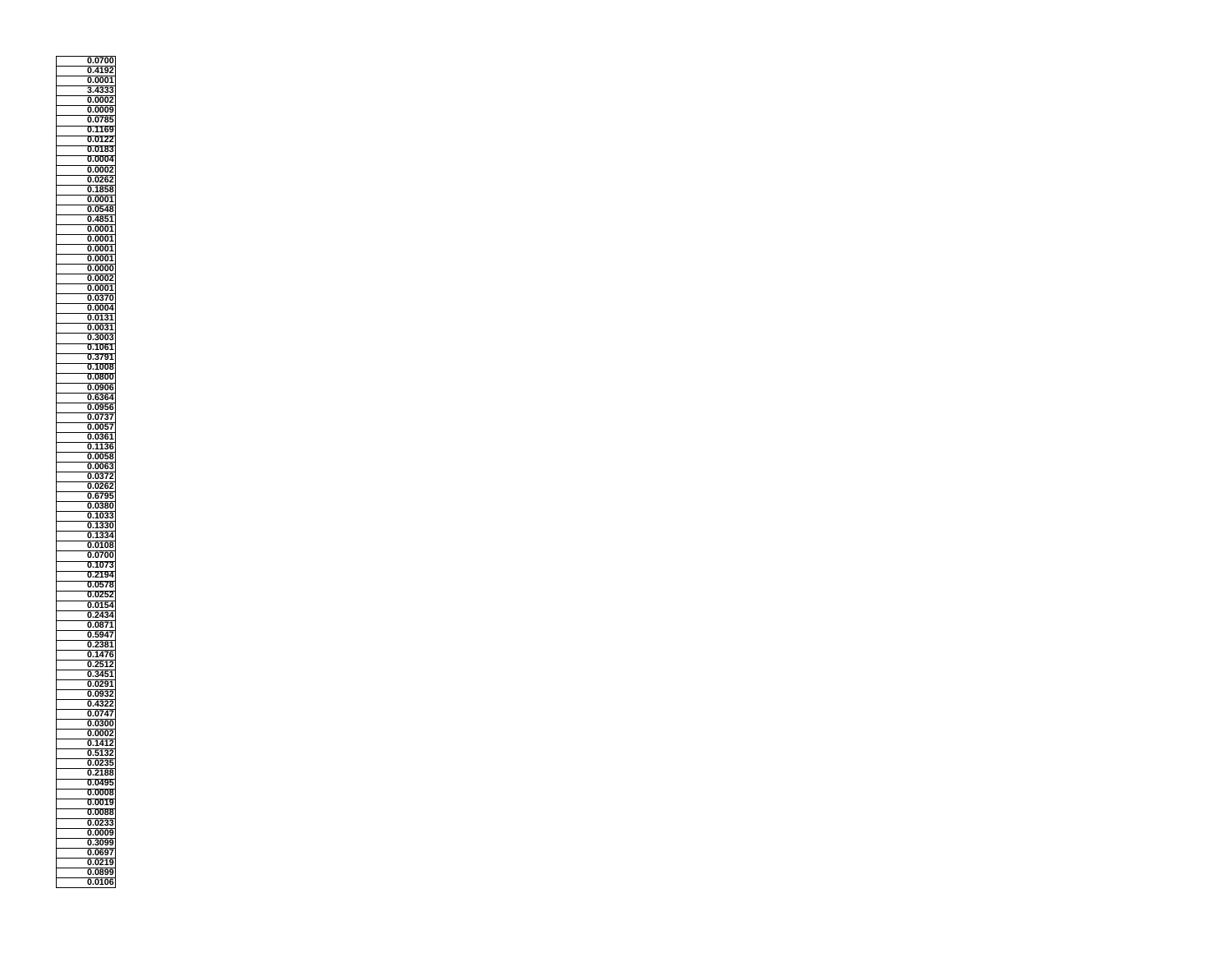